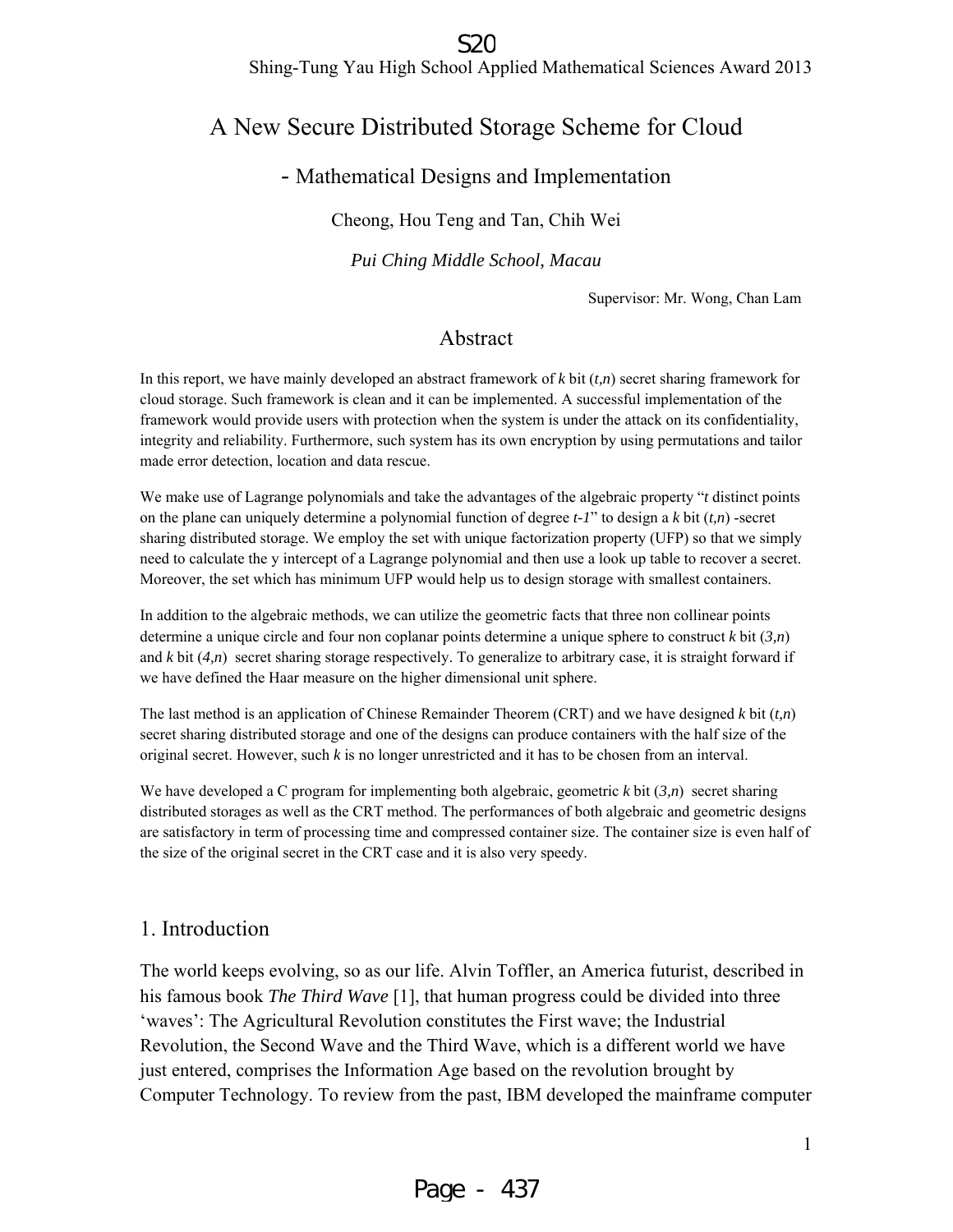# Shing-Tung Yau High School Applied Mathematical Sciences Award 2013

in the 60s of the  $20<sup>th</sup>$  century; personal computer (PC) become popular in the 90s which followed immediately by information explosion brought by internet. Nowadays, network servers and users exist everywhere in our world, perform various calculation tasks according to different enquires. Now, in the early  $21<sup>st</sup>$  century, we are living in the Third Wave society which represented as the Cloud Computing Era. Cloud computing has become increasingly important owing to the continuous economic development. Apart from performing calculation and providing storage at supercomputer-level at any time, cloud computing require much lesser cost compared to the supercomputers.

According to SME (Small and medium enterprises) cloud adoption study by Microsoft and Edge Strategies in 2011 (Ref. Figure 1) [2], it indicated that top three workloads addressed by paid cloud service in three years are accounting  $\&$  payroll, collaboration and File/Storage and back up. Especially, and File/Storage and back up workload is expected to be increased almost double in 2014.



\* Reflects companies using hosted service for Payroll

Figure 1. SME cloud adoption study by Microsoft and Edge Strategies in 2011

In spite of the rapid growth of demands of cloud service, people still hesitate to use clouds. A survey by HKPC (Hong Kong Productivity Council) (Ref. Figure 2) [3], we can see that up to 50 % of the samples show their concerns about the security of cloud service which is the major concern in the survey. Also, from an InformationWeek survey 2013 (Ref. Figure 3) [4], security not only occupies the position of the top cloud storage concern but also draws more user attention on the matter.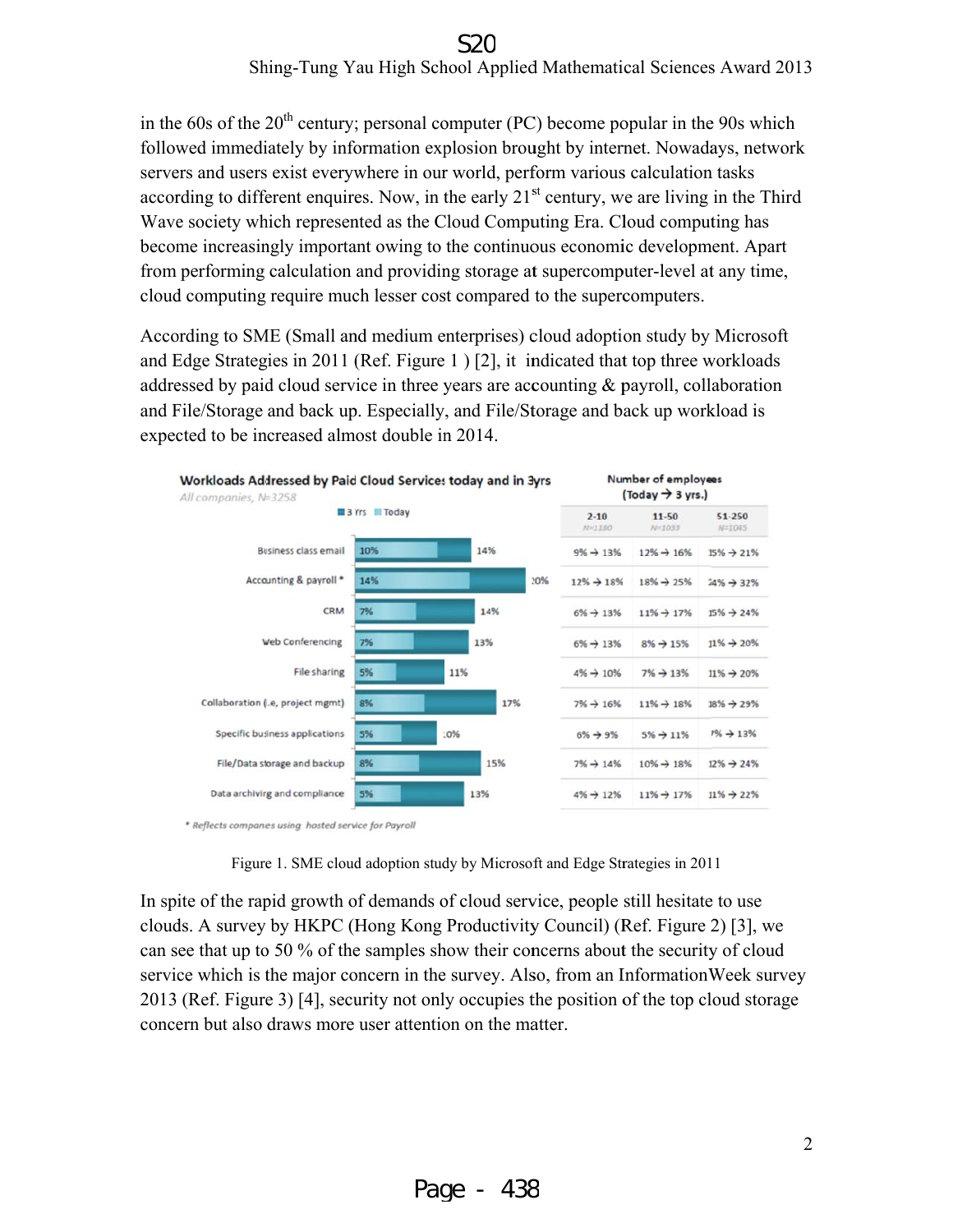Shing-Tung Yau High School Applied Mathematical Sciences Award 2013



Figure 2. Survey by HKPC on Not Using Cloud in 2012



Figure 3. Survey by *InfromationWeek* on Cloud Storage Concern in 2013

Currently, there are many cloud storage providers that let users share and store documents easily online. However, we are lack of control of our documents. For example, when we upload a file to cloud storage, the service provider has not only the total detail of the file but also right to read, duplicate and even transfer the file to anywhere. It will give an opportunity to malicious attackers. Besides, attackers will attack cloud storage server to steal all kinds of documents. Such personal information or documents might be sold or distributed illegally as well as immorally. It hurts benefits of companies, privacy of people and innocent victims themselves.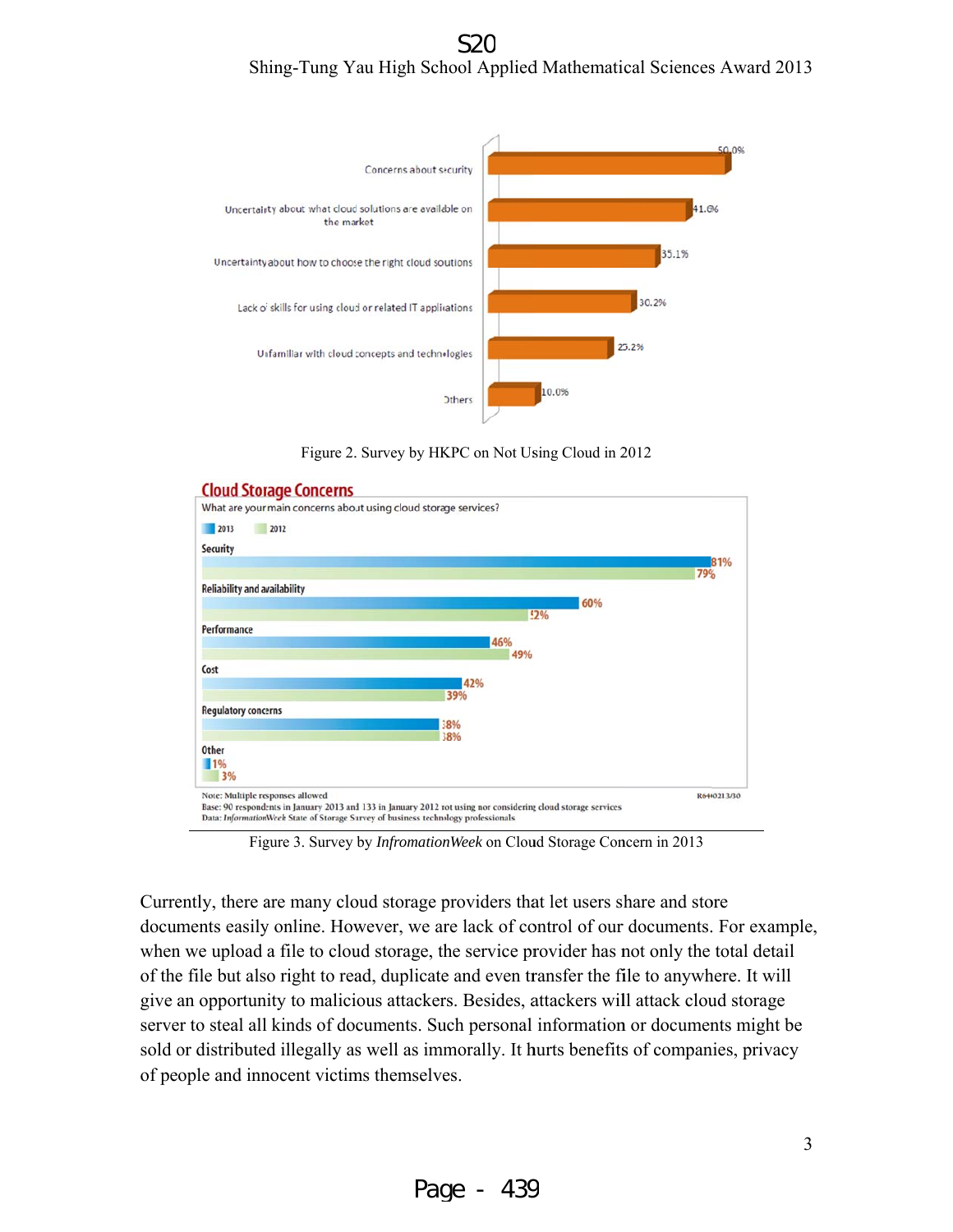#### Shing-Tung Yau High School Applied Mathematical Sciences Award 2013

Usually the cloud storage provider will store files over networks in more than one storage nodes. Such distributed storage will be under three major kinds of attacks. [5]

- The attack on confidentiality reveals stored server contents to attackers;

- The attack on integrity modifies data in victim storage servers without being noticed;

- The attack on reliability makes storage server unavailable to legitimate users.

In this report, we will propose a  $(t, n)$  secret sharing secure distributed storage system which can ensure its confidentiality, integrity as well as reliability. Basically, suppose we would like to save a file. What we will do is creating  $n$  files called containers which are quite different from the original file. These containers will be store in distinct storages. If we want to restore the file, we need to have at least  $t$  containers. These containers will be processed a recovery program. The output of the program is the original file. (ref. Figure 4) S2C<br>ol Applied Mathematical Sciences Award 201<br>re files over networks in more than one storag<br>ler three major kinds of attacks. [5]<br>d server contents to attackers;<br>ctim storage servers without being noticed;<br>rver unavaila



Figure 4. The idea of the proposed system

Besides, we will be expected to have more features such as unauthorized modification detection, location and correction.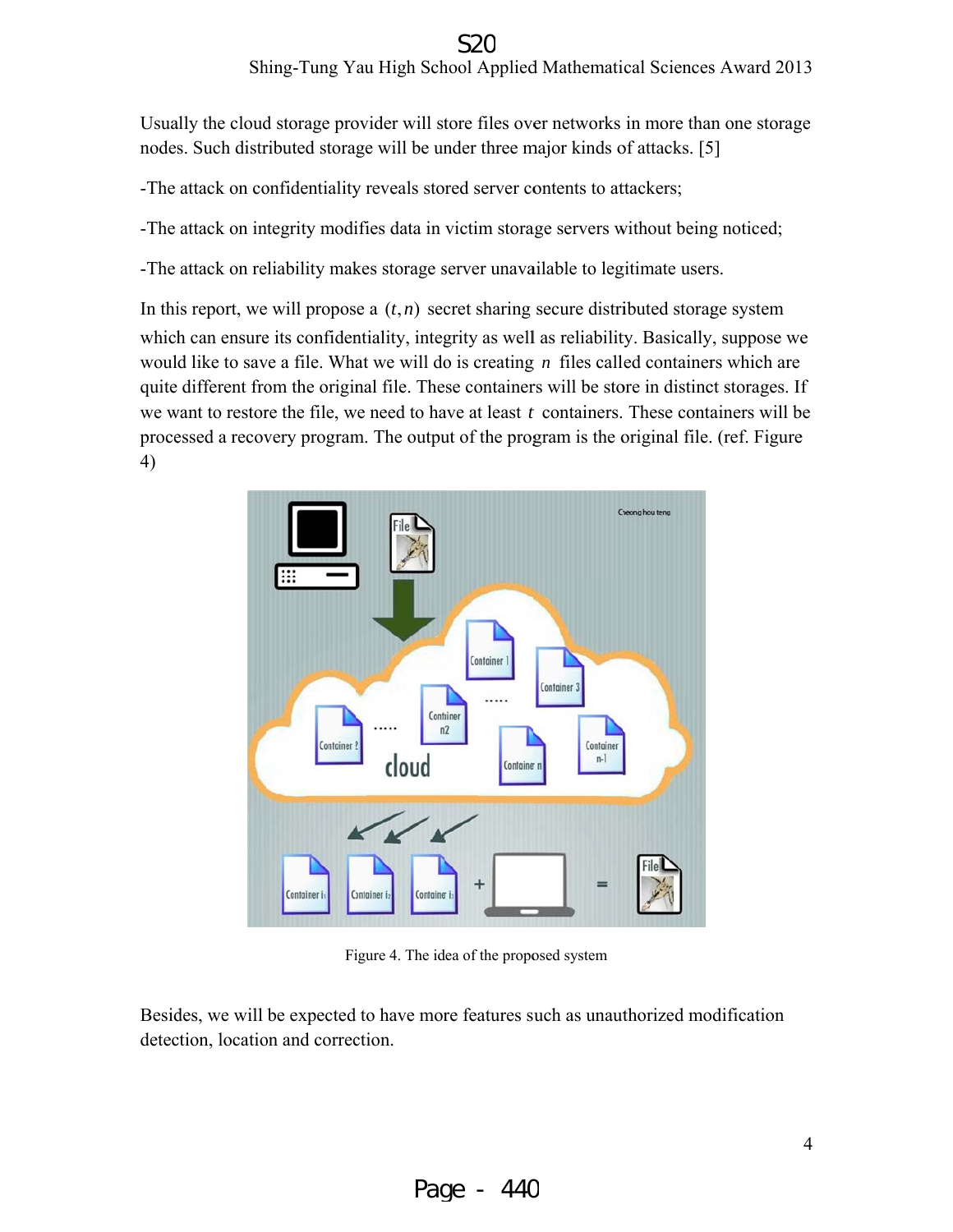#### S<sub>2</sub>C

Shing-Tung Yau High School Applied Mathematical Sciences Award 2013

#### Reference

- 1. Toffler, A. *"The third wave."* Bantam Books, 1989.
- 2. http://www.microsoft.com , http://www.edgestrategies.com/
- 3. HKPC, "*Cloud guide book for HK SME*", 《香港中小企业云端方案应指南》 ISBN 9789881-200617, HKPC, 2012.
- 4. http://reports.informationweek.com/abstract/24/9898/Storage
- 5. Lan, T., Lee, R.B., Chiang, M. *Reliable and Secure Distributed Storage of Critical Information*, Princeton University Department of Electrical Engineering Technical Report CE-L2008-017, 2008.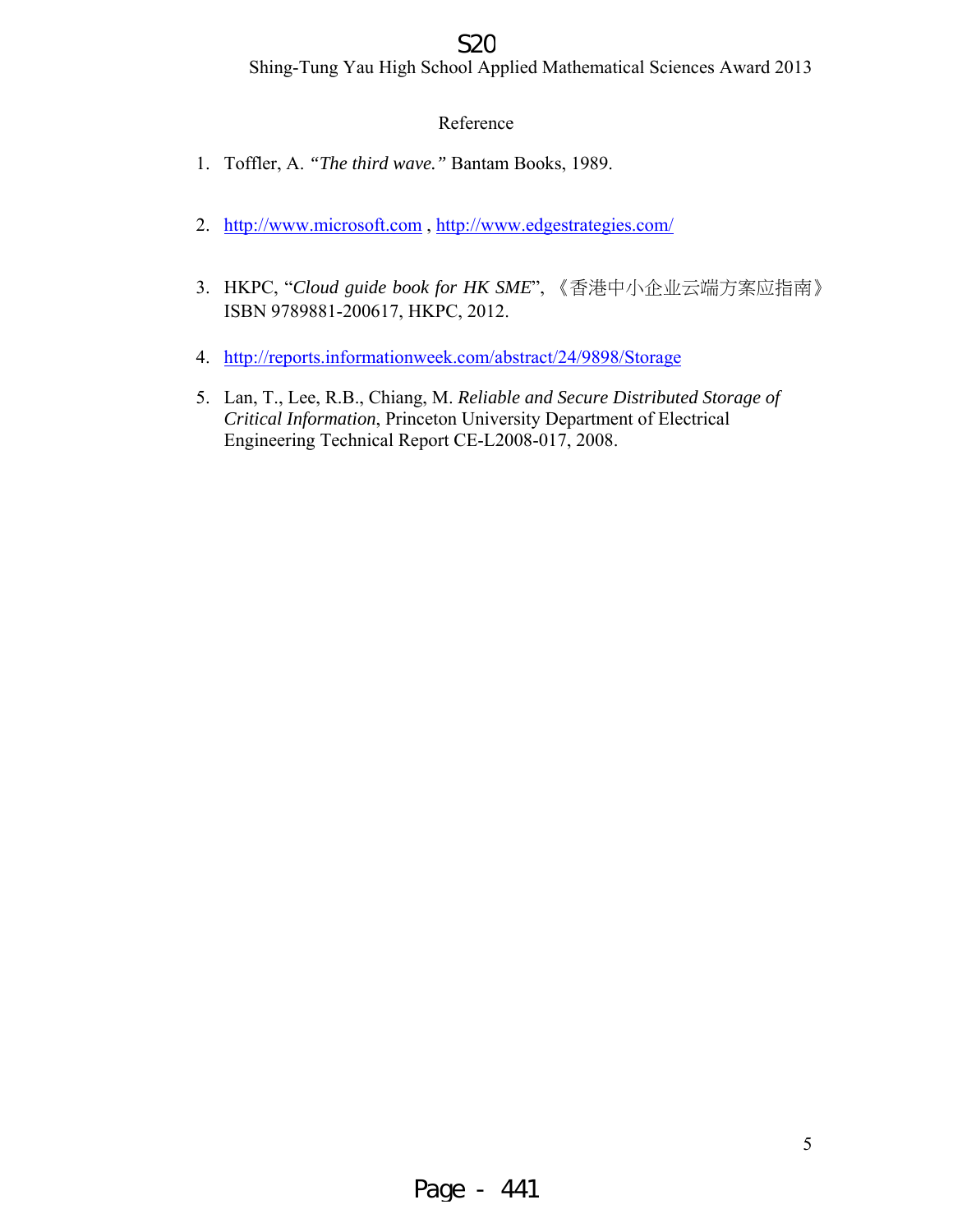#### 2. Literature Revision of (*t,n*)-Secret Sharing

Secret sharing [1] is currently a very popular topic which is a method of distributing a secret, among a group of users, requiring a cooperative effort to determine the secret. Secret sharing schemes are designed with specific parameters that determine the number of shares needed to uncover the secret, and the overall number of shares in the scheme. The ultimate goal of the scheme is to divide the secret being hidden into *n* shares, but any subset of t shares can be used together to solve for the value of the secret. Additionally, any subset of *t* −1 shares will prevent the secret from being reconstructed [2]. This is defined as a  $(t, n)$  threshold scheme, meaning that the secret is dispersed into *n* overall pieces, with any *t* pieces being able to recreate the original secret. We are interested in  $(3, n)$  -threshold scheme in this research.

As in [3], we would like to consider the following problem:

*4 scientists are working on a secret project. They wish to lock up the documents in a cabinet so that the cabinet can be opened if and only if 3 or more of the scientists are present. What is the smallest number of locks needed? What is the smallest number of keys to the locks each scientist must carry?* 

It is not hard to show that the minimal solution for this (3, 4) problem uses 4 locks and 2 keys per scientist. However, if we increase the number of scientist to 11 and at least 6 of the scientists have to present in order to open the cabinet. We can show that the minimal solution 462 locks and 252 keys per scientist. It is clearly not practical. Moreover, the numbers will increase exponentially as the number of scientist increases. Therefore, other schemes which are more innovative have been proposed.

#### 2.1 Shamir's Scheme

In the Shamir's scheme [3], [4], any *t* out of *n* shares may be used to recover the secret. The method is based on the fact that you can fit a unique polynomial of degree  $(t-1)$  to any set of *t* points that lie on the polynomial. The method is to create a polynomial of degree *t* −1 with the secret as the first coefficient and the remaining coefficients picked at random. Next find n points on the curve of the polynomial and give one to each of the shares. When at least  $t$  out of the  $n$  shares reveal their points, there is sufficient information to fit a  $(t-1)$  th degree polynomial to them, the first coefficient being the secret.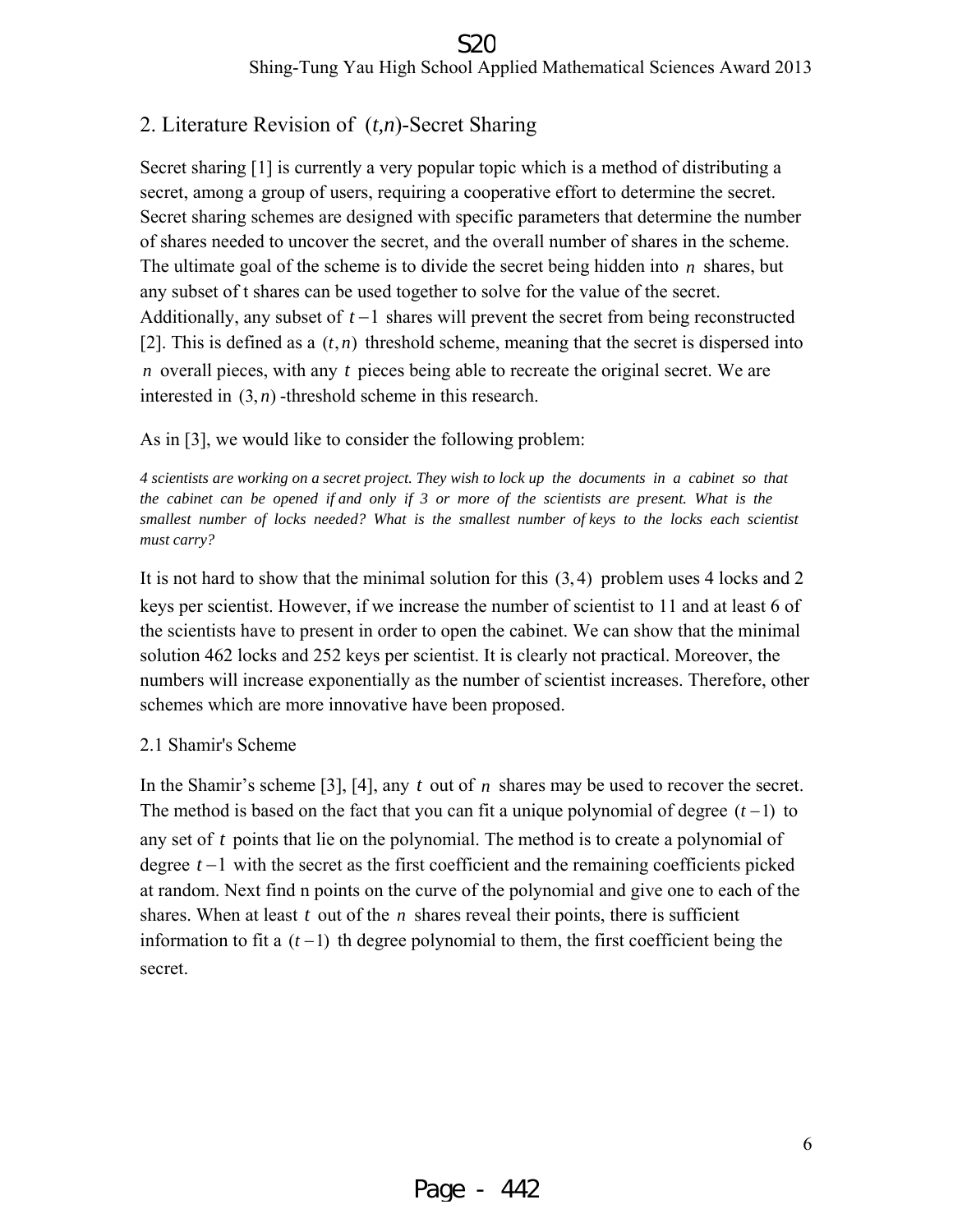Example 2.1.1 (A (3,6)-Shamir's scheme)

Suppose that our secret  $S = 1234$ . We obtain 2 numbers 166 and 94 randomly. Define a quadratic function

$$
f(x) = S + 166x + 94x^2 = 1234 + 166x + 94x^2.
$$

We construct 6 points form *f* as below:

$$
(1,1494), (2,1942), (3,2578), (4,3402), (5,4414), (6,5614).
$$

In order to reconstruct the secret *S* , any three of the above points will be enough. Let us consider  $(x_0, y_0) = (2, 1942), (x_1, y_1) = (4, 3402)$  and  $(x_2, y_2) = (5, 4414)$ . We will compute Lagrange basis polynomials:

$$
L_0 = \frac{x - x_1}{x_0 - x_1} \frac{x - x_1}{x_0 - x_1} = \frac{1}{6} x^2 - \frac{3}{2} x + \frac{10}{3}
$$
  
\n
$$
L_1 = \frac{x - x_0}{x_1 - x_0} \frac{x - x_2}{x_1 - x_2} = \frac{-1}{2} x^2 + \frac{7}{2} x - 5
$$
  
\n
$$
L_2 = \frac{x - x_0}{x_2 - x_0} \frac{x - x_1}{x_2 - x_1} = \frac{1}{3} x^2 - 2x + \frac{8}{3}
$$

Therefore, 
$$
f(x) = \sum_{j=0}^{2} y_j L_j(x) = 1234 + 166x + 94x^2
$$
. Hence  $S = f(0)$ .

#### 2.2 Blakley's Scheme

Blakley's secret sharing scheme [5] is geometric in nature. For a  $(t, n)$  secret sharing, we use the fact that any  $t$  nonparallel  $(t-1)$ -dimensional hyperplanes intersect at a specific point. So suppose the secret *S* is a point in the *t* dimensional space. Just create *n* nonparallel  $(t-1)$  -dimensional hyperplanes as keys. Then any  $t$  of them will uniquely determine a point which is the secret point.

#### Example 2.2.1 (A (2,6) Blakley's secret sharing scheme)

Let  $S=(0,0)$ . We can create a (2,6) Blakley's secret sharing. Make 6 keys for each share as below:

$$
K_1 = x, K_2 = 2x, K_3 = 3x, K_4 = 4x, K_5 = 5x, K_6 = 6x
$$

Page - 443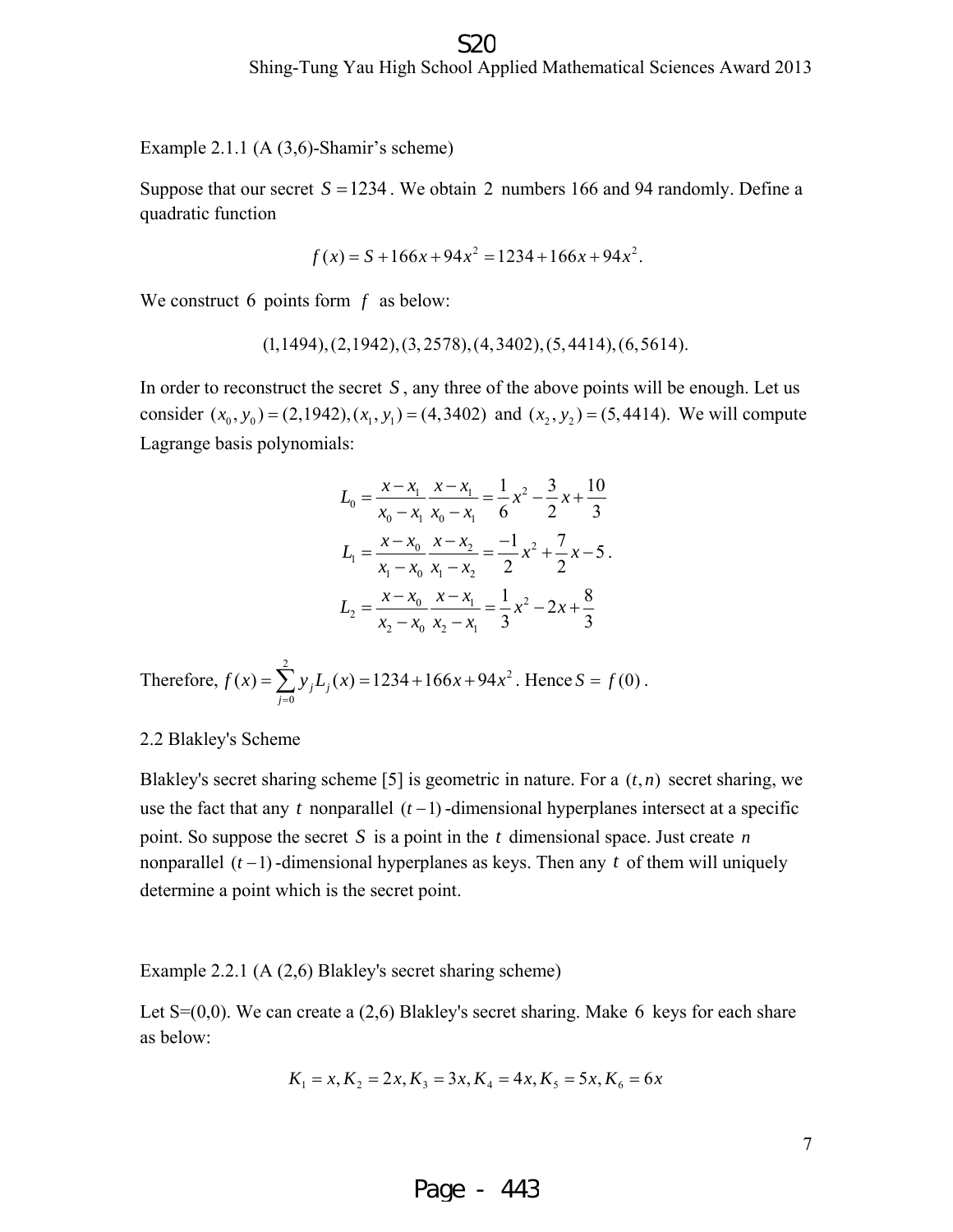For any  $K_i$  and  $K_j$ , we are able to solve the intercept point out which is the secret point  $(0,0)$ .

#### 2.3 Using the Chinese Remainder Theorem

We would like to only illustrate the idea by an example. It is based on the Asmuth-Bloom's Scheme [6]. Let  $t = 3$  and  $n = 4$ . Let  $m_0 = 3, m_1 = 11, m_2 = 13, m_3 = 17$  and  $m_4 = 19$ . Let the secret  $S = 2$ . Pick  $\alpha = 51$  according to Asmuth-Bloom's Scheme. Then  $2+51\times3=155$ . Assign  $(m_i,155 \pmod{m_i})$  to the *i* th share for  $i=1,2,3,4$ . To recover the secret, we have one possible 3 of the shares for example,  $(11,1)$ , $(13,12)$  and  $(17,2)$ . Then apply to solve the system of equations

$$
x=1
$$
 (mod 11)  
\n $x=12$  (mod 13).  
\n $x=2$  (mod 17)

[i.e. Consider the solutions of the following systems of equations

$$
x = 1 \pmod{11} \quad x = 0 \pmod{11} \quad x = 0 \pmod{11}
$$
  
\n
$$
x = 0 \pmod{13}, x = 1 \pmod{13}, x = 0 \pmod{13}
$$
  
\n
$$
x = 0 \pmod{17} \quad x = 0 \pmod{17} \quad x = 1 \pmod{17}
$$

which are 221, 1496 and 715 respectively]. So the solution is  $1 \times 221 + 12 \times 1496 + 2 \times 715 = 19603$  and  $19603 = 155 \text{(mod } 11 \times 13 \times 17)$ . Finally,  $S = 2 = 155 \pmod{3}$ .

It is worthy to note that the above method normally cannot be applied directly to practical problems. Further development, modification and design are needed to be made so that a real world problem can be solved.

#### Reference

- 1. Martin, R., *Introduction to secret sharing*, [Online]. Available: http://www.cs.rit.edu/~rfm6038/Paper.pdf
- 2. Stinson, D. R. , "*Cryptography: Theory and Practice*", 2nd ed. CRC Press, 2006.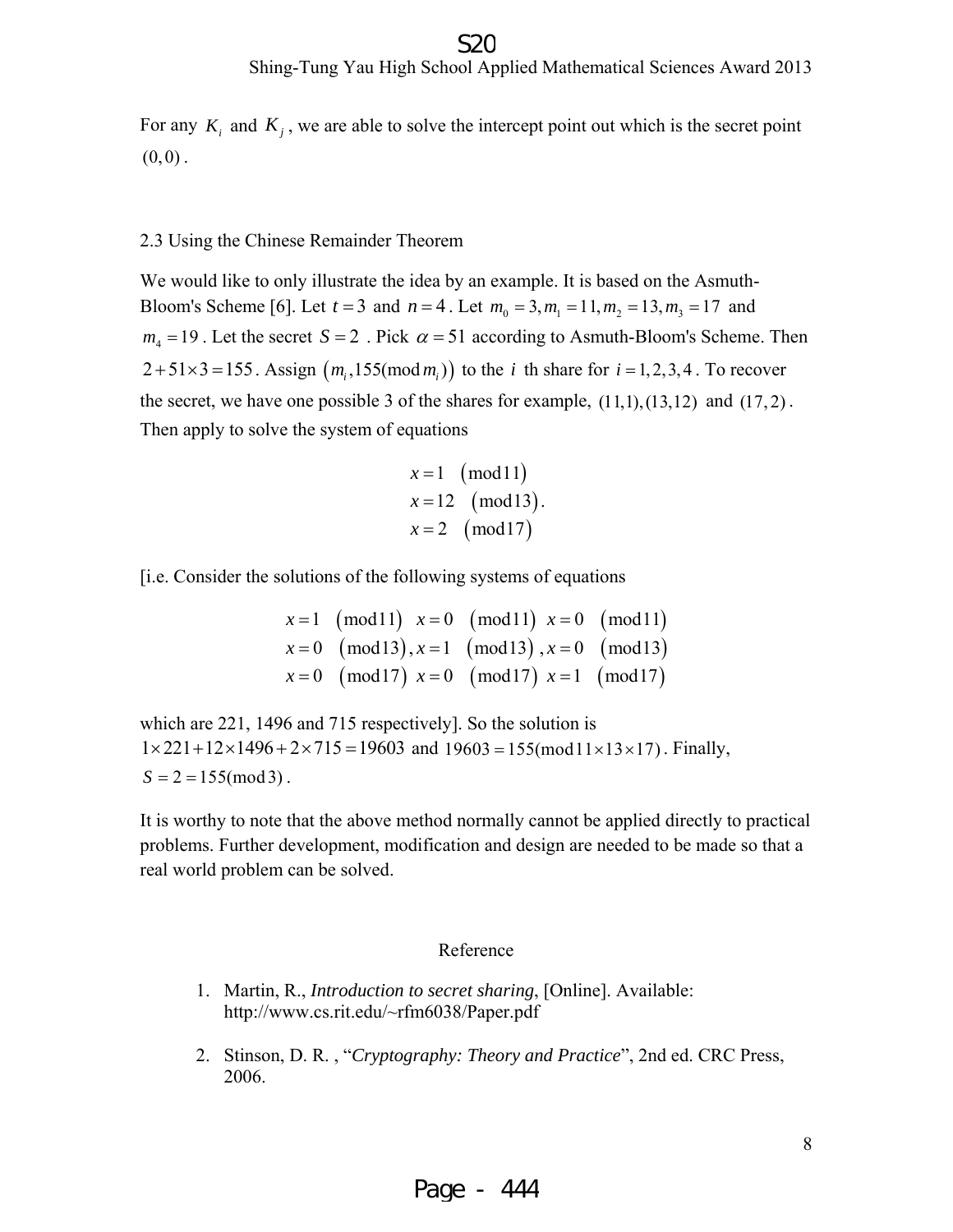#### S<sub>2</sub>C

Shing-Tung Yau High School Applied Mathematical Sciences Award 2013

- 3. Shamir, Adi , "*How to share a secret*", *Communications of the* ACM 22 (11): 612–613, 1979
- 4. Wikipedia: Shamir's Secret Sharing
- 5. Blakley, G. R. , "*Safeguarding cryptographic keys*". *Proceedings of the National Computer Conference* **48**: 313–317. 1979
- 6. Wikipedia: Secret sharing using the Chinese remainder theorem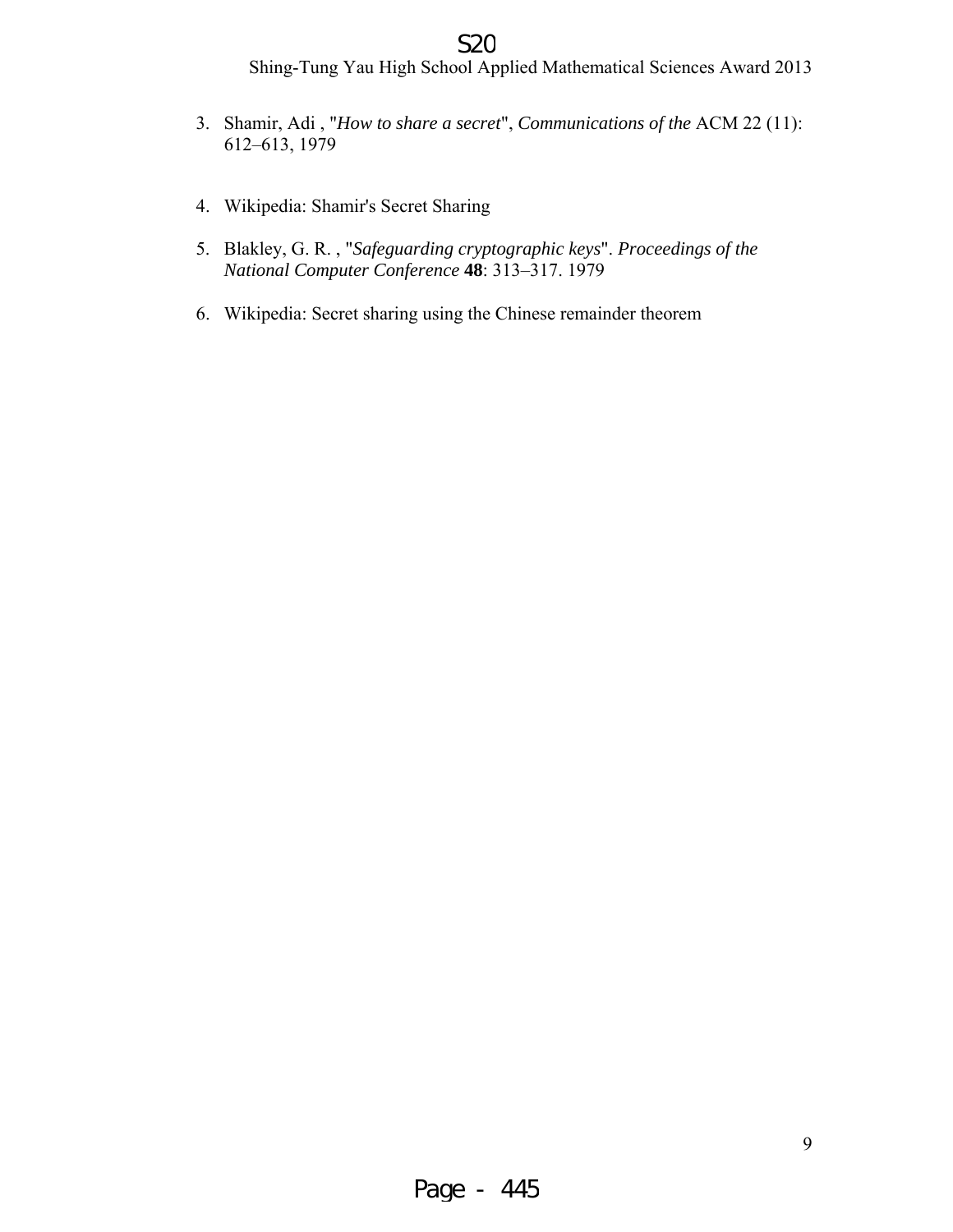#### 3. Framework of *k* bit *t* Secret Sharing Distributed Storage

In this Chapter, we will introduce the various notions related to proposed framework. Besides, we will give simplified examples in order to illustrate the ideas. The algorithms of generating containers and recovering the original secret are also given. A tailor made encryption for container is given by the end of the chapter.

3.1 Secret Shareable Pairs

Let  $\mathbb{Z}_k$  be the set of all binary strings with length *k*, i.e.

$$
\mathbb{Z}_k = \{ \epsilon_1 \epsilon_2 \cdots \epsilon_k : \epsilon_i = 0 \text{ or } 1, i = 1, 2, \cdots, k \}
$$

Definition 3.1.1: Let  $t \ge 3$  be an integer and let  $\Lambda$  be a family of subsets of  $\mathbb{R}^d$  such that

if

- a)  $C_1, C_2 \in \Lambda$  and  $|C_1 \cap C_2| \ge t$ , then  $C_1 = C_2$ ;
- b) *t* is the smallest integer which has property a).
- c) Let  $p_1, p_2, \dots, p_t \in C$  and  $C \in \Lambda$ . There is a method  $\Psi$  (or an algorithm) enable us to obtain *C* from the given *t* points.

Then  $\Lambda$  is *t*-secret shareable.

Notation: We would like to denote the set of all the graphs of polynomials of degree *t* −1 by  $\Lambda_t$ . Hence,  $\Lambda_3$  is the set of all the graphs of quadratic functions.

Example 3.1.2: Recall that a classical algebra result, two quadratic functions agree with each other at three distinct points if and only if they are equal. Then  $\Lambda_3$  has properties a) and b) in the definition 3.1.1. Assume that  $(x_1, y_1)$ ,  $(x_2, y_2)$  and  $(x_3, y_3)$ . Let

$$
L(x) = \frac{(x-x_2)(x-x_3)}{(x_1-x_2)(x_1-x_3)} y_1 + \frac{(x-x_1)(x-x_3)}{(x_2-x_1)(x_2-x_3)} y_2 + \frac{(x-x_1)(x-x_2)}{(x_3-x_1)(x_3-x_2)} y_3.
$$

Then  $L(x_1) = y_1, L(x_2) = y_2$  and  $L(x_3) = y_3$ . Hence,  $(x_1, y_1)$ ,  $(x_2, y_2)$  and  $(x_3, y_3)$  belong to the graph of  $L(x)$  and  $\Lambda$ <sub>3</sub> is 3-secret shareable.

Let  $\Phi: \mathbb{Z}_k \to \Lambda$  be an one to one onto function from  $\mathbb{Z}_k$  to  $\Lambda$ . Then it is called an encoding function and the ordered pair  $(\Lambda, \Phi)$  is called a *k* bit *t*-secret shareable pair.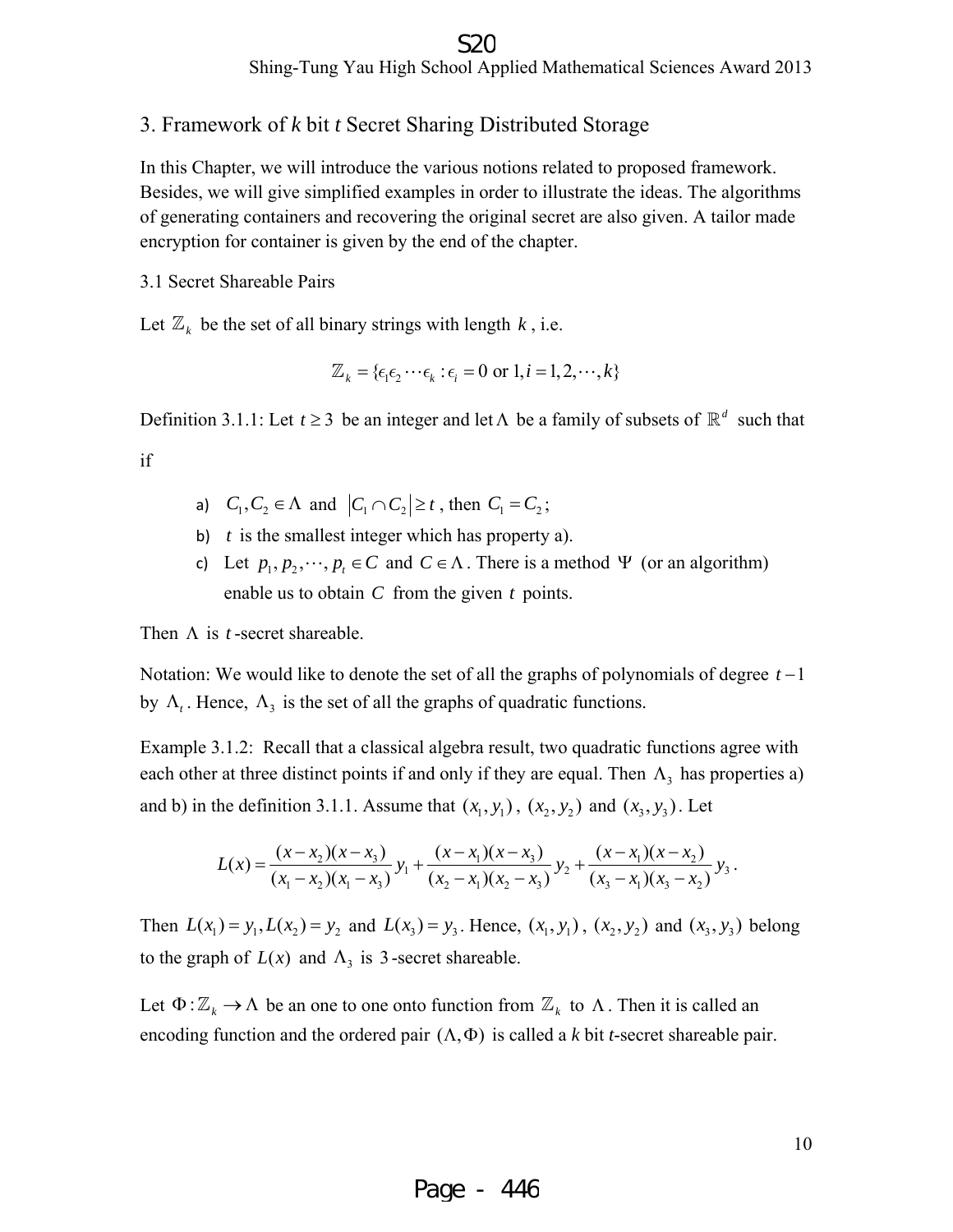Example 3.1.3: For any  $\epsilon_1 \epsilon_2 \in \mathbb{Z}_2$ , we define  $\Phi_{\Lambda_3}(\epsilon_1 \epsilon_2)$  to be the graph of the quadratic function  $(x+2^{\epsilon_1})(x+3^{\epsilon_2})$ . Then  $(\Lambda_3, \Phi_{\Lambda_3})$  is a 2 bit 3 secret shareable pair. S2C<br>ol Applied Mathematical Sciences Award 201<br>ne  $\Phi_{\Lambda_3}(\epsilon_1 \epsilon_2)$  to be the graph of the quadratic<br>is a 2 bit 3 secret shareable pair.<br>secret shareable pair.<br>cles in  $\mathbb{R}^2$ . Then by the elementary Geometry

We would like to give another example of secret shareable pair.

function  $(x+2^{\epsilon_1})(x+3^{\epsilon_2})$ . Then  $(\Lambda_3, \Phi_{\Lambda_3})$  is a 2 bit 3 secret shareable pair.<br>We would like to give another example of secret shareable pair.<br>Example 3.1.4: Let  $\Lambda^3$  be the set of all circles in  $\mathbb{R}^2$ . Th theorem, three points which are not collinear determine a unique circle as in the below figure.



Figure 5: Three non-collinear points determine a unique circle.

Hence,  $\Lambda^3$  is 3 secret shareable. Now we define a function  $\Phi$  from  $\mathbb{Z}_2$  to  $\Lambda^3$  by

$$
\Phi(00) = C_{00} \n\Phi(01) = C_{01} \n\Phi(10) = C_{10} \n\Phi(11) = C_{11}
$$

where  $C_{xy}$  is a circle such that its center is  $(x,y)$  and its radius is  $1/3$ . (Ref. Figure 6)



Figure 6: The function  $\Phi$  maps two bits  $\varepsilon_1 \varepsilon_2$  to a circle C  $\varepsilon_1 \varepsilon_2$ .

Then  $(\Lambda^3, \Phi)$  is a 2 bit 3 secret shareable pair as well.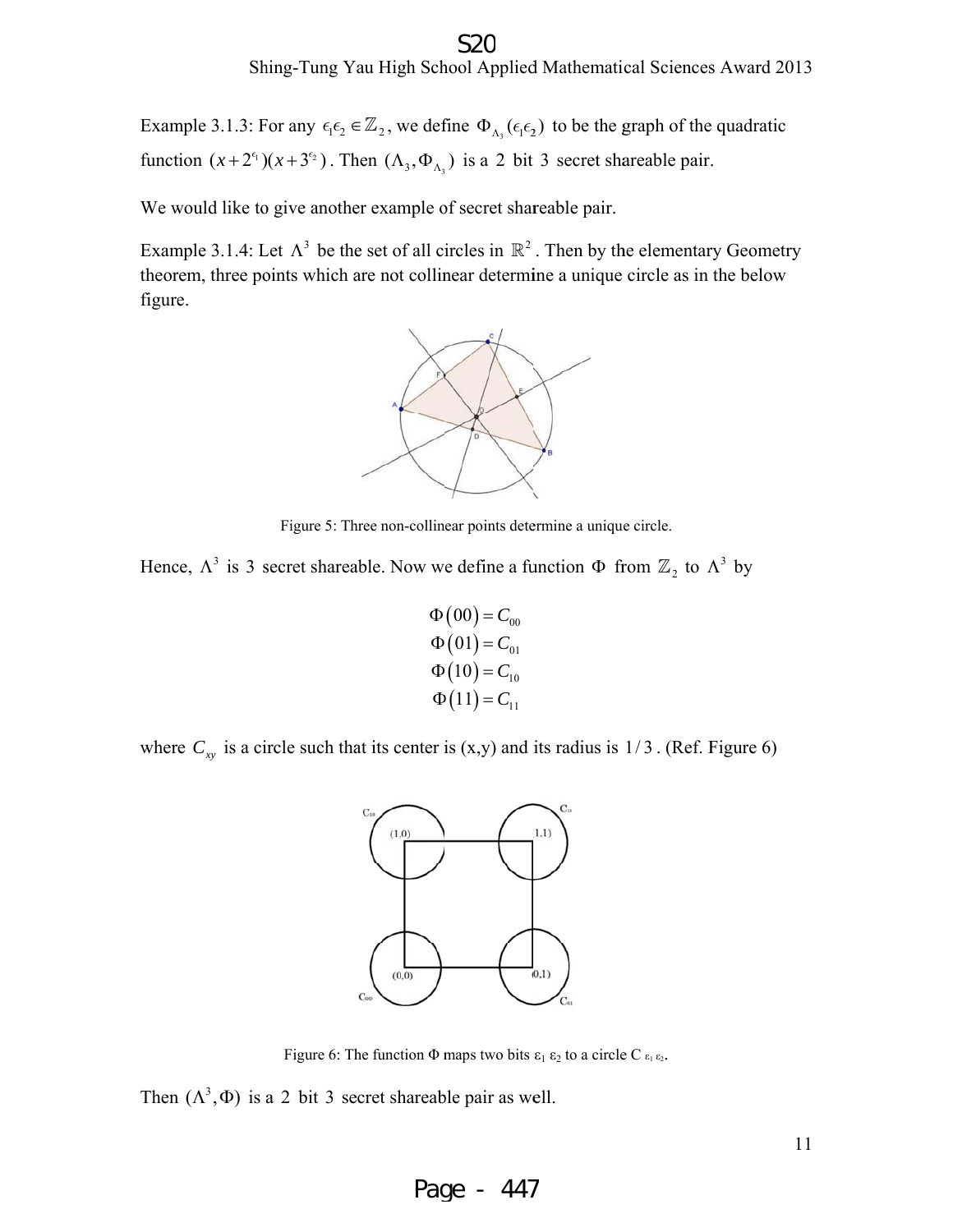3.2 *k* bit (*t,n*) Secret Sharing Distributed Storage framework

Assume that the ordered pair  $(\Lambda, \Phi)$  is a *k* bit *t*-secret shareable pair and  $n \ge t$  is an integer.

Definition 3.2.1: Let  $\pi_1, \pi_2, \dots, \pi_n$  be a sequence of functions from  $\Lambda$  to  $\mathbb{R}^d$  such that for  $j, j' = 1, 2, \dots, n$  and  $C \in \Lambda$ ,

- 1.  $\pi_i(C) \in C$ ;
- 2.  $\pi_j(C) = \pi_{j'}(C)$  if and only if  $j = j'$ .

Then  $\pi_1, \pi_2, \dots, \pi_n$  is said to be a sequence of choice functions of  $\Lambda$ .

Example 3.2.2: Consider  $\Lambda_k$  and  $C \in \Lambda$  such that *C* is a graph of a polynomial  $P(x)$ . We define

$$
\pi_j(C) = (j, P(j))
$$

for  $j = 1, 2, \dots, n$ .

Let  $\ell = Mk$  for some positive integer M. Then we call s is a secret if  $s = \epsilon_1 \epsilon_2 \cdots \epsilon_\ell \in \mathbb{Z}_\ell$ . Therefore, *s* can also be written as

$$
s = s_1 s_2 \cdots s_M
$$

where  $s_i = \epsilon_{(i-1)k+1} \epsilon_{(i-1)k+2} \cdots \epsilon_{ik}$  and  $i = 1, 2, \cdots, M$ .

Note that it is sometime useful if we index *s*, as below

$$
s_i = \epsilon_1^i \epsilon_2^i \cdots \epsilon_k^i.
$$

and so

$$
s = \epsilon_1^1 \epsilon_2^1 \cdots \epsilon_k^1 \epsilon_1^2 \epsilon_2^2 \cdots \epsilon_k^2 \cdots \epsilon_l^i \epsilon_2^i \cdots \epsilon_k^i \cdots \epsilon_1^M \epsilon_2^M \cdots \epsilon_k^M.
$$

#### 3.2.1 Creating Containers from a Secret

Given a secret  $s = s_1 s_2 \cdots s_M \in \mathbb{Z}_l$ , a container array [s] is an *M* by *n* array of points in  $\mathbb{R}^d$  such that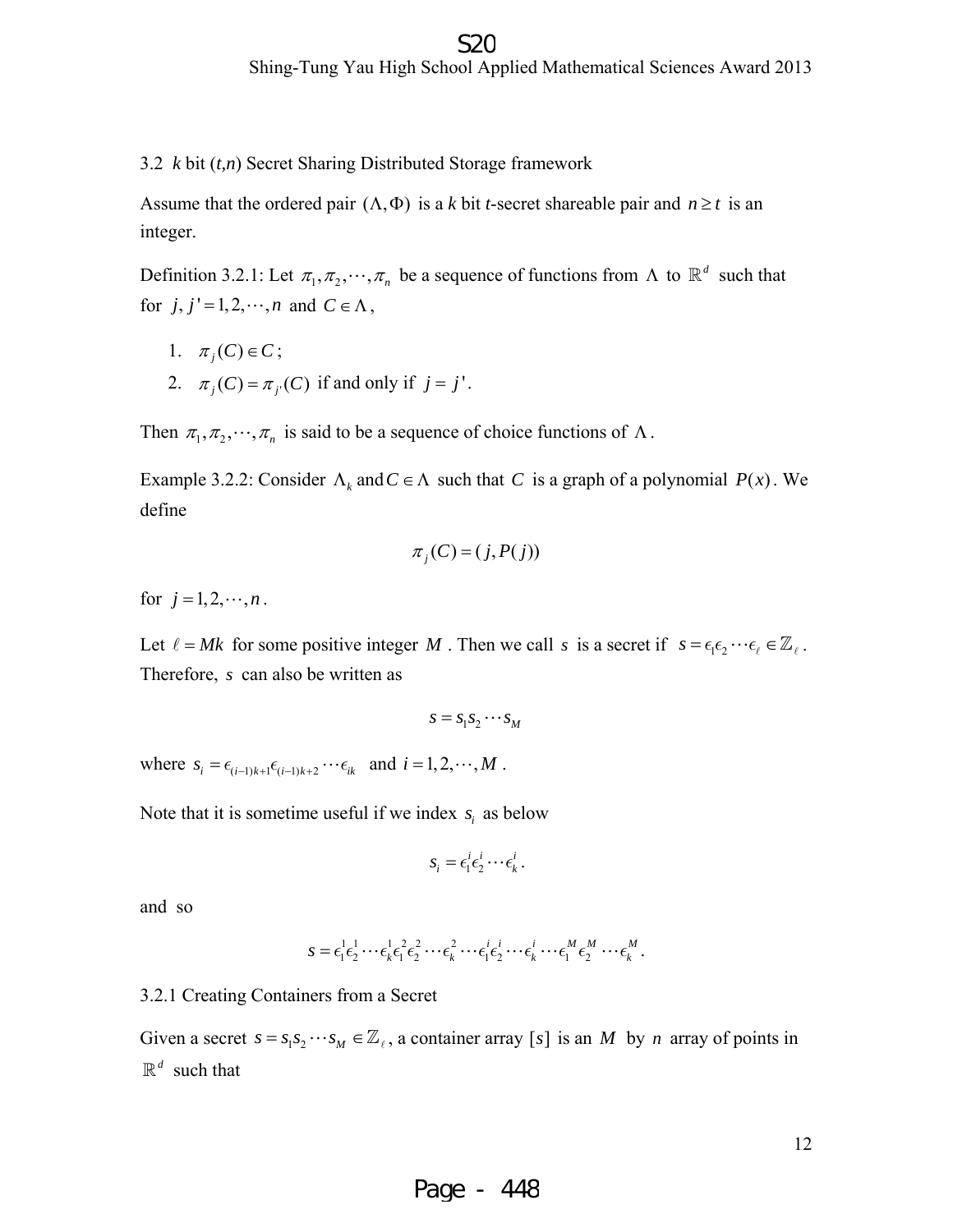$$
[s]_{ij} = \pi_j(\Phi(s_i))
$$

for  $i = 1, 2, \dots, M$  and  $j = 1, 2, \dots, n$ . The *j* th container  $[s]_j$  of the secret *s* is the *j* column of the container array [s] where  $j = 1, 2, \dots, n$ .

Example 3.2.3: if  $s = 100111$ , then  $s<sub>1</sub> = 10$ ,  $s<sub>2</sub> = 01$ ,  $s<sub>3</sub> = 11$ . Then

$$
\pi_j(\Phi(s_1)) = \pi_j(\Phi(10)) = (j, (j-2)(j-1))
$$
  
\n
$$
\pi_j(\Phi(s_2)) = \pi_j(\Phi(01)) = (j, (j-1)(j-3))
$$
  
\n
$$
\pi_j(\Phi(s_3)) = \pi_j(\Phi(11)) = (j, (j-2)(j-3))
$$

where  $j = 1, 2, 3$ . So the container array of the secret *s* is

$$
[s] = \begin{bmatrix} (1,0) & (2,0) & (3,2) & (4,6) & (5,12) \\ (1,0) & (2,3) & (3,0) & (4,3) & (5,8) \\ (1,2) & (2,0) & (3,0) & (4,2) & (5,6) \end{bmatrix}
$$

Finally, we can obtain 5 containers

$$
\begin{bmatrix} s \end{bmatrix}_1 = \begin{bmatrix} (1,0) \\ (1,0) \\ (1,2) \end{bmatrix}, \begin{bmatrix} s \end{bmatrix}_2 = \begin{bmatrix} (2,0) \\ (2,3) \\ (2,0) \end{bmatrix}, \begin{bmatrix} s \end{bmatrix}_3 = \begin{bmatrix} (3,2) \\ (3,0) \\ (3,0) \end{bmatrix}, \begin{bmatrix} s \end{bmatrix}_4 = \begin{bmatrix} (4,6) \\ (4,3) \\ (4,2) \end{bmatrix}, \begin{bmatrix} s \end{bmatrix}_5 = \begin{bmatrix} (5,12) \\ (5,8) \\ (5,6) \end{bmatrix}
$$

Remark: The size of containers depends on the parameter k. However, it is not always the

case that the bigger k, the smaller the size of containers would be theatrically.

3.2.2 Recover the Secret from *t* Containers

To recover the secret  $s = \epsilon_1 \epsilon_2 \cdots \epsilon_\ell = s_1 s_2 \cdots s_M$ , we have to have at least *t* distinct containers. By the property c) of definition 3.3.1, without loss of generality, we can assume that they are  $[s]_1$ ,  $[s]_2$ ,  $\dots$ ,  $[s]_t$ . First of all, we form the *M* by *t* collector array

$$
[s]_{12\cdots t} = [[s]_1, [s]_2, \cdots, [s]_t] = [p_j^i].
$$

The *i* th row of the collector array consists of *t* distinct points  $p_1^i, p_2^i, \dots, p_t^i$  of  $\Phi(s_i)$ . By the properties a) and c) of Definition 3.1.1, we have

13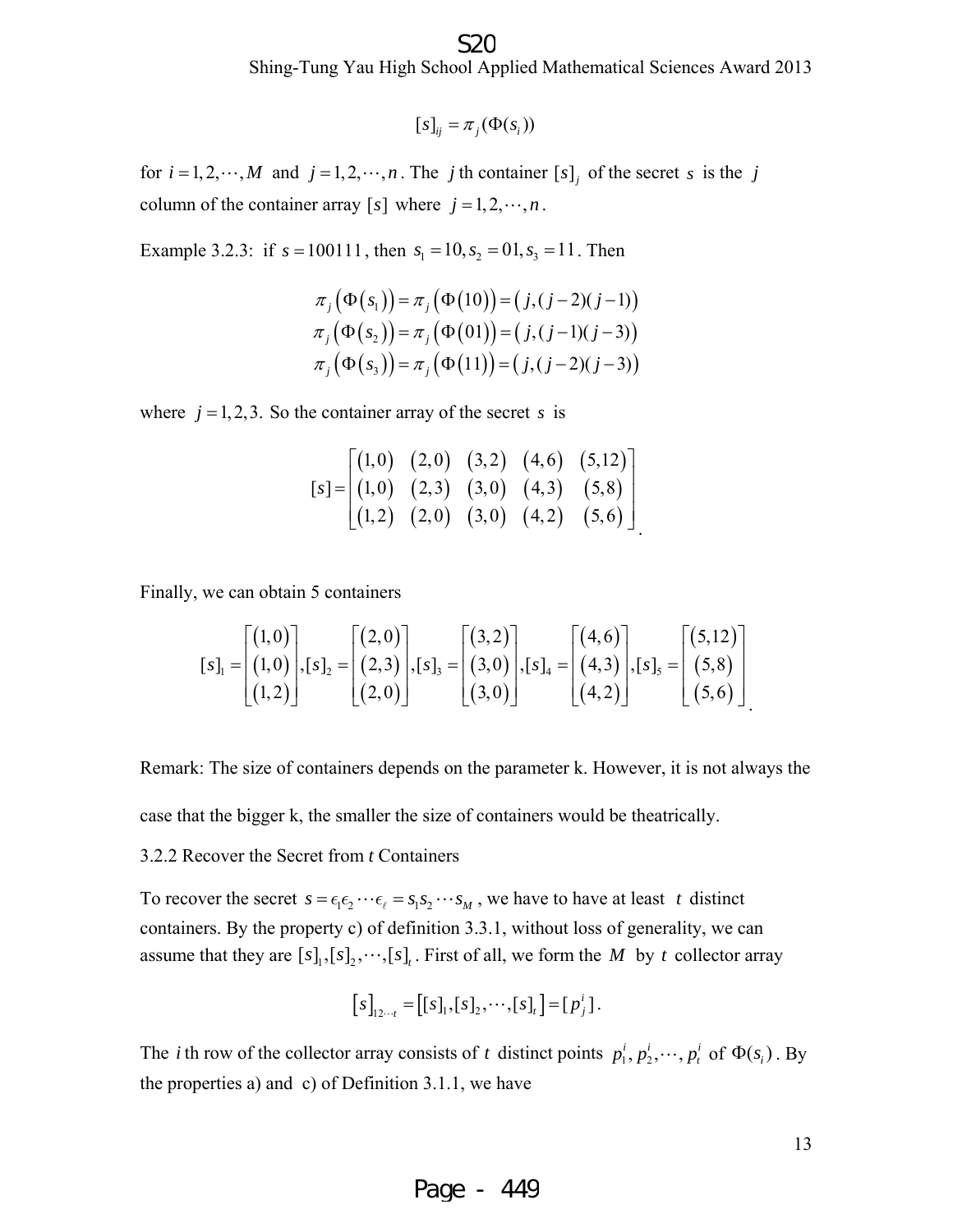Shing-Tung Yau High School Applied Mathematical Sciences Award 2013 S<sub>2</sub>C

$$
\Phi(s_i) = \Psi(p_1^i, p_2^i, \cdots, p_t^i)
$$

and

$$
s_i = \Phi^{-1}\big(\Psi(p_1^i, p_2^i, \cdots, p_t^i)\big)
$$

for  $i = 1, 2, \dots, M$ .

Finally, we recover the secret

$$
s=s_1s_2\cdots s_M
$$
  
= $\Phi^{-1}(\Psi(p_1^1, p_2^1, \dots, p_t^1))\Phi^{-1}(\Psi(p_1^2, p_2^2, \dots, p_t^2))\cdots \Phi^{-1}(\Psi(p_1^n, p_2^n, \dots, p_t^n)).$ 

Moreover, from property b) of Definition 3.1.1, the number of distinct containers needed to recover the secret *s* should be at least *t* .

3.2.3 Algorithms of *k* bit (*t,n*) Secret Sharing Distributed Storage

Assume a  $(\Lambda, \Phi)$  is a *k* bit *t*-secret shareable pair,  $n \ge t$  is an integer and  $\pi_1, \pi_2, \dots, \pi_n$  is a sequence of choice functions of Λ.

Algorithm for Distributed Storage

Step 1. Input a secret 
$$
s = s_1 s_2 \cdots s_M \in \mathbb{Z}_\ell
$$
.

$$
// \ell = Mk \, //
$$

Step 2. Form the container array  $[s]$  by

 $[s]_{ii} = \pi_i(\Phi(s_i))$ 

where  $i = 1, 2, \dots, M$  and  $j = 1, 2, \dots, n$ .

Step 3. Store the *i* th container  $[s]_i$  into the *i* th storage.

Step 4. End

Algorithm for (*t,n*) Secret Sharing Recovery

Step 1. Get *t* containers  $[s]_{j_1}, [s]_{j_2}, \cdots, [s]_{j_t}$  from *t* distinct storages

Step 2 Form the collector array  $[s]_{j_1 j_2 \cdots j_t} = \left[ [s]_{j_1} , [s]_{j_2} , \cdots , [s]_{j_t} \right]$ .

#### Page - 450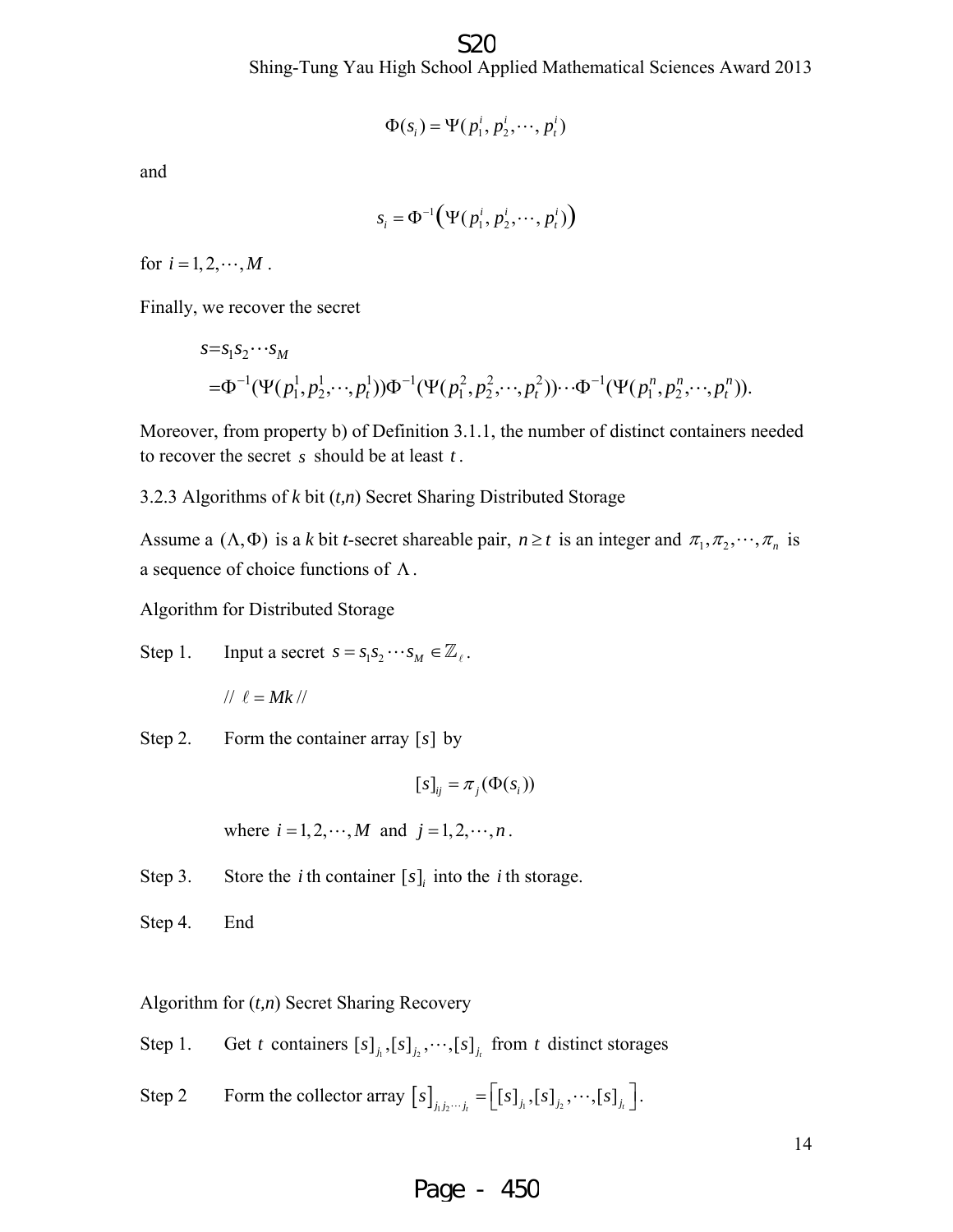#### S20

Shing-Tung Yau High School Applied Mathematical Sciences Award 2013

Step 3. For  $i = 1, 2, \dots, M$ , recover  $s_i$  from the *i* th row of the collector array

as in section 3.2.2

Step 4 Output  $s = s_1 s_2 \cdots s_M$ .

Step 5 END

#### 3.3 Permutations and encryptions

Definition 3.3.1: Let  $\sigma$  be an one to one onto function from  $\{1, 2, 3, \dots, n\}$ . Then we call the function  $\sigma$  a permutation. The set of all the permutations on  $\{1, 2, 3, \dots, n\}$  is denoted by  $S_n$ . Let *id* be a permutation in  $S_n$  such that *id* maps every element of  $\{1, 2, 3, \dots, n\}$  to itself. For any  $\sigma \in S_n$ , we define  $\sigma^0 = id$  and  $\sigma^j = \sigma^{j-1} \circ \sigma$ .

Given a permutation  $\sigma \in S_n$  and  $M \times n$  container array [s] of a secret *s*, we define  $\sigma$ encrypted container array  $[s]^{\sigma}$  to be  $M \times n$  array of points in  $\mathbb{R}^d$  such that

$$
\left[s\right]^\sigma_{ij} = \left[s\right]_{i\sigma(j)}
$$

for  $i = 1, 2, \dots, M$  and  $j = 1, 2, \dots, n$ . The *i* th column of  $[s]^{\sigma}$  is said to be the *i* th  $\sigma$ encrypted container denoted by  $[s]_i^{\sigma}$ .

Let  $2 \le m \le n$ . A permutation  $\sigma'$  in  $S_n$ , denoted by  $(n_1, n_2, \dots, n_m)$ , is called a cycle if there exist  $n_1, n_2, \dots, n_m$  are distinct numbers in  $\{1, 2, 3, \dots, n\}$  such that

$$
\sigma'(n_r) = n_{\mod_{m}(r+1)}
$$

for  $r = 1, 2, \dots, m$  and  $\sigma'$  maps other element to itself. The number *m* is the length of  $\sigma'$ denoted by  $|\sigma|$ .

Example 3.3.2: Let  $\sigma' = (2,5,1) \in S_5$ . Then  $\sigma'(2) = 5, \sigma'(5) = 1, \sigma'(1) = 2, \sigma'(3) = 3$  and  $\sigma'(4) = 4$ . The length of (2,5,1) is now equal to 3.

The period of a permutation  $\sigma$  is the smallest positive integer T such that  $\sigma^T = \sigma$ . Obviously, the period of a circle  $\sigma' = (n_1, n_2, \dots, n_m)$  is its length  $\sigma' = m$ . Since a permutation  $\sigma$  can be factorized uniquely into a product of cycles, we have the period of  $\sigma$  is the L. C. M. of the lengths of the cycles in the product. It is also known as Ruffini

15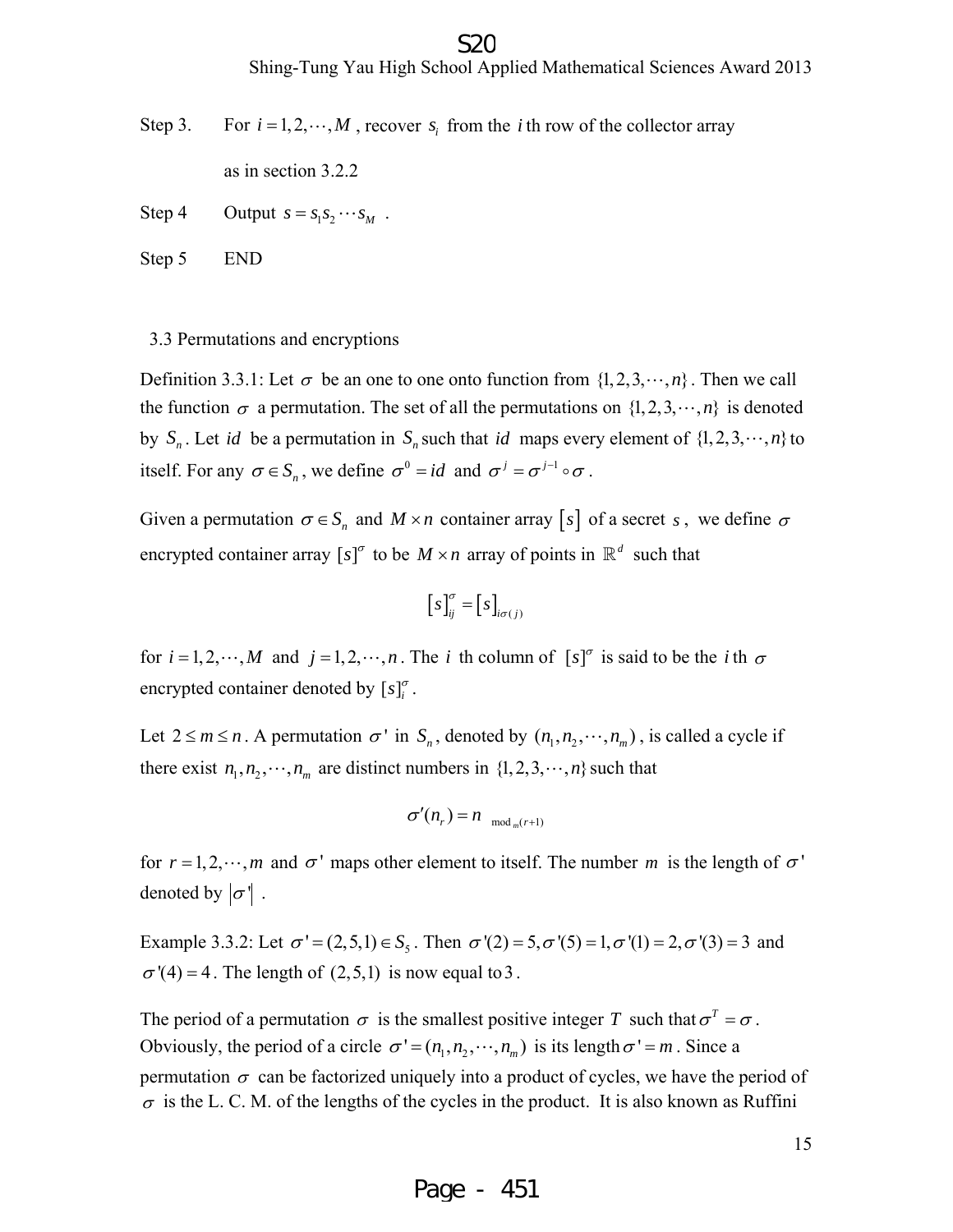#### Shing-Tung Yau High School Applied Mathematical Sciences Award 2013 S<sub>20</sub>

Theorem (1799) [1]. We would like to use a permutation with biggest period for encryption for highest complexity of containers.

Example 3.3.3: Consider  $S_{10}$ . Since  $10 = 5 + 3 + 2$ , the pattern of permutations in  $S_{10}$ with maximum period  $30 = 5 \times 3 \times 2$  is  $(*****)(***)**)$ . There are 120960 of them in total and and we list some of them below:

 $(0, 8, 6, 7, 2)(1, 4, 9)(3, 5), (2, 4, 7, 6, 9)(0, 8, 5)(1, 3), (0, 3, 7, 9, 2)(4, 5, 8)(1, 6)$  $(1, 6, 9, 4, 5)(0, 2, 8)(3, 7), (0, 1, 8, 9, 4)(2, 5, 6)(3, 7), (0, 2, 8, 4, 9)(1, 6, 5)(3, 7)$  $(0, 8, 9, 5, 4)(1, 6, 7)(2, 3), (0, 2, 7, 8, 9)(1, 4, 3)(5, 6), (0, 9, 5, 4, 7)(1, 8, 3)(2, 6)$  $(0, 2, 9, 5, 3)(1, 8, 4)(6, 7).$ 

Example 3.3.4: Let

$$
\begin{bmatrix}\n(1,0) & (2,0) & (3,2) & (4,6) & (5,12) \\
(1,0) & (2,3) & (3,0) & (4,3) & (5,8) \\
(1,2) & (2,0) & (3,0) & (4,2) & (5,6)\n\end{bmatrix}
$$

and  $\sigma = (1,2,3)(4,5)$ . Then  $\sigma^2 = (1,3,2)(5,4)$  and  $\sigma^3 = (4,5)$ . Hence,

$$
\begin{bmatrix} s \end{bmatrix}^{\sigma} = \begin{bmatrix} (3,2) & (1,0) & (2,0) & (5,12) & (4,6) \\ (2,3) & (3,0) & (1,0) & (4,3) & (5,8) \\ (1,2) & (2,0) & (3,0) & (5,6) & (4,2) \end{bmatrix}
$$

and the  $\sigma$  encrypted containers are

$$
[s]_1^{\sigma} = \begin{bmatrix} (3,2) \\ (2,3) \\ (1,2) \end{bmatrix}, [s]_2^{\sigma} = \begin{bmatrix} (1,0) \\ (3,0) \\ (2,0) \end{bmatrix}, [s]_3^{\sigma} = \begin{bmatrix} (2,0) \\ (1,0) \\ (3,0) \end{bmatrix}, [s]_4^{\sigma} = \begin{bmatrix} (5,12) \\ (4,3) \\ (5,6) \end{bmatrix}, [s]_5^{\sigma} = \begin{bmatrix} (4,6) \\ (5,8) \\ (4,2) \end{bmatrix}.
$$

Assume a  $(\Lambda, \Phi)$  is a *k* bit *t*-secret shareable pair,  $n \ge t$  is an integer,  $\sigma \in S_n$  and  $\pi_1, \pi_2, \cdots, \pi_n$  is a sequence of choice functions of  $\Lambda$ .

Algorithm for Encrypted Distributed Storage

Step 1. Input a secret 
$$
s = s_1 s_2 \cdots s_M \in \mathbb{Z}_\ell
$$
.

$$
// \ell = Mk \, //
$$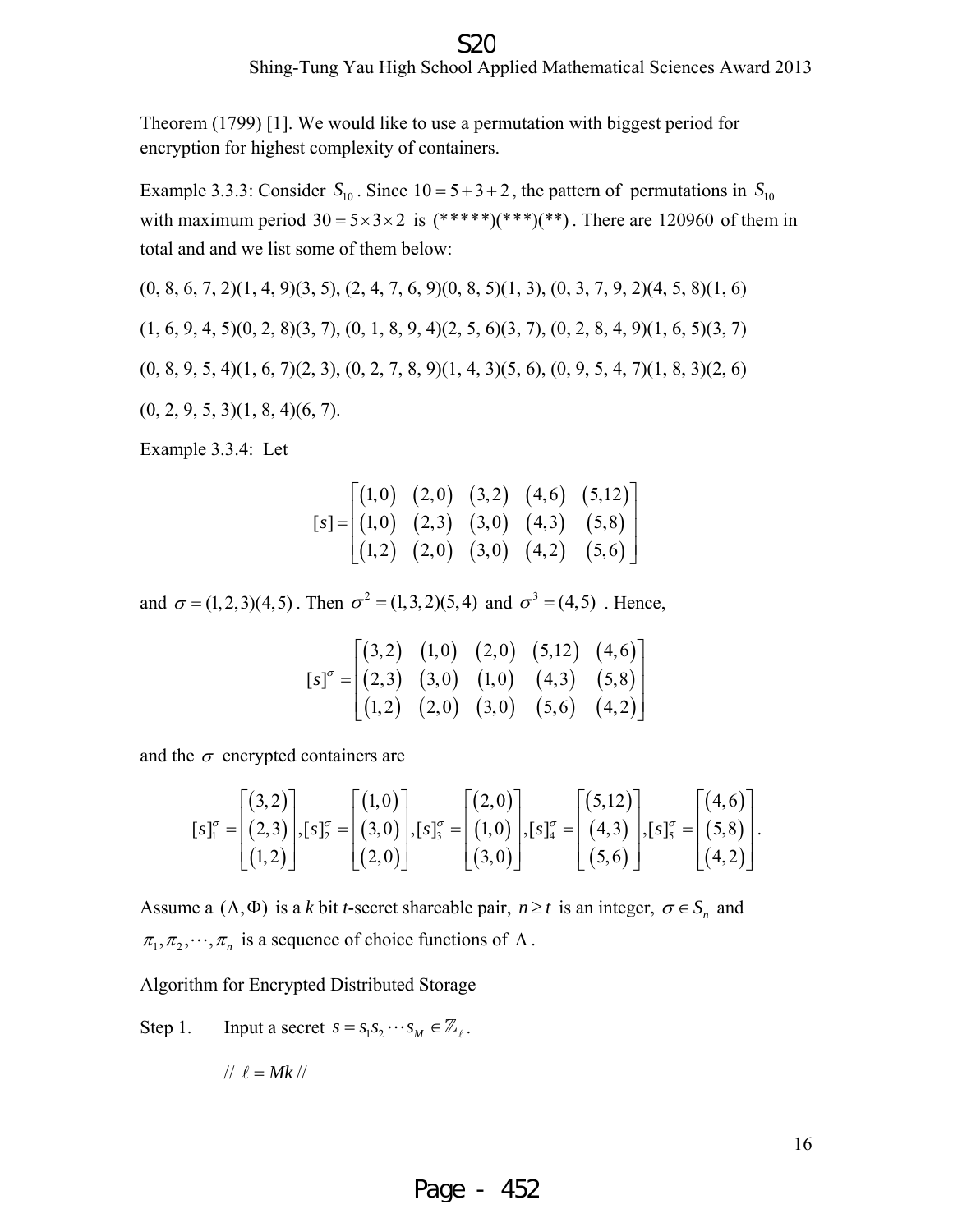#### S2C

#### Shing-Tung Yau High School Applied Mathematical Sciences Award 2013

Step 2. Form the container array  $[s]$  by

```
[s]_{ii} = \pi_i(\Phi(s_i))
```
where  $i = 1, 2, \dots, M$  and  $j = 1, 2, \dots, n$ .

Step 3. Obtain the  $\sigma$  encrypted container array  $[s]^\sigma$  from  $[s]$ .

Step 4. Store the *i* th encrypted container  $[s]$  into the *i* th storage.

Step 5. End

Note that the property c) of definition 3.1.1 is true regardless the order of the points  $p_1, p_2, \dots, p_t$ . Therefore, it is no need to modify the recovery algorithm in subsection 3.2.3 and it also works well with encrypted containers.

3.4 Features of *k* bit (*t,n*) Secret Sharing Distributed Storage

In this section, we will mention some theoretical features of the framework of *k* bit (*t,n*) Secret Sharing Distributed Storage.

Recall that in Chapter 1, we mention that distributed storages will be under three major kinds of attacks:

-The attack on confidentiality reveals stored server contents to attackers;

-The attack on integrity modifies data in victim storage servers without being noticed;

-The attack on reliability makes storage server unavailable to legitimate users.

The propose framework will provide the following protections.

a) Ensuring confidentiality

The original secret is a binary string. However, a container is a column of points in  $\mathbb{R}^d$ which carries only partial information of the secret. Even attackers successfully obtain less than *t* containers. They are not able to extract any information of the secret.

b) Ensuring integrity

Before the discussion, we would like to mention first that practically *t* will not be a large number and it is very likely less than 5 and *n* is much larger then *t* . Now assume that the storage system is under attack and the content of container is modified without notification and authorization. We are able to detect such modification and correct it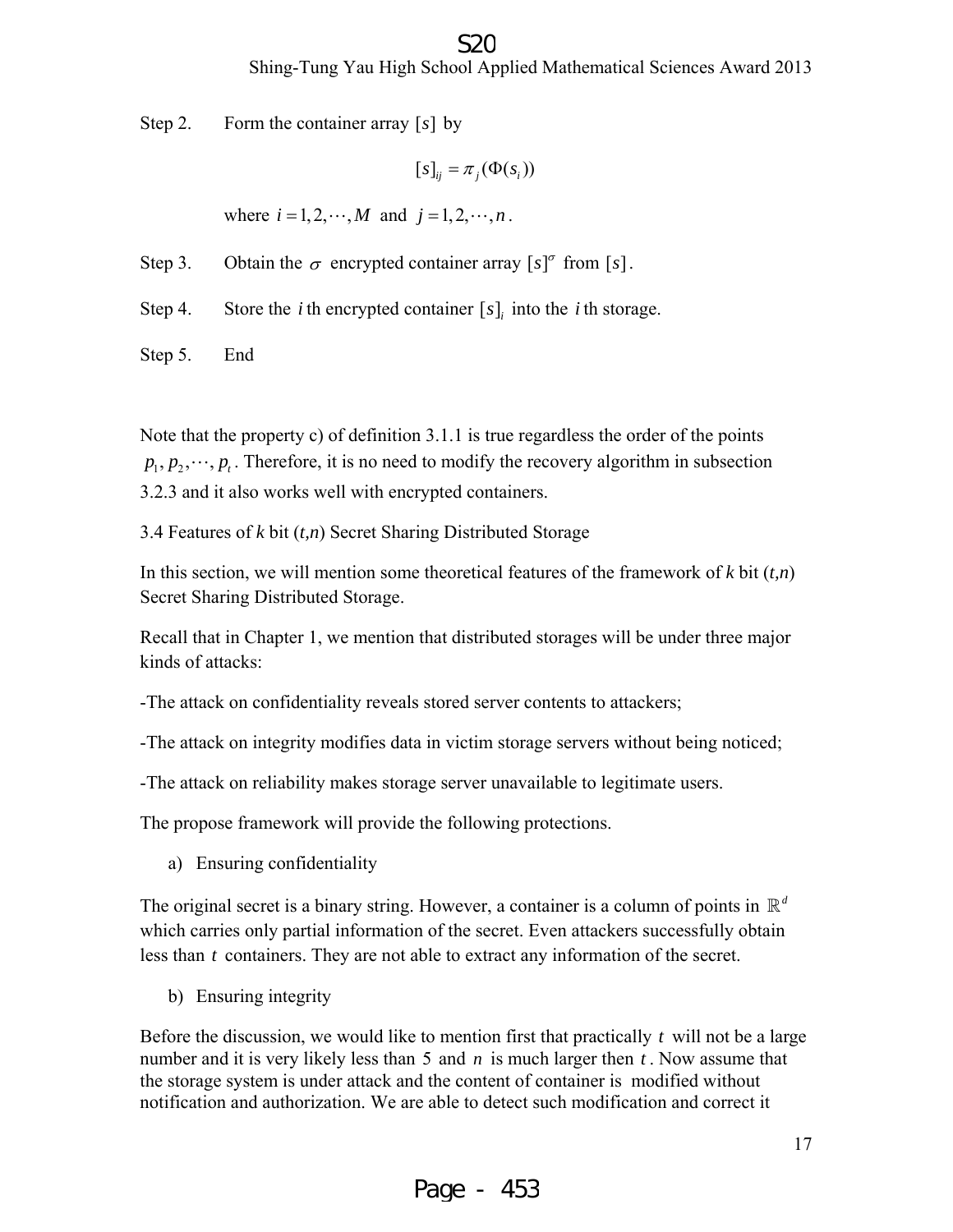#### Shing-Tung Yau High School Applied Mathematical Sciences Award 2013 S2C

when a defected container is used for recovery. For example, we have *t* containers of a secret *s*, namely  $[s]_1$ ,  $[s]_2$ ,  $\dots$ ,  $[s]_t$  such that the first entry of the first container has been modified illegally. When we recover *s* from  $[s]_1$ ,  $[s]_2$ ,  $\dots$ ,  $[s]_t$ , the first row of collector array will determine an element in  $\Lambda$  which is not in the range of  $\Phi$ . It is because the size of  $\Lambda$  is very much larger than the size of the range of  $\Phi$ . Besides, in practice, we would like to make the elements of the range of Φ "away from each other". So we are able to know that the first row of  $[s]_1, [s]_2, \cdots, [s]_t$  has been modified illegally. To identify the location and correct the illegal modification, we need another *t* good containers. Check the containers one by one with  $t-1$  good containers. Then  $[s]_1$  is the bad container. So we conclude that the first entry of the first container has been modified illegally. To correct this, firstly we use the first row of the  $t$  good containers to recover  $s<sub>i</sub>$ and then by using the choice function, we can recover the bad entry on  $[s]$ , (i.e. the first entry in this case.).

c) Ensuring reliability

Assume attackers have damaged a container. Administrators have no problem to restore the impaired container. First of all, we obtain *t* containers from non-compromised storages. Secondly, we recover the original secret *s* from those containers and finally, we can utilize the secret *s* to generate the damaged container again. Furthermore, we should note that getting *t* good containers is possible since *n* is much larger than *t* . For example, we choose  $n = 10$  and  $t = 3$  in this project. Therefore, we have  $\frac{9!}{6!3!} = 84$  many of combinations of three good containers ready for recovering the damaged container. Besides, with big *n* , the framework provides user with more access availability for *t* containers and hence the secret. Even, because of the fact that it is  $(t, n)$  secret sharing, it still maintains the good confidentiality while the number of containers or storages increases.

#### Reference

1. Gallian, J. *"Contemporary Abstract Algebra."* Brooks Cole, 6 edition, 2004.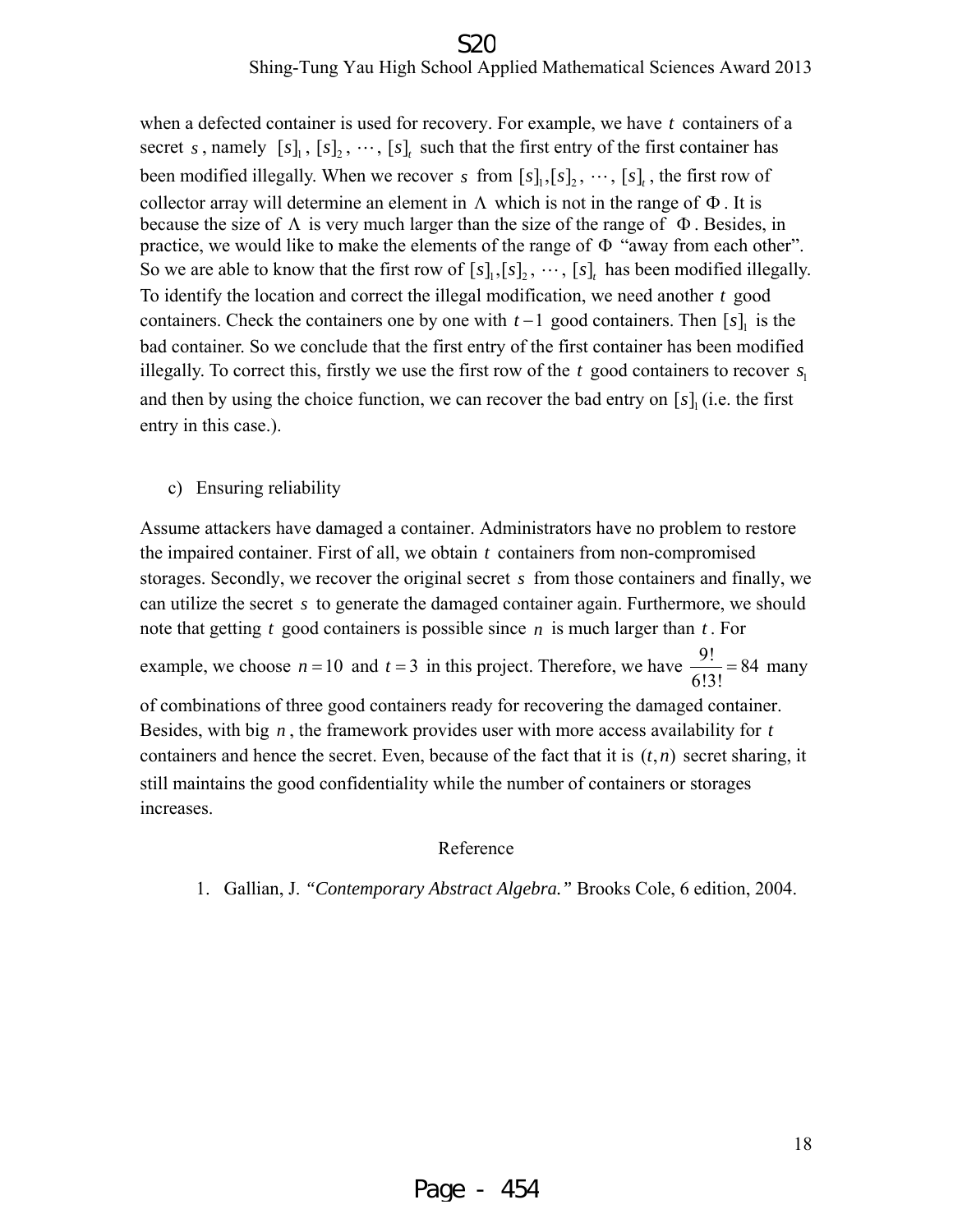#### Shing-Tung Yau High School Applied Mathematical Sciences Award 2013 S<sub>2</sub>C

#### 4 Algebraic Methods

Let  $Λ$ <sub>*t*</sub> be the set of the graphs of all the polynomials of degree *t* −1. By the elementary algebra result [1]:

*Assume that functions f and g are polynomial functions of degree t* −1 *and they agree with each other on t distinct points, then f* = *g and their coefficients are also equal.* 

Therefore,  $\Lambda_t$  satisfies properties a) and b) of definition of 3.1.1. To show that  $\Lambda_t$  also satisfies property c) of the definition, we need Lagrange polynomials.

4.1 Lagrange Polynomials.

Given  $(x_1, y_1)$ ,  $(x_2, y_2)$ ,  $\cdots$ ,  $(x_t, y_t)$  such that their *x* coordinates are distinct, let

$$
L_{j}(x) = \frac{\prod_{\substack{i=1 \ i \neq j}}^{t} (x - x_{i})}{\prod_{\substack{i=1 \ i \neq j}}^{t} (x_{j} - x_{i})}
$$

where  $j = 1, 2, 3, \cdots$ . So  $L_i(x)$  is a polynomial of degree  $t-1$  such that

$$
L_j(x_i) = \begin{cases} 1 & i = j \\ 0 & i \neq j \end{cases}
$$

where  $i, j = 1,2,3,\dots, t$  and they are called Lagrange basis functions. Hence, the Lagrange polynomial [2]

$$
L(x) = y_1 L_1(x) + y_2 L_2(x) + \dots + y_3 L_3(x)
$$

will pass through all the given points.

Note that the *y* intercept of  $L(x)$ ,  $L(0)$ , can be evaluated by

$$
y_1L_1(0) + y_2L_2(0) + \cdots + y_3L_3(0)
$$

where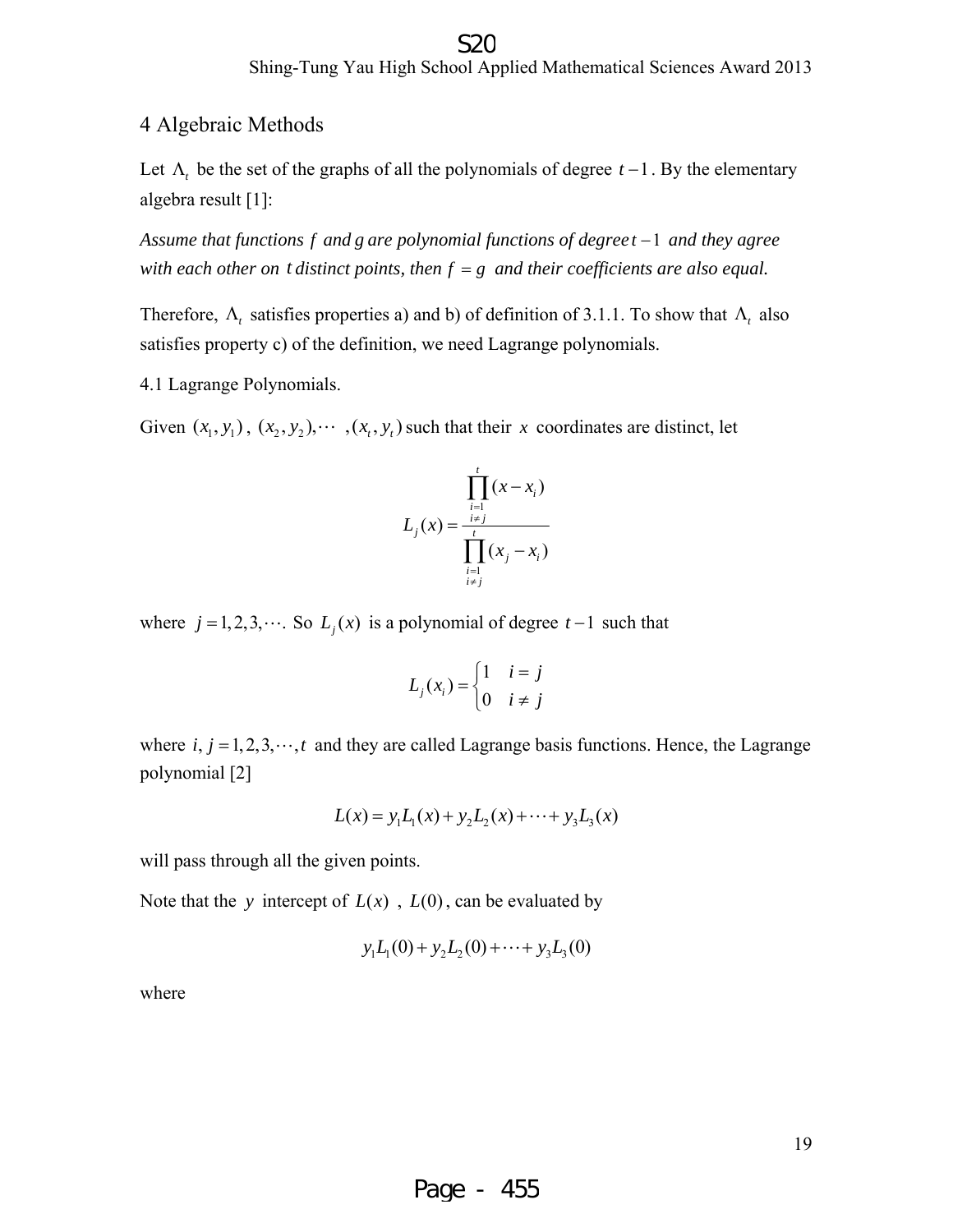$$
L_j(0) = \frac{\prod_{\substack{i=1 \ i \neq j}}^t (0 - x_i)}{\prod_{\substack{i=1 \ i \neq j}}^t (x_j - x_i)} = \frac{(-1)^{t-1} \prod_{\substack{i=1 \ i \neq j}}^t x_i}{\prod_{\substack{i=1 \ i \neq j}}^t (x_j - x_i)}
$$

for  $j = 1, 2, 3, \cdots$ .

Therefore,  $\Lambda$ , is *t* secret shareable if  $\Psi$  maps  $(x_1, y_1)$ ,  $(x_2, y_2)$ ,  $\cdots$ ,  $(x_i, y_j)$  to the graph of the Lagrange polynomial  $y_1 L_1(x) + y_2 L_2(x) + \cdots + y_3 L_3(x)$ .

4.2 Unique Factorization Property (UFP)

Let  $A = \{m_1, m_2, \dots, m_k\}$  be a set of positive integers bigger than 1 and we always assume that they are in increasing order i.e.  $m_1 < m_2 < \cdots < m_k$ . The set *A* (or the finite increasing sequence  $m_1, m_2, \dots, m_k$ ) has unique factorization property (UFP) if for any binary strings  $\epsilon_1 \epsilon_2 \cdots \epsilon_k$  and  $\overline{\epsilon_1 \epsilon_2} \cdots \overline{\epsilon_k}$ ,

$$
m_1^{\epsilon_1}m_2^{\epsilon_2}\cdots m_k^{\epsilon_k}=m_1^{\overline{\epsilon_1}}m_2^{\overline{\epsilon_2}}\cdots m_k^{\overline{\epsilon_k}},
$$

implies  $\epsilon_i = \overline{\epsilon_i}$  for all  $i = 1, 2, \dots, k$ .

Also, the span of an UFP set *A* denoted by  $\overline{A}$  is defined to be

$$
\overline{A} = \{m : m = m_1^{\epsilon_1} m_2^{\epsilon_2} \cdots m_k^{\epsilon_k} \text{ for some binary string } \epsilon_1 \epsilon_2 \cdots \epsilon_k \}.
$$

Suppose now  $A = \{1 \le m_1 \le m_2 \le \cdots \le m_k \le \cdots \}$  is an infinite set of integers. For any  $k = 1, 2, 3, \dots$ , a *k* th segment  $A_k$  of *A* is defined to be the set of the first *k* elements of *A* . We call the set *A* has UFP if for any  $k = 1, 2, 3, \dots, A_k$  has UFP. The span of *A*, denoted by  $\overline{A}$ , is the union of the span of all the segments of A.

Example 4.2.1: The sets  $\{2,3, p\}$  and  $\{2,3,4\}$  are of UFP where p is a prime which is larger than 3.

Lemma 4.2.2: Let *k* be a positive integer. For any integer  $0 \le m < 2^k$ , there is a unique binary string  $\epsilon_1 \epsilon_2 \cdots \epsilon_k$  such that

$$
m = \epsilon_1 1 + \epsilon_2 2 + \cdots \epsilon_k 2^{k-1}.
$$

Conversely, for any binary string  $\epsilon_1 \epsilon_2 \cdots \epsilon_k$ , we have  $0 \le \epsilon_1 1 + \epsilon_2 2 + \cdots \epsilon_k 2^{k-1} < 2^k$ .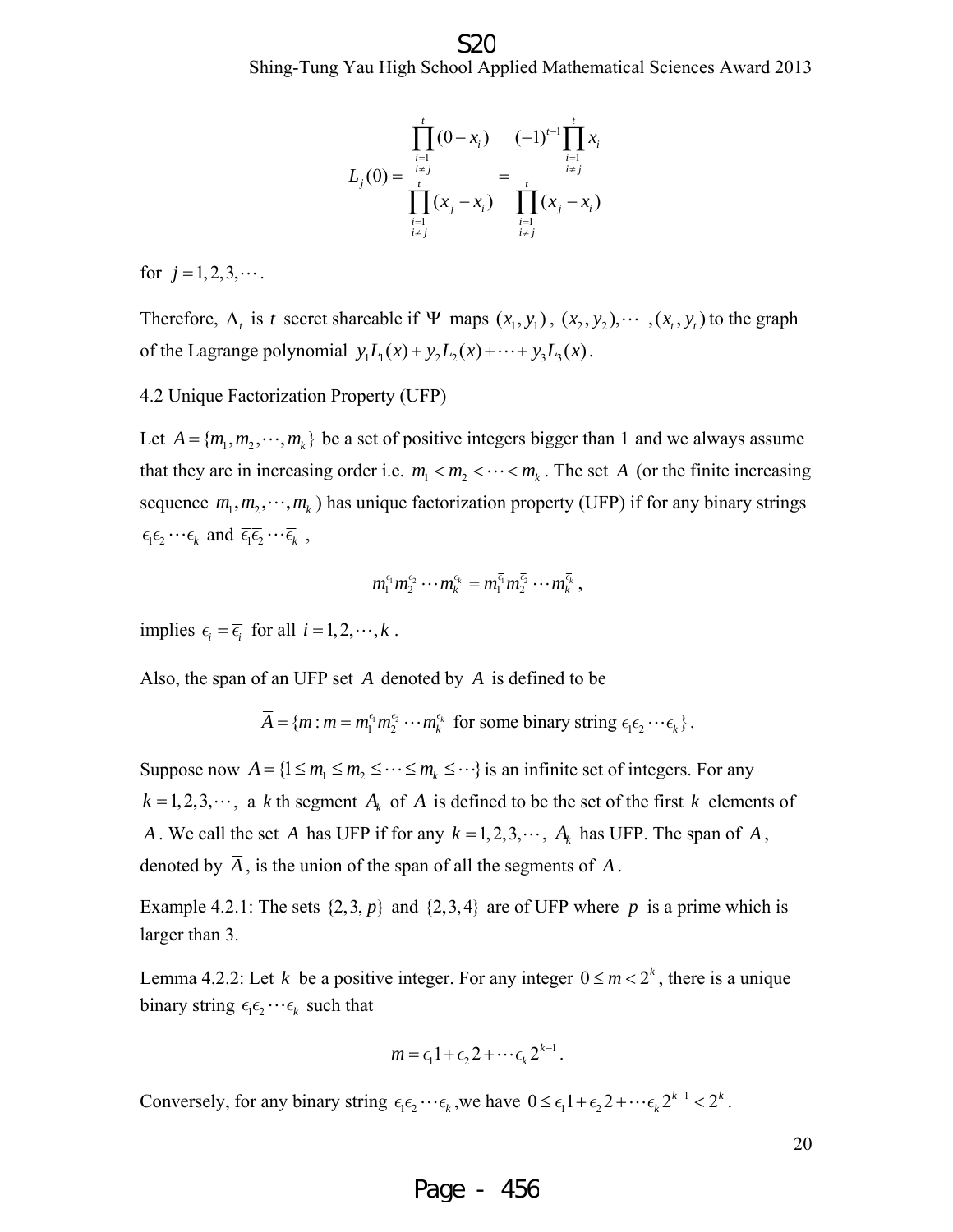Example 4.2.3: Let *p* be a prime number and let *k* be a positive integer. Define

$$
X_k(p) = \{p^1, p^2, p^{2^2}, p^{2^3}, \cdots, p^{2^{k-1}}\}.
$$

Assume that

$$
p^{\epsilon_1}p^{\epsilon_2}p^{\epsilon_3}p^{\epsilon_4}p^{\epsilon_4}p^{\epsilon_5} \cdots p^{\epsilon_k}p^{k-1}} = p^{\overline{\epsilon_1}}p^{\overline{\epsilon_2}}p^{\overline{\epsilon_3}}p^{\overline{\epsilon_4}}p^{\overline{\epsilon_4}}p^{\overline{\epsilon_4}}p^{\overline{\epsilon_4}}p^{\overline{\epsilon_4}}p^{\overline{\epsilon_4}}p^{\overline{\epsilon_4}}.
$$

So

$$
p^{\epsilon_1 1+\epsilon_2 2+\epsilon_3 2^2+\epsilon_4 2^3+\cdots+\epsilon_k 2^{k-1}} = p^{\bar{\epsilon_1} 1+\bar{\epsilon_2} 2+\bar{\epsilon_3} 2^2+\bar{\epsilon_4} 2^3+\cdots+\bar{\epsilon_k} 2^{k-1}}.
$$

By the Lemma 4.2.2, we have  $\epsilon_i = \overline{\epsilon_i}$  for all  $i = 1, 2, \dots, k$ . So  $X_k(p)$  has UFP.

From the lemma again, the span of  $X_k(p)$  is the set  $\{p^0, p^1, p^2, \dots, p^{2^k-2}, p^{2^k-1}\}\.$ Therefore,  $X(p) = \{p^1, p^2, p^{2^2}, p^{2^3}, \dots, p^{2^{k-1}}, p^{2^k}, \dots\}$  has UFP and its span is  $\{p^0, p^1, p^2, p^3, \cdots \}.$ 

Example 4.2.4: Let  $X = \int \{X(p) : p \text{ is a prime}\}\$ . We arrange and index the elements of *A* in increasing order and

$$
X = \{m_1, m_2, m_3, \cdots\} = \{2, 3, 4, 5, 7, 9, 11, 13, 16, 17, 19, 23, \cdots\}
$$

from now on.

Let  $X_k = \{m_1, m_2, m_3, \dots, m_k\}$  be the set of first *k* elements of *X* where  $k = 1, 2, 3, \dots$ . We claim that  $X_k$  has UFP. Assume that  $X_k$  consist of the powers of primes  $p_1, p_2, \dots, p_r$ . Hence,  $X_k$  can be written as below:

 $X_k = \{p_1, p_1^2, \cdots, p_1^{2^{k_1-1}}, p_2, p_2^2, \cdots, p_2^{2^{k_2-1}}, \cdots, p_r, p_r^2, \cdots, p_r^{2^{k_r-1}}\}\.$ where  $k_1 + k_2 + \cdots + k_r = k$ . Let  $\epsilon_1^1 \cdots \epsilon_{k_1}^1 \epsilon_1^2 \cdots \epsilon_{k_2}^2$  $\epsilon_1^1 \cdots \epsilon_{k_1}^1 \epsilon_1^2 \cdots \epsilon_{k_2}^2 \cdots \epsilon_l^r \cdots \epsilon_{k_r}^r$  and  $\overline{\epsilon}_1^1 \cdots \overline{\epsilon}_{k_1}^1 \overline{\epsilon}_1^2 \cdots \overline{\epsilon}_{k_2}^2$  $\overline{\epsilon}_{1}^{1} \cdots \overline{\epsilon}_{k_{1}}^{1} \overline{\epsilon}_{1}^{2} \cdots \overline{\epsilon}_{k_{2}}^{2} \cdots \overline{\epsilon}_{1}^{r} \cdots \overline{\epsilon}_{k_{r}}^{r}$ such that

$$
p_1^{\epsilon_1^1} p_1^{\epsilon_2^1} \cdots p_1^{\epsilon_{k_1}^1 2^{k_1-1}} p_2^{\epsilon_1^2} p_2^{\epsilon_2^2} \cdots p_2^{\epsilon_{k_2}^2 2^{k_2-1}} \cdots p_r^{\epsilon_1^r} p_r^{\epsilon_2^r} 2 \cdots p_r^{\epsilon_{k_r}^r 2^{k_r-1}}
$$
  
=  $p_1^{\epsilon_1^r} p_1^{\epsilon_2^r} 2 \cdots p_1^{\epsilon_{k_1}^1 2^{k_1-1}} p_2^{\epsilon_1^2} 1 p_2^{\epsilon_2^2} 2 \cdots p_2^{\epsilon_{k_2}^2 2^{k_2-1}} \cdots p_r^{\epsilon_r^r} p_r^{\epsilon_r^r} 2 \cdots p_r^{\epsilon_{k_r}^r 2^{k_r-1}}$ .

So  

$$
p_1^{\epsilon_1^1 + \epsilon_2^1 2 + \cdots + \epsilon_{k_1}^1 2^{k_1 - 1}} p_2^{\epsilon_1^2 + \epsilon_2^2 2 + \cdots + \epsilon_{k_2}^2 2^{k_2 - 1}} \cdots p_r^{\epsilon_1^r 1 + \epsilon_2^r 2 + \cdots + \epsilon_{k_r}^r 2^{k_r - 1}}
$$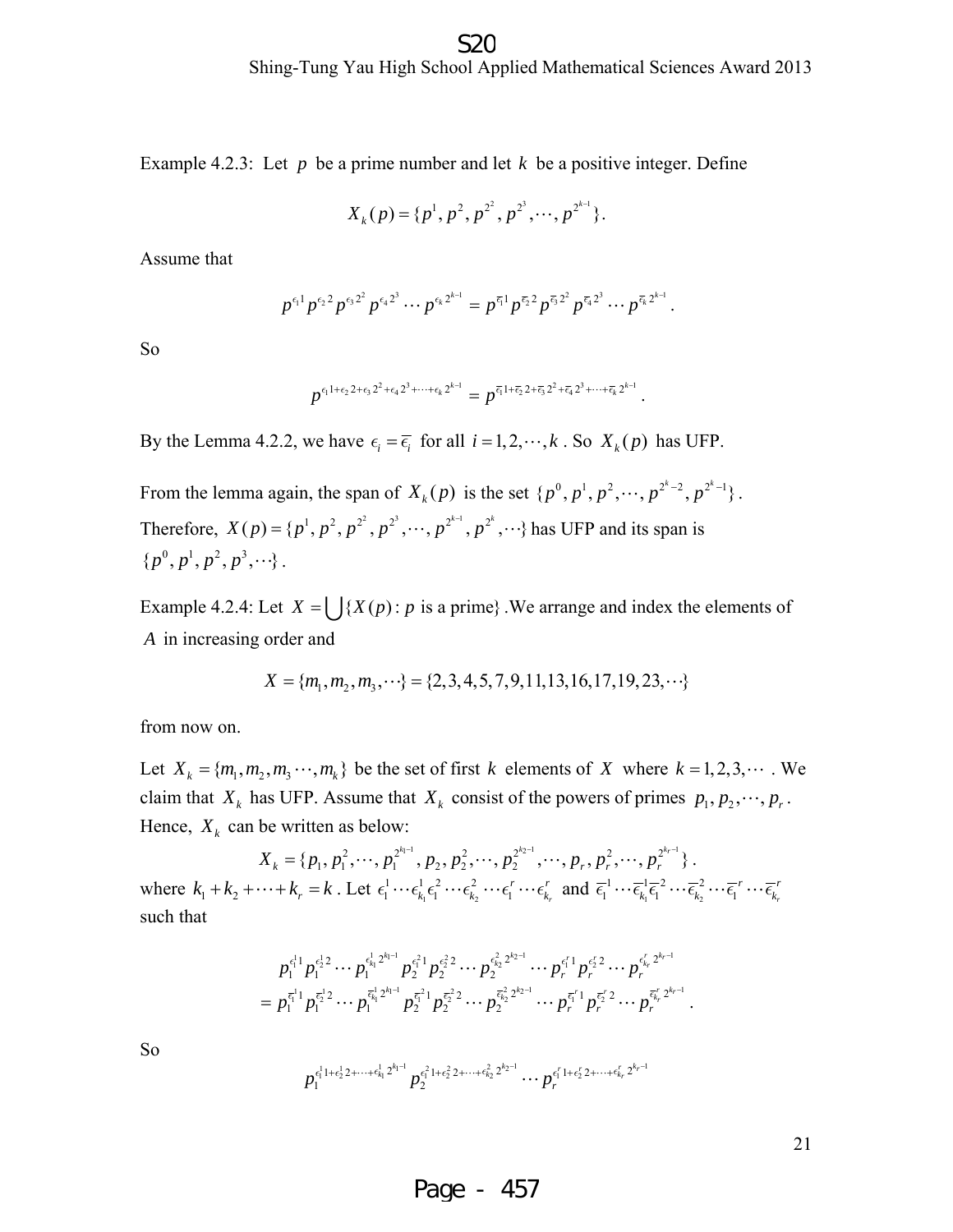$$
=p_1^{\bar{\epsilon}_1^{1}1+\bar{\epsilon}_2^{1}2+\cdots+\bar{\epsilon}_{k_1}^{1}2^{k_1-1}}p_2^{\bar{\epsilon}_1^{2}1+\bar{\epsilon}_2^{2}2+\cdots+\bar{\epsilon}_{k_2}^{2}2^{k_2-1}}\cdots p_r^{\bar{\epsilon}_1^{r}1+\bar{\epsilon}_2^{r}2+\cdots+\bar{\epsilon}_{k_r}^{r}2^{k_r-1}}.
$$

Since such factorization is unique and  $X_{k_i}(p_i)$  has UFP for all  $i = 1, 2, \dots, r$ , we conclude that

$$
\epsilon_j^i = \overline{\epsilon}_j^i
$$

for all  $i, j$  and hence  $X_k$  has UFP and hence *X* has UFP.

Theorem 4.2.5 : Let  $X_k$  be the same as the one in above example and let m be a positive integer less than  $m_k$ . Then  $m$  is in the span of  $X_k$ .

Proof: Assume that  $m = p_1^{\alpha_1} p_2^{\alpha_2} \cdots p_r^{\alpha_r}$ . Since  $m < x_k$ , we have  $p_1^{\alpha_1}, p_2^{\alpha_2}, \cdots, p_r^{\alpha_r} < m_k$  and hence  $p_1, p_2, \dots, p_r \in X_k$ . For any  $i = 1, 2, 3, \dots, r$ , there is a positive integer  $k_i$  such that

$$
p_i^{2^{k_i-1}} < x_k \leq p_i^{2^{k_i}} \, .
$$

Since  $X_{k_i}(p_i) \subset X_k$  and  $p_i^{\alpha_i} < p_i^{2^{k_i}}$  is in its span,  $p_i^{\alpha_i} = p_i^{\epsilon_1^i} p_i^{\epsilon_2^i} p_i^{\epsilon_3^i} \cdots, p_i^{\epsilon_k^i} p_i^{\epsilon_k^i} p_i^{2^{k_i-1}}$  for some binary string  $\epsilon_1^i \epsilon_2^i \cdots \epsilon_{k_i}^i$ . Therefore, *m* is in the span of  $X_k$ .

Let *k* be a positive integer and let *A* be an UFP set with  $|A| = k$ . Define  $\Pi A$  to be the product of all its elements. *A* is minimum if for any UFP set *A'* with  $|A'| = k$ , we have  $\Pi A \leq \Pi A'$ . *A* is completely minimum if every segment of *A* has minimum UFP.

Example 4.2.6: The first eight minimum UFP sets are:  $X_1 = \{2\}$ ,  $X_2 = \{2,3\}$ ,  $X_3 = \{2,3,4\}, X_4 = \{2,3,4,5\}, X_5 = \{2,3,4,5,7\}, X_6 = \{2,3,4,5,7,9\},$  $X_7 = \{2, 3, 4, 5, 7, 9, 11\}$  and  $X_8 = \{2, 3, 4, 5, 7, 9, 11, 13\}$ . Also,  $\Pi X_1 = 2$ ,  $\Pi X_2 = 6$ ,  $\Pi X_3 = 24$  and  $\Pi X_4 = 120$ .

Note that

 $X_4$  is useful in this project since it has minimum UFP and  $\prod X_4 = 120$  is smaller than 127, the absolute limit of a character type variables.

We conclude the section by two interesting conjectures: For,  $k = 1, 2, 3, \cdots$ ,

Conjecture 1)  $X_k$  is the unique set which has completely minimum UFP;

Conjecture 2)  $X_k$  is the unique set which has minimum UFP.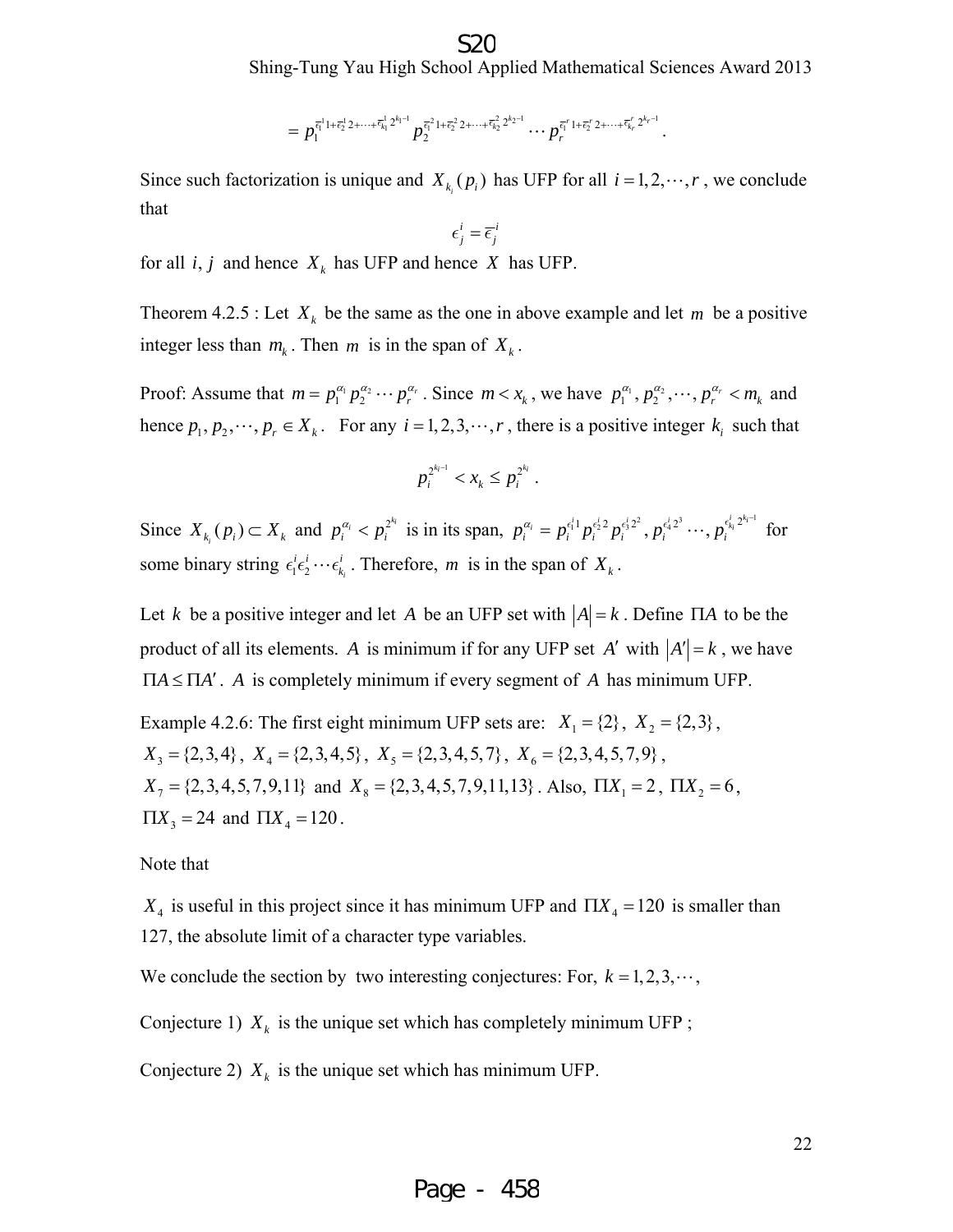#### S20

Shing-Tung Yau High School Applied Mathematical Sciences Award 2013

4.3 Proposed Encoding Function  $\Phi_{\Lambda_t}$ 

Recall that  $\Lambda$ , is the set of the graphs of all the polynomials of degree  $t-1$ . For  $k$  bits  $\epsilon_1 \epsilon_2 \cdots \epsilon_k$  and  $k_1, k_2, \cdots, k_{t-1} \ge 1$  such that  $k_1 + k_2 + \cdots + k_{t-1} = k$ ,

 $\Phi_{\Lambda_{i}}(\epsilon_{1}\epsilon_{2}\cdots\epsilon_{k})$  is the graph of

$$
(x-m_1^{\epsilon_{l_1}}m_2^{\epsilon_2}\cdots m_{k_l}^{\epsilon_{k_l}})(x-m_{k_1+1}^{\epsilon_{k_1+1}}m_{k_1+2}^{\epsilon_{k_1+2}}\cdots m_{k_2}^{\epsilon_{k_2}})\cdots (x-m_{k_{l-1}+1}^{\epsilon_{k_{l-1}+1}}m_{k_{l-1}+2}^{\epsilon_{k_{l-1}+2}}\cdots m_{k}^{\epsilon_{k}}).
$$

Since  $X_k$  is of UFP, we have the function  $\Phi_{\Lambda_k}$  is one to one. Hence,  $(\Lambda_t, \Phi_{\Lambda_k})$  is *k* bit *t* secret sharing pair.

Example 4.3.1: Let  $X_4 = \{2, 3, 4, 5\}$  and  $k_1 = k_2 = 2$ . Therefore,  $k = 4$ . Let  $\Lambda_3$  be the set of the graphs of all the quadratic polynomials. For any 4 bits  $\epsilon_1 \epsilon_2 \epsilon_3 \epsilon_4$ ,  $\Phi$  maps  $\epsilon_1 \epsilon_2 \epsilon_3 \epsilon_4$  to the graph of the quadratic polynomial  $(x - 2^{3} 3^{3} )(x - 4^{3} 5^{3} )$ . For convenience, we would like to identify the graph of  $\Phi(\epsilon_1\epsilon_2\epsilon_3\epsilon_4)$  with the polynomial  $\Phi(\epsilon_1\epsilon_2\epsilon_3\epsilon_4)$  in this case.

| $\epsilon_1 \epsilon_2 \epsilon_3 \epsilon_4$ | $\Phi(\epsilon_1\epsilon_2\epsilon_3\epsilon_4)$ | $\Phi(\epsilon_1\epsilon_2\epsilon_3\epsilon_4)(0)$ | $\epsilon_1 \epsilon_2 \epsilon_3 \epsilon_4$ | $\Phi(\epsilon_1\epsilon_2\epsilon_3\epsilon_4)$ | $\Phi(\epsilon_1\epsilon_2\epsilon_3\epsilon_4)(0)$ |
|-----------------------------------------------|--------------------------------------------------|-----------------------------------------------------|-----------------------------------------------|--------------------------------------------------|-----------------------------------------------------|
| 0000                                          | $(x-4^{0}5^{0})$<br>$(x-2^{0}3^{0})$             |                                                     | 0110                                          | $(x-2^03^1)$<br>$(x-4^{1}5^{0})$                 | 12                                                  |
| 1000                                          | $(x-4^{0}5^{0})$<br>$(x-2^{1}3^{0})$             | $\mathcal{D}_{\mathcal{L}}$                         | 0101                                          | $(x-4^{0}5^{1})$<br>$(x - 2^{0})$                | 15                                                  |
| 0100                                          | $(x-4^{0}5^{0})$<br>$(x - 2^{0}3^{1})$           |                                                     | 0011                                          | $(x-2^{0}3^{0})$<br>$(x-4^15^1)$                 | 20                                                  |
| 0010                                          | $(x-4^{1}5^{0})$<br>$(x - 2^{0}3^{0})$           | 4                                                   | 1110                                          | $(x-4^{1}5^{0})$<br>$(x-2^{1}3^{1})$             | 24                                                  |
| 0001                                          | $(x-4^{0}5^{1})$<br>$(x - 2^{0}3^{0})$           |                                                     | 1101                                          | $(x-4^{0}5^{1})$<br>$(x-2^13^1)$                 | 30                                                  |
| 1100                                          | $(x-4^{0}5^{0})$<br>$(x-2^13^1)$                 | 6                                                   | 1011                                          | $(x-2^{1}3^{0})$<br>$(x-4^{1}5^{1})$             | 40                                                  |
| 1010                                          | $(x-4^{1}5^{0})$<br>$(x - 2^13^0)$               | 8                                                   | 0111                                          | $(x - 2^0)$<br>$(x-4^{1}5^{1})$                  | 60                                                  |
| 1001                                          | $(x-4^{0}5^{1})$<br>$(x-2^{1}3^{0})$             | 10                                                  | 1111                                          | $(x-4^{1}5^{1})$<br>$(x-2^{1}3^{1})$             | 120                                                 |

So the *y* intercepts of  $\Phi(\epsilon_1 \epsilon_2 \epsilon_3 \epsilon_4)$ ,  $\Phi(\epsilon_1 \epsilon_2 \epsilon_3 \epsilon_4)(0)$ ,can be summarized in the table below:

Then  $(\Lambda_3, \Phi)$  is a 4 bit 3-secret sharing pair.

Remark: We would like to choose a encoding pair in order to making the size of containers to be as small as possible. In the example 4.3.1, the size of resulted containers is double of the size of origin secret.

4.4 Choice functions of  $\Lambda$  and the Calculation of  $\Phi_{\Lambda_{\tau}}^{-1}(\Psi)$ 

Let  $(\Lambda_t, \Phi_{\Lambda_t})$  be the *k* bit *t* secret sharing pair as above and  $n \ge t$ . For any  $C \in \Lambda$  such that *C* is a graph of a polynomial  $P(x)$  in  $\Lambda_t$ . We define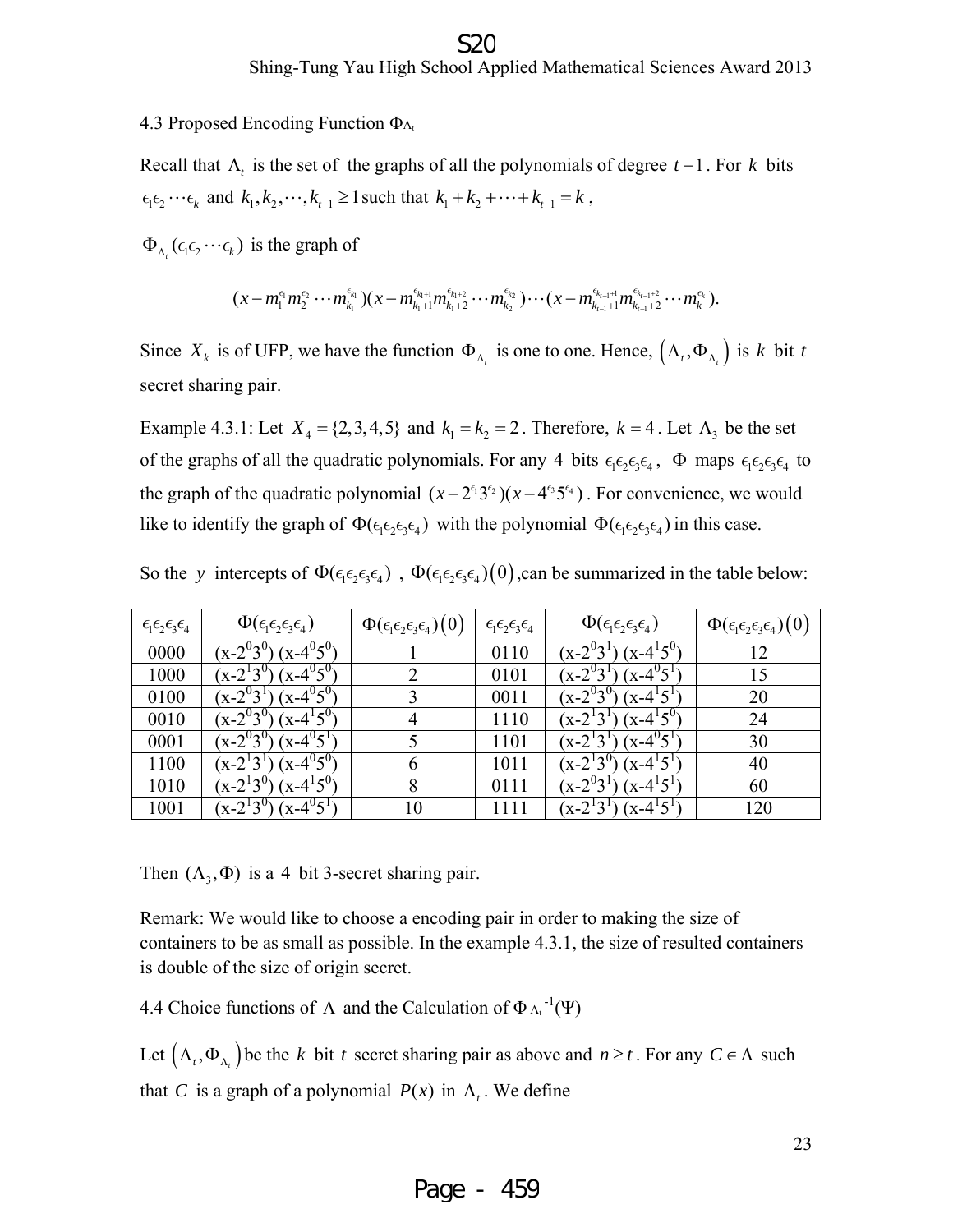$$
\pi_j(C) = (j, P(j))
$$

for  $j = 1, 2, \dots, n$ .

Given  $(x_1, y_1)$ ,  $(x_2, y_2)$ ,  $\cdots$ ,  $(x_t, y_t)$ , we are going to find

$$
\Phi_{\Lambda_t}^{-1}\big(\Psi\big((x_1,y_1),(x_2,y_2),\cdots,(x_t,y_t)\big)\big).
$$

First of all, we build up a look up table which show the one to one correspondence between  $k$  bits onto y intercept of polynomial in the range of  $\Phi$ . By using Lagrange polynomials, we can find a polynomial of degree  $t-1$ ,  $L(x)$  passing through all the given points. Find the *y* intercept of  $L(x)$  by evaluating  $L(0)$ . Then we can find  $\epsilon_1 \epsilon_2 \cdots \epsilon_k$  such that

$$
\Phi_{\Lambda_t}(\epsilon_1\epsilon_2\cdots\epsilon_k)=\Psi((x_1,y_1),(x_2,y_2),\cdots,(x_t,y_t)).
$$

by looking up from a table which gives the correspondence between  $\epsilon_1 \epsilon_2 \cdots \epsilon_k$  and  $\Phi_{\Lambda_{t}}(\epsilon_{1}\epsilon_{2}\cdots\epsilon_{k})(0)$ .

Exmaple 4.4.1: Look up table for  $(\Lambda_2, \Psi_{\Lambda_2})$  is

| $\epsilon_1\epsilon_2\epsilon_3\epsilon_4$ | $\Phi_{\Lambda_2}(\epsilon_1\epsilon_2\epsilon_3\epsilon_4)(0)$ | $\epsilon_1 \epsilon_2 \epsilon_3 \epsilon_4$ | $\Phi_{\Lambda_2}(\epsilon_1\epsilon_2\epsilon_3\epsilon_4)(0)$ |
|--------------------------------------------|-----------------------------------------------------------------|-----------------------------------------------|-----------------------------------------------------------------|
| 0000                                       |                                                                 | 0110                                          | 12                                                              |
| 1000                                       | 2                                                               | 0101                                          | 15                                                              |
| 0100                                       | 3                                                               | 0011                                          | 20                                                              |
| 0010                                       |                                                                 | 1110                                          | 24                                                              |
| 0001                                       |                                                                 | 1101                                          | 30                                                              |
| 1100                                       |                                                                 | 1011                                          | 40                                                              |
| 1010                                       |                                                                 | 0111                                          | 60                                                              |
| 1001                                       |                                                                 | 1111                                          | 120                                                             |

4.5 Robustness Analysis of Lagrange Polynomial when *t=3* 

Let  $t = 3$ . Given  $(x_1, y_1), (x_2, y_2)$  and  $(x_3, y_3)$ , the *y* intercept of the Lagrange polynomial passing given points is given by

$$
L(0) = y_1 \frac{x_3 x_2}{(x_1 - x_3)(x_1 - x_2)} + y_2 \frac{x_1 x_3}{(x_2 - x_1)(x_2 - c_3)} + y_3 \frac{x_1 x_2}{(x_3 - x_1)(x_3 - x_2)}.
$$

We assume that noise presents on  $x_1, x_2, x_3$  which is bounded by  $\epsilon$  and the noise presents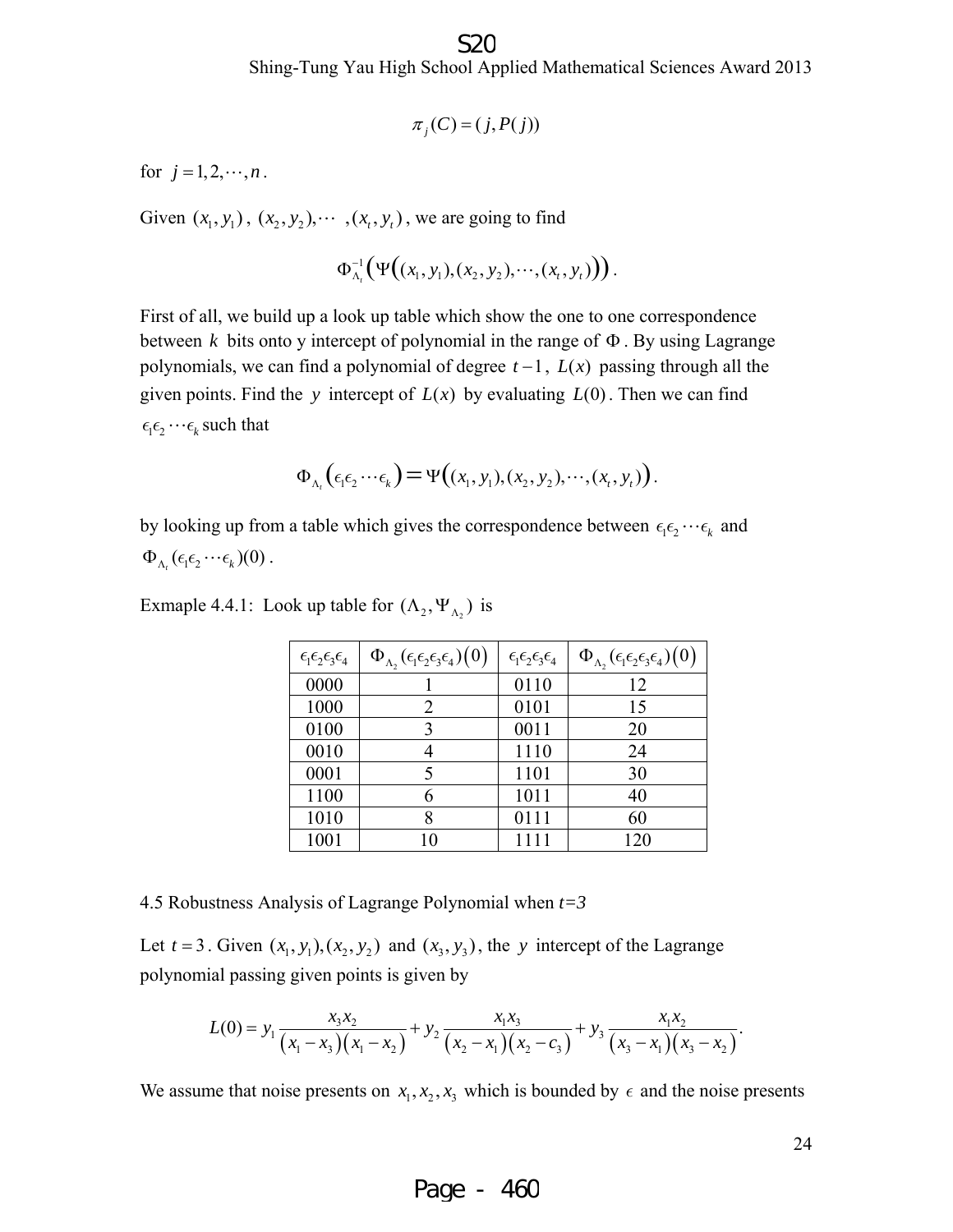Shing-Tung Yau High School Applied Mathematical Sciences Award 2013 S<sub>2</sub>C

on  $y_1, y_2, y_3$  which is bounded by  $\delta$ . Also,  $x_1, x_2, x_3$  is bounded by *M* and the distance between any pair of them is bigger than  $\lambda$ . We wish to found an error bound of the calculation of noisy  $L(0), \overline{L}(0)$ .

Observing that

$$
\frac{1}{x_2 - x_1} - \frac{1}{x_2 + \varepsilon_2 - x_1 - \varepsilon_1}
$$
\n
$$
= \frac{(x_2 - x_1 + \varepsilon_2 - \varepsilon_1) - (x_2 - x_1)}{(x_2 - x_1)(x_2 - x_1 + \varepsilon_2 - \varepsilon_1)}
$$
\n
$$
= \frac{\varepsilon_2 - \varepsilon_1}{(x_2 - x_1)(x_2 - x_1 + \varepsilon_2 - \varepsilon_1)}
$$

where  $\varepsilon_1, \varepsilon_2$  are noises associated with  $x_1, x_2$  respectively. If  $|x_1 - x_2| \ge \lambda$ , then  $|x_2 + \varepsilon_2 - x_1 - \varepsilon_1| > \lambda - 2\varepsilon$ .

Therefore, we have

$$
\left|\frac{1}{x_2-x_1}-\frac{1}{x_2+\varepsilon_2-x_1-\varepsilon_1}\right|\leq \frac{2\varepsilon}{\lambda(\lambda-2\varepsilon)}.
$$

Observe that

$$
\frac{x_3x_2}{\left| (x_3 - x_1)(x_2 - x_1) - (x_3 + \varepsilon_3)(x_2 + \varepsilon_2) \right|}
$$
\n
$$
\leq \frac{x_3x_2}{\left| (x_3 - x_1)(x_2 - x_1) - (x_3 + \varepsilon_3 - x_1 - \varepsilon_1)(x_2 + \varepsilon_2 - x_1 - \varepsilon_1) \right|}
$$
\n
$$
\leq \frac{x_3x_2}{\left| (x_3 - x_1)(x_2 - x_1) - (x_3 - x_1)(x_2 - x_1) \right|}
$$
\n
$$
+ \frac{\left| (x_3 + \varepsilon_3)(x_2 + \varepsilon_2) - (x_3 + \varepsilon_3)(x_2 + \varepsilon_2) \right|}{\left| (x_3 - x_1)(x_2 - x_1) - (x_3 + \varepsilon_3 - x_1 - \varepsilon_1)(x_2 - x_1) \right|}
$$
\n
$$
+ \frac{\left| (x_3 + \varepsilon_3)(x_2 + \varepsilon_2) - (x_3 + \varepsilon_3 - x_1 - \varepsilon_1)(x_2 - x_1) \right|}{\left| (x_3 + \varepsilon_3 - x_1 - \varepsilon_1)(x_2 - x_1) - (x_3 + \varepsilon_3 - x_1 - \varepsilon_1)(x_2 + \varepsilon_2 - x_1 - \varepsilon_1) \right|}
$$
\n
$$
= \frac{1}{\left| (x_3 - x_1)(x_2 - x_1) \right|} \left| x_2\varepsilon_3 + x_3\varepsilon_2 + \varepsilon_3\varepsilon_2 \right|
$$
\n
$$
+ \left| \frac{\left( x_3 + \varepsilon_3 \right) \left( x_2 + \varepsilon_2 \right)}{\left( x_2 - x_1 \right)} \right| \left| \frac{1}{\left( x_3 - x_1 \right)} - \frac{1}{\left( x_3 + \varepsilon_3 - x_1 - \varepsilon_1 \right)} \right|
$$
\n
$$
+ \left| \frac{\left( x_3 + \varepsilon_3 \right) \left( x_2 + \varepsilon_2 \right)}{\left( x_3 + \varepsilon_3 - x_1 - \varepsilon_1 \right)} \
$$

25

#### Page - 461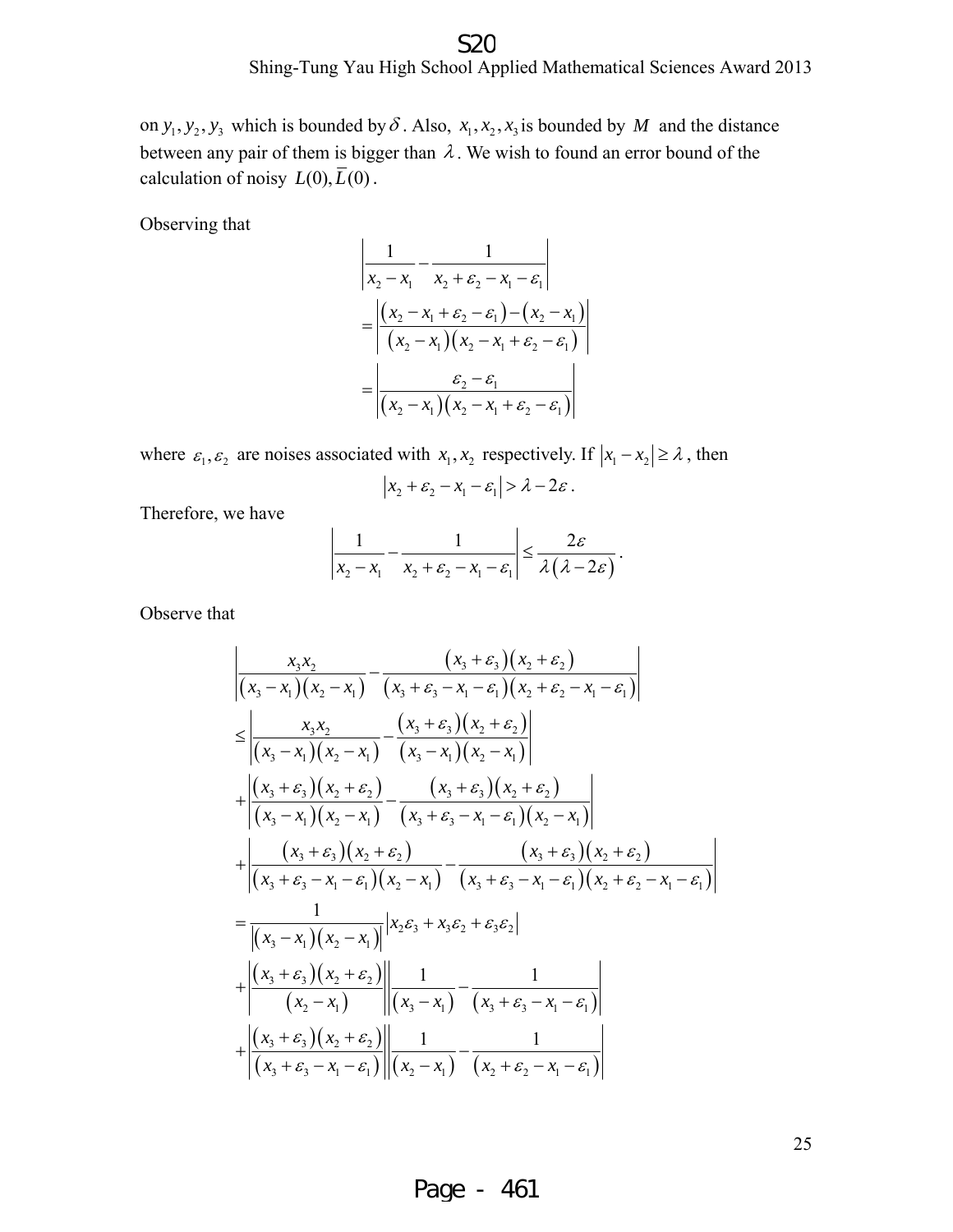#### Shing-Tung Yau High School Applied Mathematical Sciences Award 2013 S<sub>2</sub>C

Therefore,

$$
\begin{aligned}\n&\left|\frac{x_3x_2}{(x_3-x_1)(x_2-x_1)}-\frac{(x_3+\varepsilon_3)(x_2+\varepsilon_2)}{(x_3+\varepsilon_3-x_1-\varepsilon_1)(x_2+\varepsilon_2-x_1-\varepsilon_1)}\right| \\
&\leq \frac{1}{\lambda^2}(2M+\varepsilon)\varepsilon + \left(M+\varepsilon\right)^2 \frac{2\varepsilon}{\lambda^2(\lambda-2\varepsilon)}+\left(M+\varepsilon\right)^2 \frac{2\varepsilon}{\lambda(\lambda-2\varepsilon)^2} \\
&\leq \frac{1}{\lambda}\left[2\left(\frac{M+\varepsilon}{\lambda-2\varepsilon}\right)\varepsilon + \left(\frac{M+\varepsilon}{\lambda-2\varepsilon}\right)^2 2\varepsilon + \left(\frac{M+\varepsilon}{\lambda-2\varepsilon}\right)^2 2\varepsilon\right] \\
&\leq \frac{1}{\lambda}\left[2\omega+4\omega^2\right]\varepsilon\n\end{aligned}
$$

where 2  $M + \varepsilon$ ε  $\omega = \frac{M + \varepsilon}{\lambda - 2\varepsilon}$ . So we have

$$
\frac{x_3x_2}{(x_3 - x_1)(x_2 - x_1)} y_1 - \frac{(x_3 + \varepsilon_3)(x_2 + \varepsilon_2)}{(x_3 + \varepsilon_3 - x_1 - \varepsilon_1)(x_2 + \varepsilon_2 - x_1 - \varepsilon_1)} (y_1 + \delta_1)
$$
\n
$$
\leq \frac{x_3x_2}{(x_3 - x_1)(x_2 - x_1)} y_1 - \frac{(x_3 + \varepsilon_3)(x_2 + \varepsilon_2)}{(x_3 + \varepsilon_3 - x_1 - \varepsilon_1)(x_2 + \varepsilon_2 - x_1 - \varepsilon_1)} y_1
$$
\n
$$
+ \frac{(x_3 + \varepsilon_3)(x_2 + \varepsilon_2)}{(x_3 + \varepsilon_3 - x_1 - \varepsilon_1)(x_2 + \varepsilon_2 - x_1 - \varepsilon_1)} y_1 - \frac{(x_3 + \varepsilon_3)(x_2 + \varepsilon_2)}{(x_3 + \varepsilon_3 - x_1 - \varepsilon_1)(x_2 + \varepsilon_2 - x_1 - \varepsilon_1)} (y_1 + \delta_1)
$$
\n
$$
\leq \frac{x_3x_2}{(x_3 - x_1)(x_2 - x_1)} - \frac{(x_3 + \varepsilon_3)(x_2 + \varepsilon_2)}{(x_3 + \varepsilon_3 - x_1 - \varepsilon_1)(x_2 + \varepsilon_2 - x_1 - \varepsilon_1)} |y_1|
$$
\n
$$
+ \frac{(x_3 + \varepsilon_3)(x_2 + \varepsilon_2)}{(x_3 + \varepsilon_3 - x_1 - \varepsilon_1)(x_2 + \varepsilon_2 - x_1 - \varepsilon_1)} |b_1|
$$
\n
$$
\leq \frac{1}{\lambda} (2\omega + 4\omega^2) \varepsilon M + \omega^2 \delta.
$$

where  $\overline{M}$  is an upper bound of absolute values of all possible *y*.

Theorem 4.5.1: Given  $(x_1, y_1), (x_2, y_2)$  and  $(x_3, y_3)$ , noise presents on  $x_1, x_2, x_3$  which is bounded by  $\epsilon$  and on  $y_1, y_2, y_3$  with is bounded by  $\delta$ . Also,  $x_1, x_2, x_3$  and  $y_1, y_2, y_3$  are bounded by *M* and  $\overline{M}$  respectively. Also suppose that the distance between any pair of them is bigger than  $\lambda$ . Let  $\overline{L}(0)$  be a noisy evaluation of  $L(0)$ . Then

$$
\left| L(0) - \overline{L}(0) \right| \le \frac{1}{\lambda} \left( 6\omega + 12\omega^2 \right) \varepsilon \overline{M} + 3\omega^2 \delta
$$

where 2  $M + \varepsilon$ ε  $\omega = \frac{M+\varepsilon}{\lambda-2\varepsilon}.$ 

26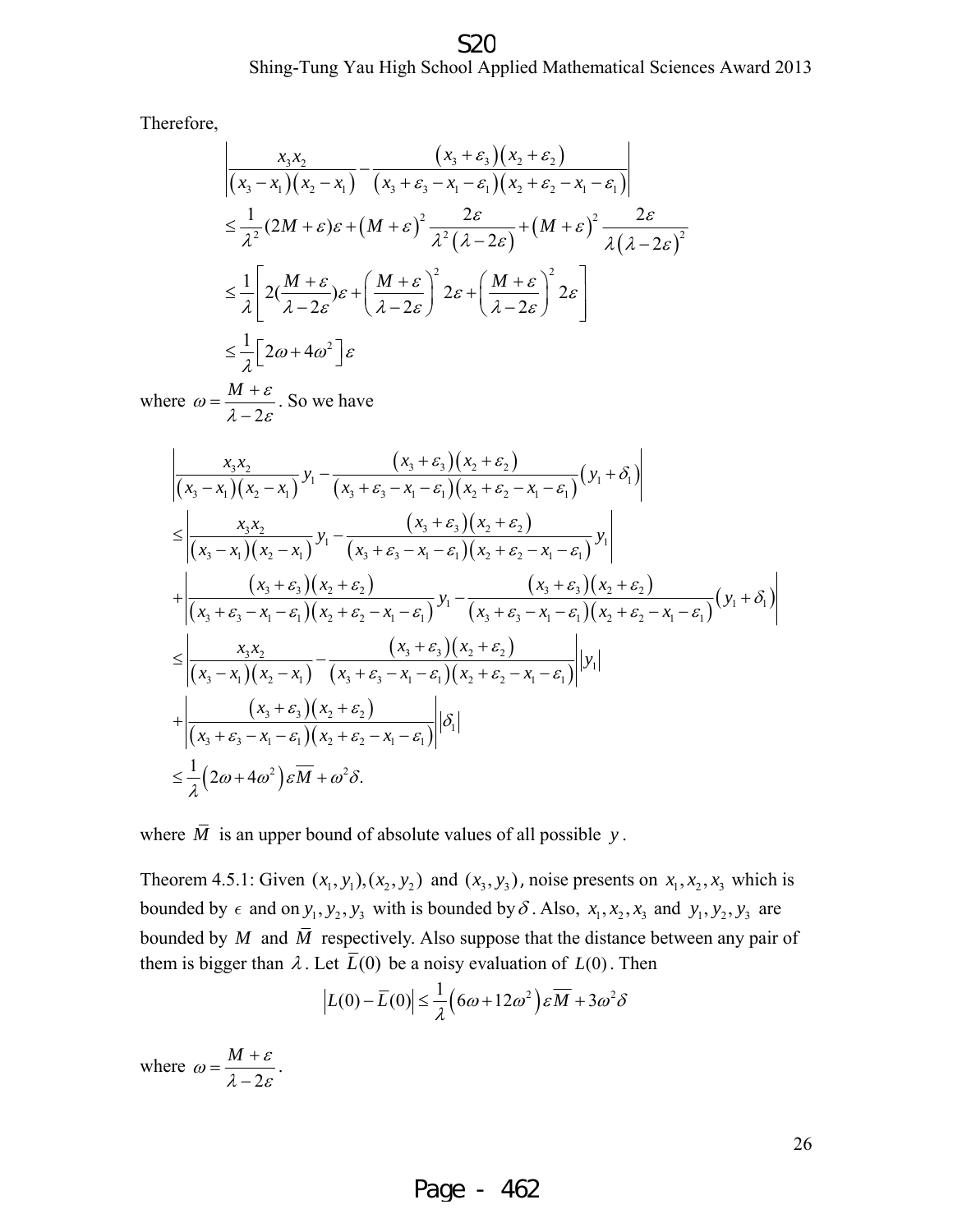The following corollary gives a relatively simple inequality when  $x_1, x_2, \dots, x_n$  are equally spaced and noise is not present on them.

Corollary 4.5.2: If  $\epsilon = 0$ ,  $\lambda = \frac{M}{A}$ *n*  $\lambda = \frac{m}{n}$  where *n* is the number of containers then  $\omega = n$  and

$$
|L(0)-\overline{L}(0)|\leq 3n^2\delta.
$$

We assume  $n = 10$  in our study and employ the choice functions in 4.4. From corollary 4.5.2. we have

$$
\left| L(0) - \overline{L}(0) \right| \leq 300 \delta.
$$

Therefore, keep the noise bounded by a "not very small" number  $\delta = 0.001$ . Then  $|L(0) - \overline{L}(0)| \le 1/3$ . Note that from the look up table in Example 4.4.1, the smallest distance between those *y* intercept is 1 which is bigger than 1/3 . So the calculation of *L*(0) is still stable in this case.

#### 4.6 Implementation of the Algebra Method

All the programs developed in this report is in C and their interface is Qt from Qt Project [3]. They are all running under testing environment as described below:

OS: Windows 8 CPU: Inter Core i5-3337U(1.8.Ghz / Turbo:2.7Ghz) RAM: 4GB DDR3 Harddisk: 128GB SSD

The testing group is randomly generated text files with different sizes 2, 4, 6, 8 and 10 MB (megabytes) and the compression is performed by 7-Zip. (http://www.7-zip.org/)

Let  $(\Lambda_2, \Phi)$  be the 4 bit 3 secret sharing pair as in Example 4.3.1. Therefore,

Φ maps 4 bits  $\epsilon_1 \epsilon_2 \epsilon_3 \epsilon_4$  to the graph of a quadratic function

$$
(x-2^{\epsilon_1}3^{\epsilon_2})(x-4^{\epsilon_3}5^{\epsilon_4}).
$$

The entries of containers can be stored in the character type variables for obtaining smaller size of containers. It can be done since the range of quadratic function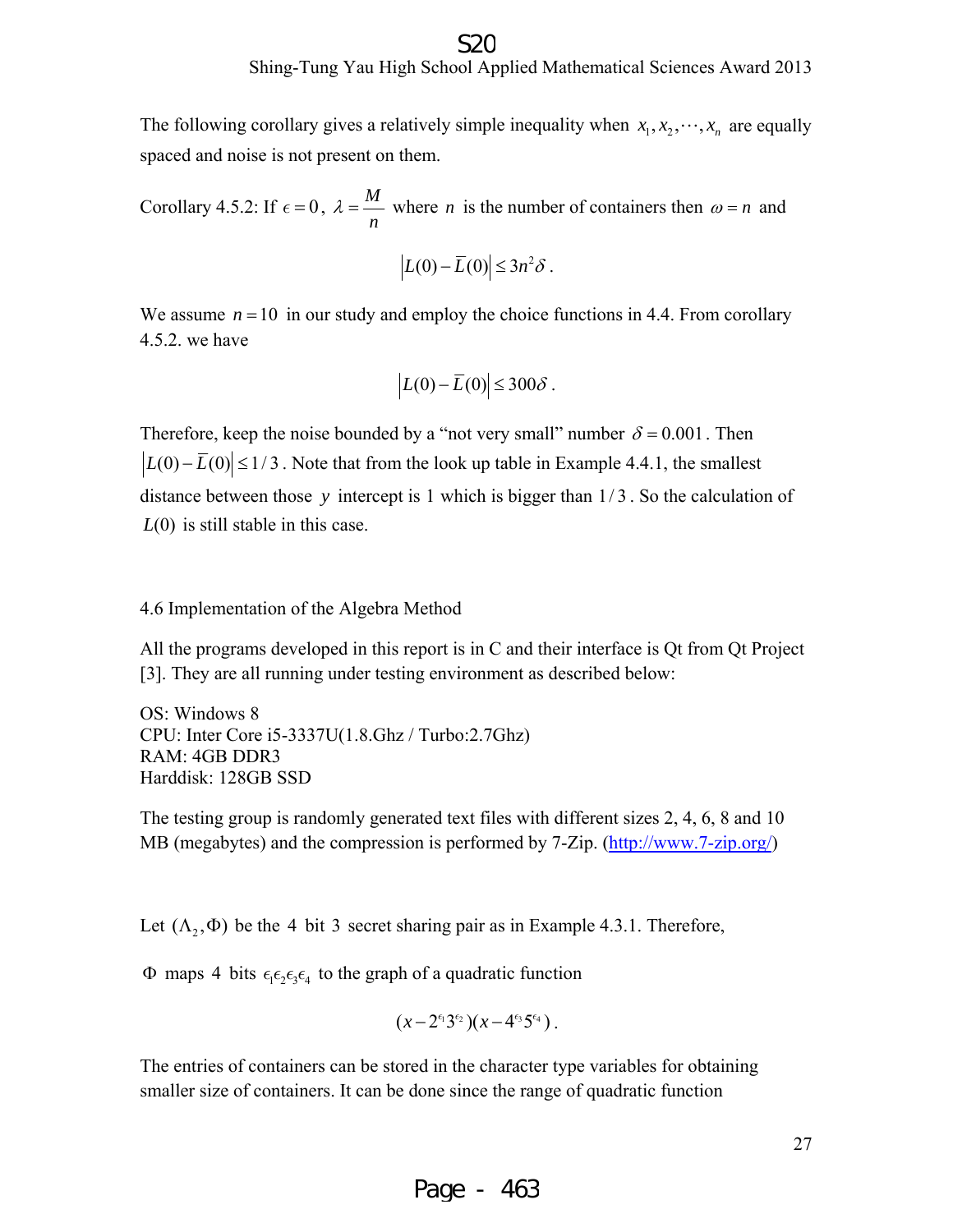#### S<sub>2</sub>C

Shing-Tung Yau High School Applied Mathematical Sciences Award 2013

 $(x-2^{6}3^{6}) (x-4^{6}5^{64})$  is from -120 to 120 and it is contained in the range of character which is from -127 to 127. One character occupies 1 byte or 8 bits and the method takes 4 bits at a time. Therefore, the size of the containers is double of that of the original secret file.

4.6.1 Speed Tests

a) Producing Containers

The following table shows how much time needed for producing 10 uncompressed containers.







b) Recover the Original File

The following table shows how much time needed for recovering original files from their containers in a)

| <b>Secret Size</b><br>in MB)    |                 |       |       | $\mathbf u$ | 10    |
|---------------------------------|-----------------|-------|-------|-------------|-------|
| <b>Reovert Time</b><br>(in Sec) | 0.227<br>0.ZJ 1 | 0.471 | 0.708 | 0.935       | 1.176 |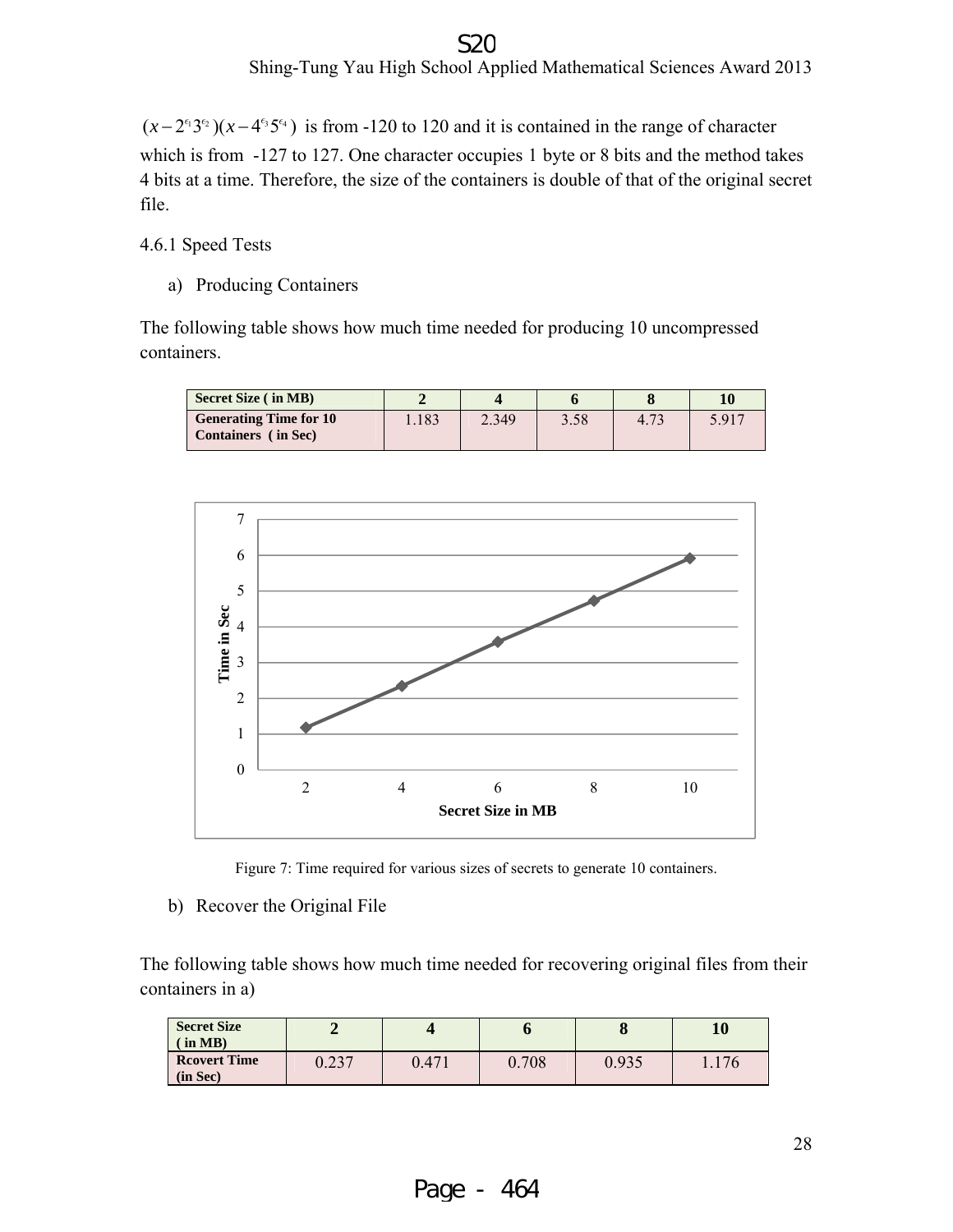Shing-Tung Yau High School Applied Mathematical Sciences Award 2013 S<sub>2</sub>C



Figure 8: Time required for various sizes of secrets to recover the secret from three containers.

#### 4.6.2 Size Tests

The following table shows that average sizes of the compressed container files of the testing group.

| <b>Secret Size (in MB)</b>                                                                 | $\mathcal{P}$ | $\boldsymbol{4}$ | 6      | 8      | 10     |
|--------------------------------------------------------------------------------------------|---------------|------------------|--------|--------|--------|
|                                                                                            |               |                  |        |        |        |
| <b>Compressed Secret Size</b><br>(in Kb)                                                   | 987           | 1973             | 2960   | 3947   | 4934   |
| <b>Compressed Container</b><br>Size (in Kb)                                                | 984.5         | 1950.2           | 2919.5 | 3879.1 | 4678.9 |
| <b>Size Ratio of</b><br><b>Compressed Secret</b><br>and Compressed<br>Container (in $\%$ ) | 100           | 99               | 99     | 98     | 95     |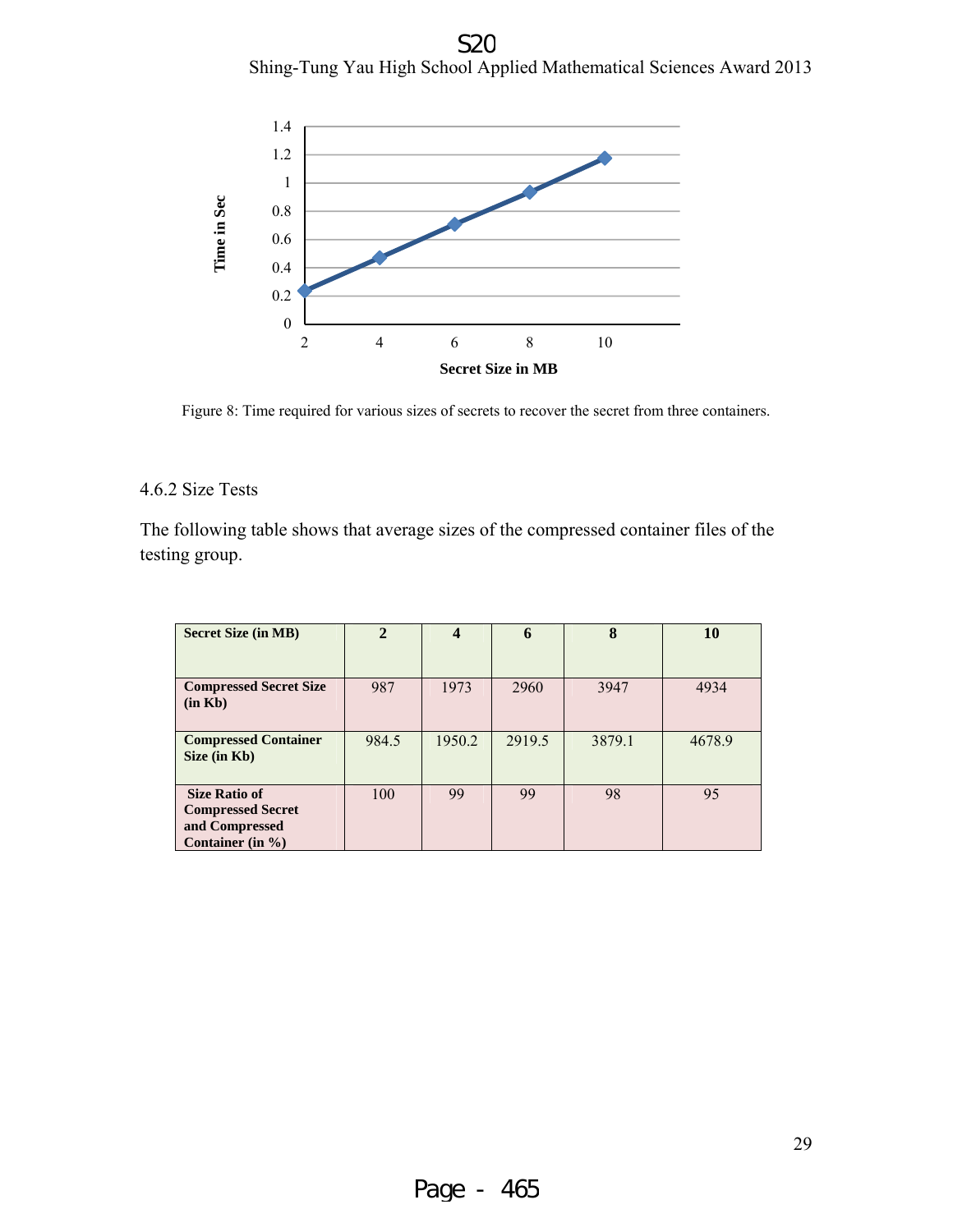Shing-Tung Yau High School Applied Mathematical Sciences Award 2013 S<sub>2</sub>C



Figure 9: Comparison of Sizes of compressed secret

and compressed container for various sizes of secrets.

#### Reference

- 1. Fine, H. B. " *A College Algebra*." Ginn & company, 1904.
- 2. Hildebrand, F. B. *"Introduction to Numerical Analysis."* New York: McGraw-Hill, 1956.
- 3. Qt Project, http://qt-project.org/search/tag/qtgui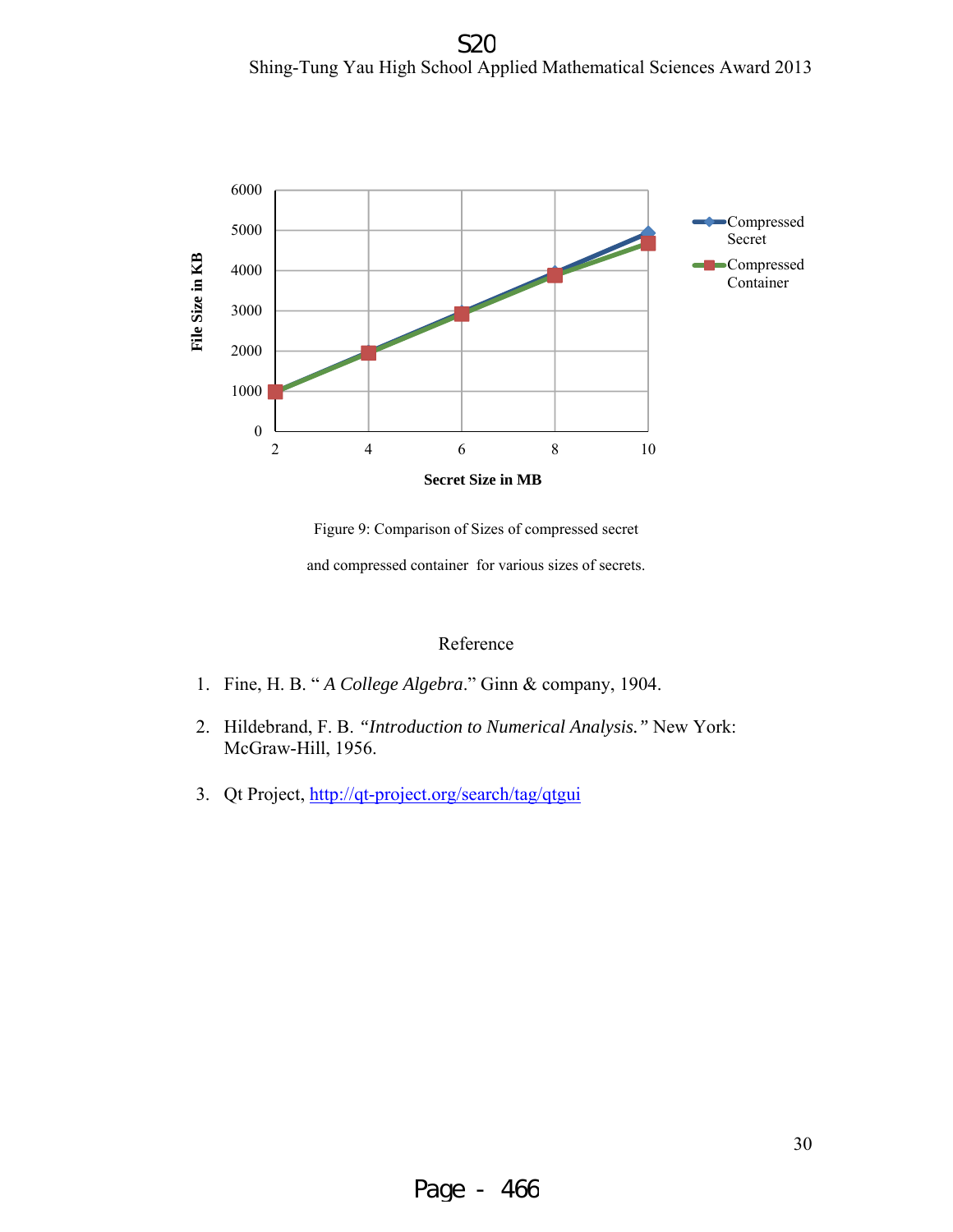#### S20

Shing-Tung Yau High School Applied Mathematical Sciences Award 2013

#### 5. Geometric Methods

5.1 *3* Secret Shareable Set  $\Lambda^3$ 

Let  $\Lambda^3$  be the set of all circles on the plane. Recall that 3 non-collinear distinct points determine a circle. Since three points on a circle cannot be collinear in  $\mathbb{R}^2$ , we have  $\Lambda^3$ satisfies a) and b). Indeed, it also satisfies property c). To see that, we consider the following calculation. [1]

Let  $(x_1, y_1)$ ,  $(x_2, y_2)$  and  $(x_3, y_3)$  lie on a circle

$$
C: Ax2 + By2 + Cx + Dy + E \text{ or } C: (x - xC)2 + (y - yC)2 = rC.
$$

Consider the following determinant equation

$$
J(x, y) = \begin{vmatrix} x^2 + y^2 & x & y & 1 \\ x_1^2 + y_1^2 & x_1 & y_1 & 1 \\ x_2^2 + y_2^2 & x_2 & y_2 & 1 \\ x_3^2 + y_3^2 & x_3 & y_3 & 1 \end{vmatrix} = 0.
$$

By evaluating the cofactors  $M_{1i}$  for the first row of the determinant, the determinant can be written as an equation of these cofactors:

$$
M_{11}(x^2 + y^2) - M_{12}x + M_{13}y - M_{14} = 0
$$

or

$$
(x^{2} + y^{2}) - \frac{M_{12}}{M_{11}}x + \frac{M_{13}}{M_{11}}y - \frac{M_{14}}{M_{11}} = 0
$$

Since  $J(x_1, y_1) = J(x_2, y_2) = J(x_3, y_3) = 0$ , we have the above equation also represents the circle *C*. Extending  $(x - x_c)^2 + (y - y_c)^2 = r_c$  into

$$
x^{2} + y^{2} - 2x_{C}x - 2y_{C}y + \left(x_{C}^{2} + y_{C}^{2} - r_{C}^{2}\right)
$$

and comparing the coefficients of

$$
(x2 + y2) - \frac{M_{12}}{M_{11}}x + \frac{M_{13}}{M_{11}}y - \frac{M_{14}}{M_{11}} = 0,
$$

we have

31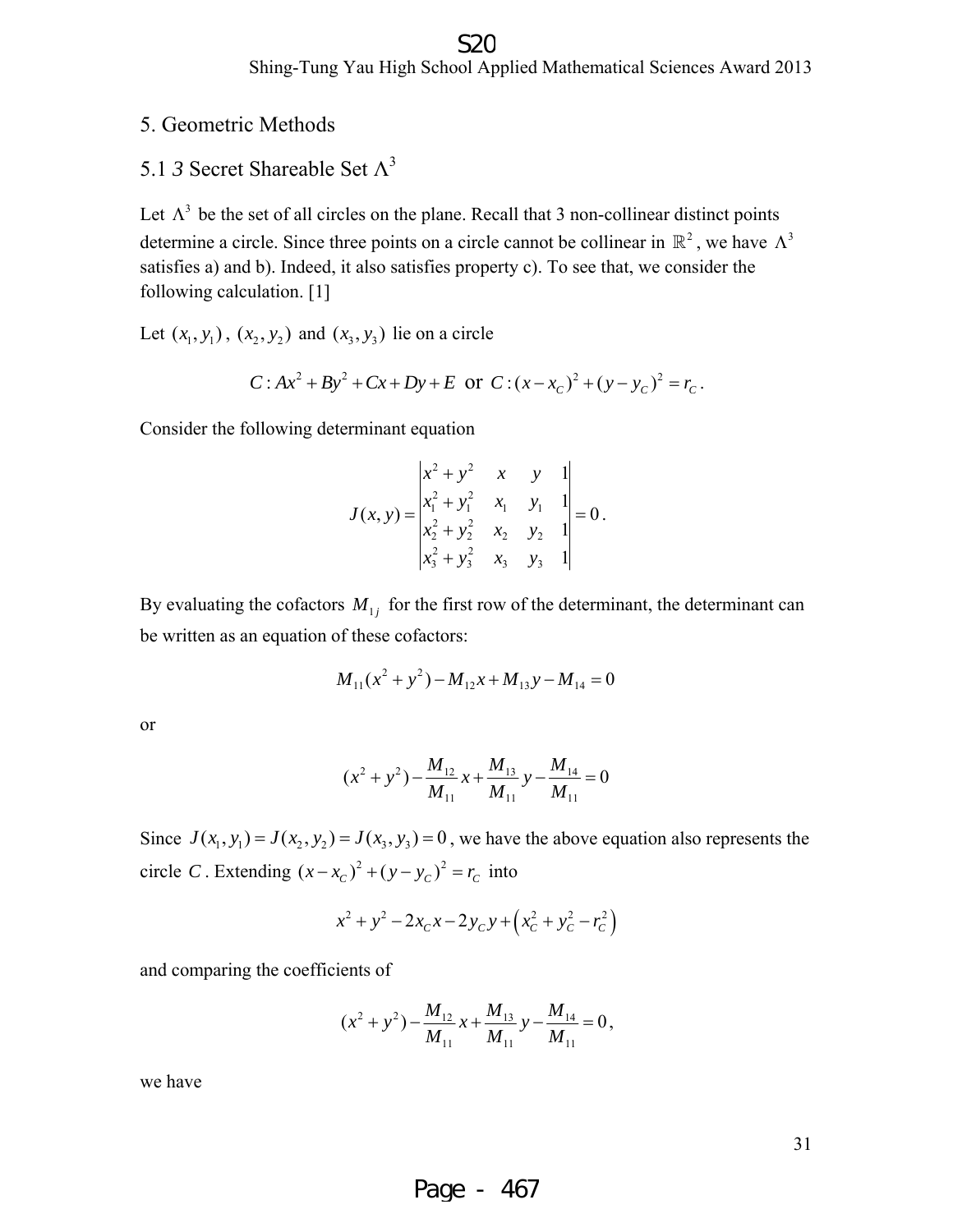#### Shing-Tung Yau High School Applied Mathematical Sciences Award 2013 S<sub>2</sub>C

.

$$
x_C = \frac{M_{12}}{2M_{11}}
$$
  

$$
y_C = \frac{M_{13}}{2M_{11}}
$$
  

$$
r_C = \sqrt{x_C^2 + y_C^2 + \frac{M_{14}}{M_{11}}}
$$

Hence, Ψ maps  $(x_1, y_1)$ ,  $(x_2, y_2)$  and  $(x_3, y_3)$  to the circle with center

$$
(x_C, y_C) = \left(\frac{M_{12}}{2M_{11}}, \frac{M_{13}}{2M_{11}}\right)
$$
 and radius  $\sqrt{x_C^2 + y_C^2 + \frac{M_{14}}{M_{11}}}$ . Therefore,  $\Lambda^3$  is 3 secret  
shareable

shareable.

5.2 Encoding Function  $ΦΛ<sup>3</sup>$ 

Let  $k_1$ ,  $k_2$  and  $k_3$  be positive integers such that  $k = k_1 + k_2 + k_3$ . Since a circle *C* can be determined by its center  $(x_c, y_c)$  and its radius  $r_c$ , we would like to define  $\Phi_{\Lambda^3}$  to be a function that maps a *k* bit string  $\epsilon_1 \epsilon_2 \cdots \epsilon_k$  to a circle *C* such that

$$
(x_C, y_C) = (\epsilon_1 + \epsilon_2 2 + \cdots + \epsilon_{k_1} 2^{k_1}, \epsilon_{k_1+1} + \epsilon_{k_1+2} 2 + \cdots + \epsilon_{k_1+k_2} 2^{k_1+k_2})
$$

and

$$
r_{C} = 1 + \epsilon_{k_1 + k_2 + 1} + \epsilon_{k_1 + k_2 + 2} + \cdots + \epsilon_k 2^k.
$$

Then  $\Phi_{\lambda^3}$  is one to one since binary representation of integers is unique and hence,  $(\Lambda^3, \Psi_{\Lambda^3})$  is a *k* bit 3 secret sharing pair.

5.3 Choice functions of  $\Lambda^3$  and the Calculation of  $\Phi \Lambda^{3-1}(\Psi)$ 

Let  $n \geq 3$  and 0  $26 < \frac{\pi}{2n}$ . For any  $C \in \Lambda^3$  such that *C* has center  $(x_c, y_c)$  and its radius  $r_c$ . We define

$$
\pi_j(C) = (x_c + r_c \sin(j\theta), y_c + r_c \cos(j\theta))
$$

for  $j = 1, 2, \dots, n$ .

32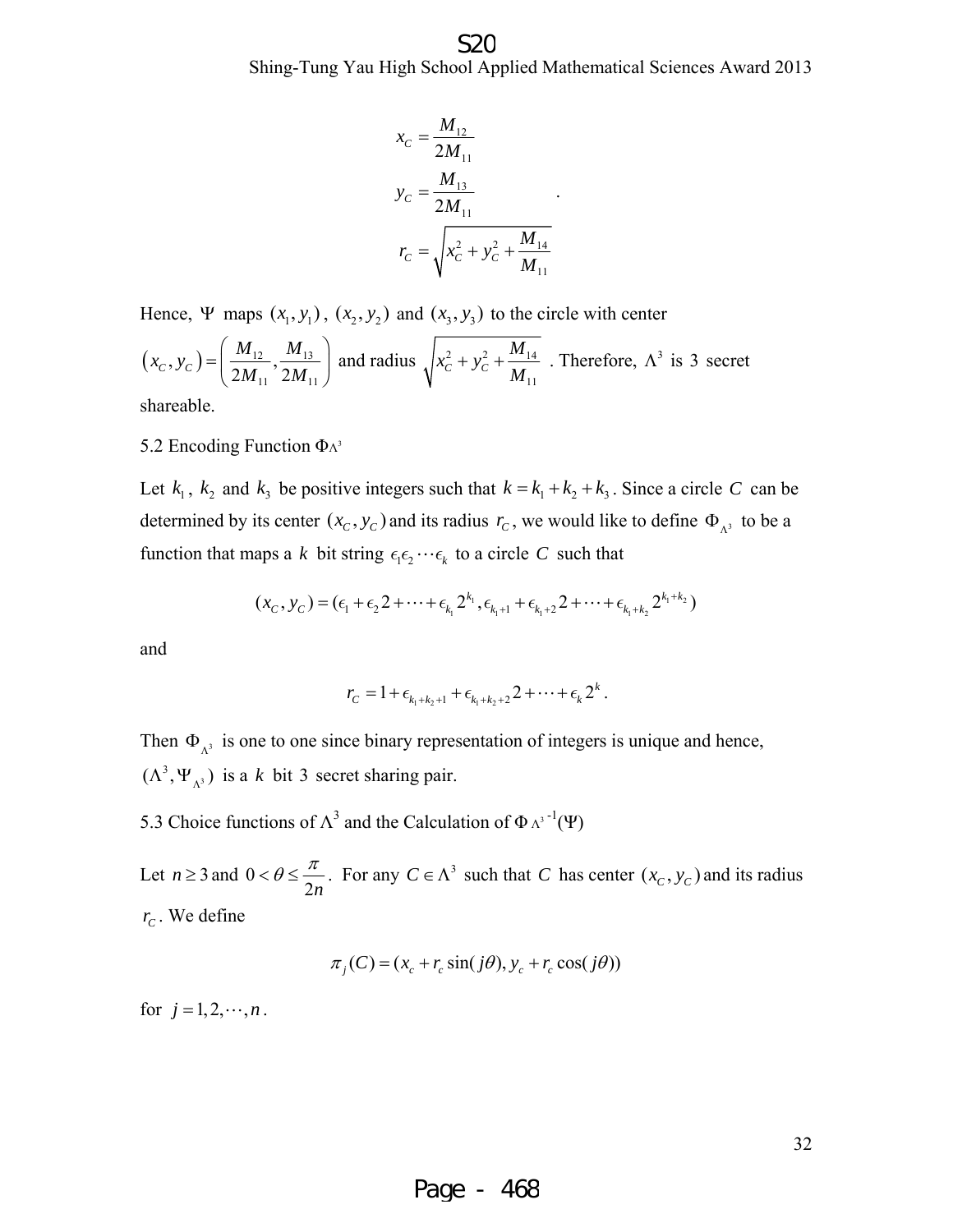Given  $(x_1, y_1)$ ,  $(x_2, y_2)$  and  $(x_3, y_3)$ ,  $\Psi$  maps these points to the circle with center

$$
(x_C, y_C) = \left(\frac{M_{12}}{2M_{11}}, \frac{M_{13}}{2M_{11}}\right)
$$

and r radius

$$
r_C = \sqrt{x_C^2 + y_C^2 + \frac{M_{14}}{M_{11}}}.
$$

Then the *k* bits  $\epsilon_1 \epsilon_2 \cdots \epsilon_k$  such that

$$
\Phi_{\Lambda^3}\left(\epsilon_1\epsilon_2\cdots\epsilon_k\right)=\Psi\left((x_1,y_1),(x_2,y_2),(x_3,y_3)\right)
$$

is

$$
\left(\frac{M_{12}}{2M_{11}}\right)_{\text{mod }2}\left(\frac{M_{13}}{2M_{11}}\right)_{\text{mod }2}\left(\sqrt{\left(\frac{M_{12}}{2M_{11}}\right)^2+\left(\frac{M_{13}}{2M_{11}}\right)^2+\frac{M_{14}}{M_{11}}}-1\right)_{\text{mod }2}.
$$

A k bit  $(3,n)$  secret sharing storage can be launched for the k bit 3 secret sharing pair  $(\Lambda^3, \Phi_{\Lambda^3})$ .

5.4 4 Secret Shareable Set  $\Lambda^4$ 

In  $\mathbb{R}^3$ , if two spheres have four points in common (Ref. Figure 10), it does not implies that they are equal. It is because these four distinct points may be coplanar. (Ref. Figure 10)



Figure 10: Two different spheres have four points in common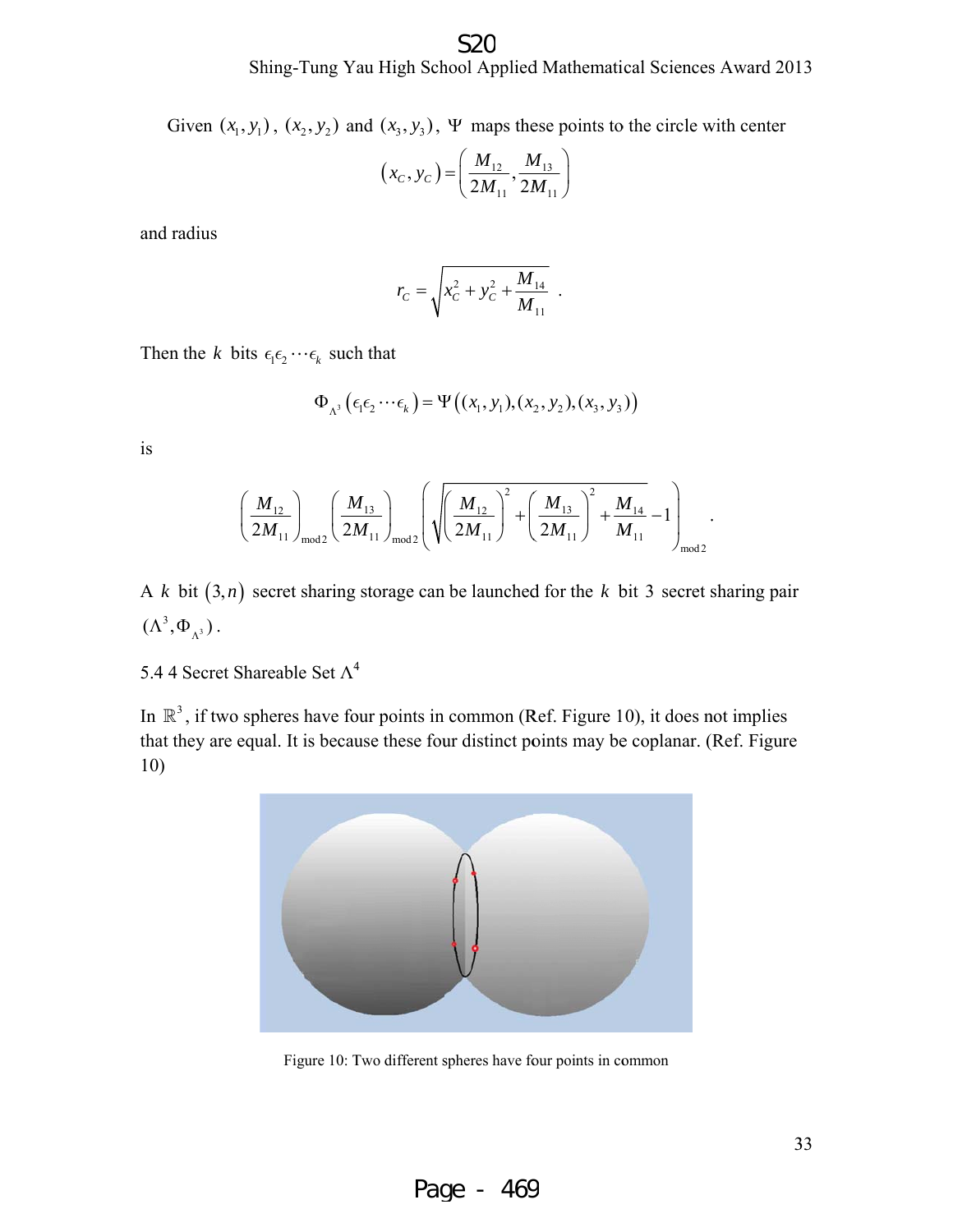Therefore, the set of all the spheres in  $\mathbb{R}^3$  is not 4 secret shareable. However, by Theorem 5.4.1, we can see that it is "almost" 4 secret shareable.

Theorem 5.4.1: The probability of picking *n* distinct points randomly and independently on the 3 dimensional sphere such that there are 4 point among them lying on the same plane is equal to zero.

Proof: We would like to prove it by induction.

Assume that we have chosen 3 points from the sphere. The area of the intersection of the sphere and the plane determined by chosen points is equal to zero. So the event, picking a point randomly such that it lies on the intersection, has zero probability.

Let *A* be the event such that *n* th point is chosen and there is 4 points among them are coplanar and *B* be the event such that  $n-1$  point has been chosen and there is 4 points among them are coplanar. We wish to prove that  $P(A) = 0$  by using the formula of conditional probabilities

$$
P(A) = P(A | B)P(B) + P(A | B^c)P(B^c)
$$

where the event  $B^c$  is the negation of the event *B*. By the induction hypothesis  $P(B) = 0$ , so  $P(A) = P(A | B^c)P(B^c)$ .

Now suppose that we have picked *n* −1 points and any 4 points among them are not coplanar. Similarly, the area of the intersection the sphere and the union of all planes determined by 4 points in the *n* −1 points is zero since the number of the planes is 1

 $\binom{n-1}{4}$ and the area of the intersection of the sphere and a plane is zero. Hence,

 $P(A | B<sup>c</sup>) = 0$ . So we conclude that  $P(A) = 0$  and by the principle of Mathematical induction, the proof is complete.

According to Theorem 5.4.1, a non-painful way is that just let  $\Lambda$  be the set of all the spheres in  $\mathbb{R}^3$  since the probability of making mistake is zero. However, how safe would it be probability 0 ?

If we would like to go for a safe approach, pick enough points from the unit sphere and form a set  $\Omega$ . Note that  $(x_1, y_1, z_1), (x_2, y_2, z_2)$  and  $(x_3, y_3, z_3)$  are coplanar if and only if

$$
\begin{vmatrix} x_1 & y_1 & z_1 \ x_2 & y_2 & z_2 \ x_3 & y_3 & z_3 \end{vmatrix} \neq 0.
$$

Page - 470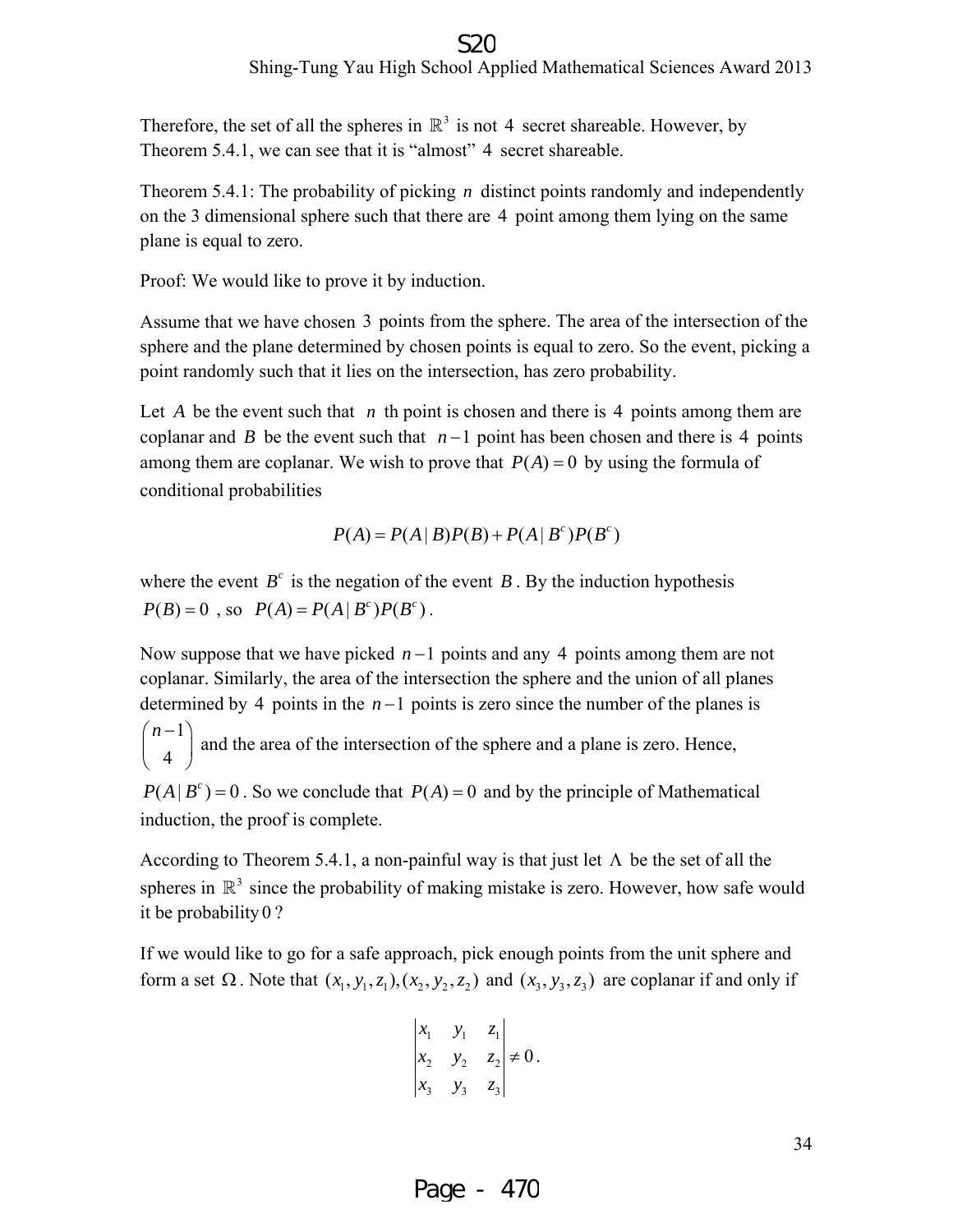#### Shing-Tung Yau High School Applied Mathematical Sciences Award 2013 S20

Check all the combinations of four distinct points in  $\Omega$  if they are coplanar. By the above Theorem, you are almost safe but it takes time. If not for all combinations, then stop and keep the set  $\Omega$ . If yes for a combination, then choose *n* points and repeat the checking again unit we finally have a non coplanar set  $\Omega$  of points on the sphere.

Let  $r > 0$  and let *v* be a vector in  $\mathbb{R}^3$ . Define if *D* is in  $\mathbb{R}^3$ , the *r* dilation and *v* translation of *D* is

$$
rD = \{ \alpha p : p \in D \}
$$
 and  $v + D = \{ p + v : p \in D \}$ .

Since coplanarity is invariant under dilation and then translation, we define

$$
\Lambda^4 = \{v + r\Omega : r > 0 \text{ and } v \in \mathbb{R}^3\}.
$$

Note that  $v + r\Omega$  is a subset of the sphere with center *v* and radius *r*. Therefore, we can consider  $v + r\Omega$  as a discrete model of the sphere such that any combination of four distinct points in  $v + r\Omega$  are not coplanar. We would like to denote  $v + r\Omega$  by  $S(v, r)$ .

Also, given four non-coplanar distinct points  $(x_1, y_1, z_1), (x_2, y_2, z_2), (x_3, y_3, z_3), (x_4, y_4, z_4)$ and similarly consider the determinant

$$
J(x, y, z) = \begin{vmatrix} x^2 + y^2 + z^2 & x & y & z & 1\\ x_1^2 + y_1^2 + z_1^2 & x_1 & y_1 & z_1 & 1\\ x_2^2 + y_2^2 + z_2^2 & x_2 & y_2 & z_2 & 1\\ x_3^2 + y_3^2 + z_3^2 & x_3 & y_3 & z_3 & 1\\ x_4^2 + y_4^2 + z_4^2 & x_4 & y_4 & z_4 & 1 \end{vmatrix} = 0,
$$

 $(x_1, y_1, z_1), (x_2, y_2, z_2), (x_3, y_3, z_3), (x_4, y_4, z_4)$  should belong to  $S((v_1, v_2, v_3), r)$  such that

$$
v_1 = \frac{M_{12}}{2M_{11}}
$$
  
\n
$$
v_2 = \frac{M_{13}}{2M_{11}}
$$
  
\n
$$
v_3 = \frac{M_{14}}{2M_{11}}
$$
  
\n
$$
r = \sqrt{v_1^2 + v_2^2 + v_3^2 + \frac{M_{15}}{M_{11}}}
$$

where  $M_{11}$ ,  $M_{12}$ ,  $M_{13}$ ,  $M_{14}$  and  $M_{15}$  are cofactors corresponding to the first row of  $J(x, y, z)$ . Hence,  $\Lambda^4$  is 4 secret sharing.

35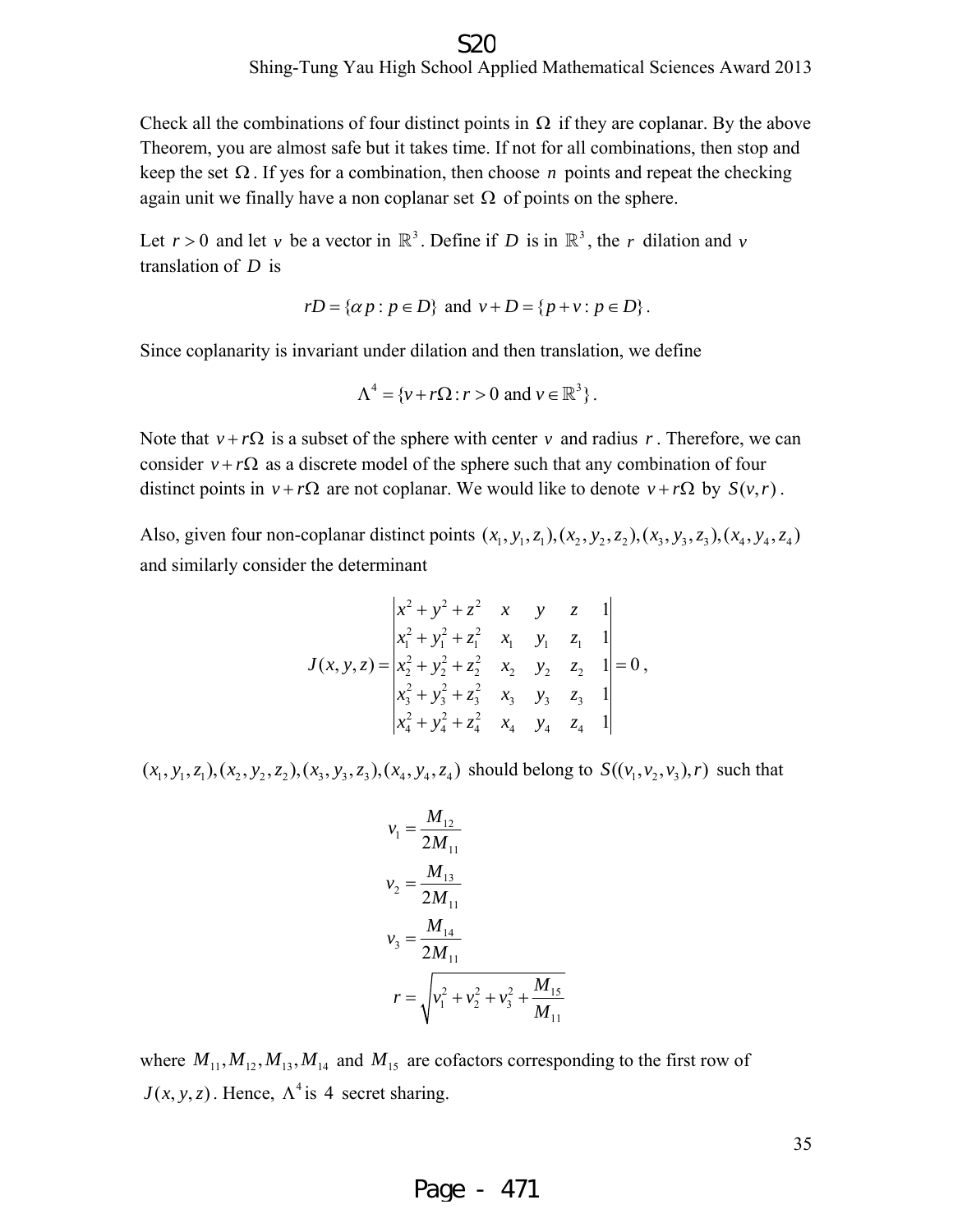#### 5.5 Encoding Function  $\Phi_{\Lambda^4}$

Let *k* be an integer bigger than or equal to 4 and let  $k_1$ ,  $k_2$ ,  $k_3$  and  $k_4$  be positive integers such that  $k = k_1 + k_2 + k_3 + k_4$ . Then the function  $\Phi_{\Lambda^4}$  maps a *k* bit string  $\epsilon_1 \epsilon_2 \cdots \epsilon_k$  to  $S(v, r)$  such that

$$
(v_1, v_2, v_3)^T = \begin{bmatrix} \epsilon_1 + \epsilon_2 2 + \cdots + \epsilon_{k_1} 2^{k_1} \\ \epsilon_{k_1+1} + \epsilon_{k_1+2} 2 + \cdots + \epsilon_{k_1+k_2} 2^{k_1+k_2} \\ \epsilon_{k_1+k_2+1} + \epsilon_{k_1+k_2+2} 2 + \cdots + \epsilon_{k_1+k_2+k_3} 2^{k_1+k_2+k_3} \end{bmatrix}
$$

and

$$
r = 1 + \epsilon_{k_1 + k_2 + k_3 + 1} + \epsilon_{k_1 + k_2 + k_3 + 2} + \cdots + \epsilon_k 2^k.
$$

Again,  $\Phi_{\lambda^4}$  is one to one since binary representation of integers is unique. Hence,  $(\Lambda^4, \Phi_{\Lambda^4})$  is a *k* bit 4 secret sharing pair.

5.6 Choice functions of  $\Lambda^4$  and the Calculation of  $\Phi \Lambda^{4-1}(\Psi)$ 

Suppose that  $\Omega = \{u_1, u_2, \dots, u_l\}$  such that  $l \geq n \geq 4$ . For any  $S(v, r) \in \Lambda^3$ , we define

$$
\pi_j(S(v,r)) = v + r(u_j)
$$

for  $j = 1, 2, \dots, n$ .

Similarly,  $\Phi_{\Lambda^4}^{-1}(\Psi)$  maps a *k* bits  $\epsilon_1 \epsilon_2 \cdots \epsilon_k$  to

$$
\left(\frac{M_{12}}{2M_{11}}\right)_{\text{mod}2}\left(\frac{M_{13}}{2M_{11}}\right)_{\text{mod}2}\left(\frac{M_{14}}{2M_{11}}\right)_{\text{mod}2}\left(\sqrt{\left(\frac{M_{12}}{2M_{11}}\right)^2+\left(\frac{M_{13}}{2M_{11}}\right)^2+\left(\frac{M_{14}}{2M_{11}}\right)^2+\frac{M_{15}}{M_{11}}-1}\right)_{\text{mod}2}
$$

We can implement the *k* bit  $(4, n)$  secret sharing storage for the pair  $(\Lambda^4, \Phi_{\Lambda^4})$ .

Note that to generate the geometric method to the case with  $t \geq 5$ , we only need the finite dimensional version of Theorem 3.4.1. Of course, it is true but we need the notion of "area" on the high dimensional sphere first. It is a topic of advanced Mathematics, called

36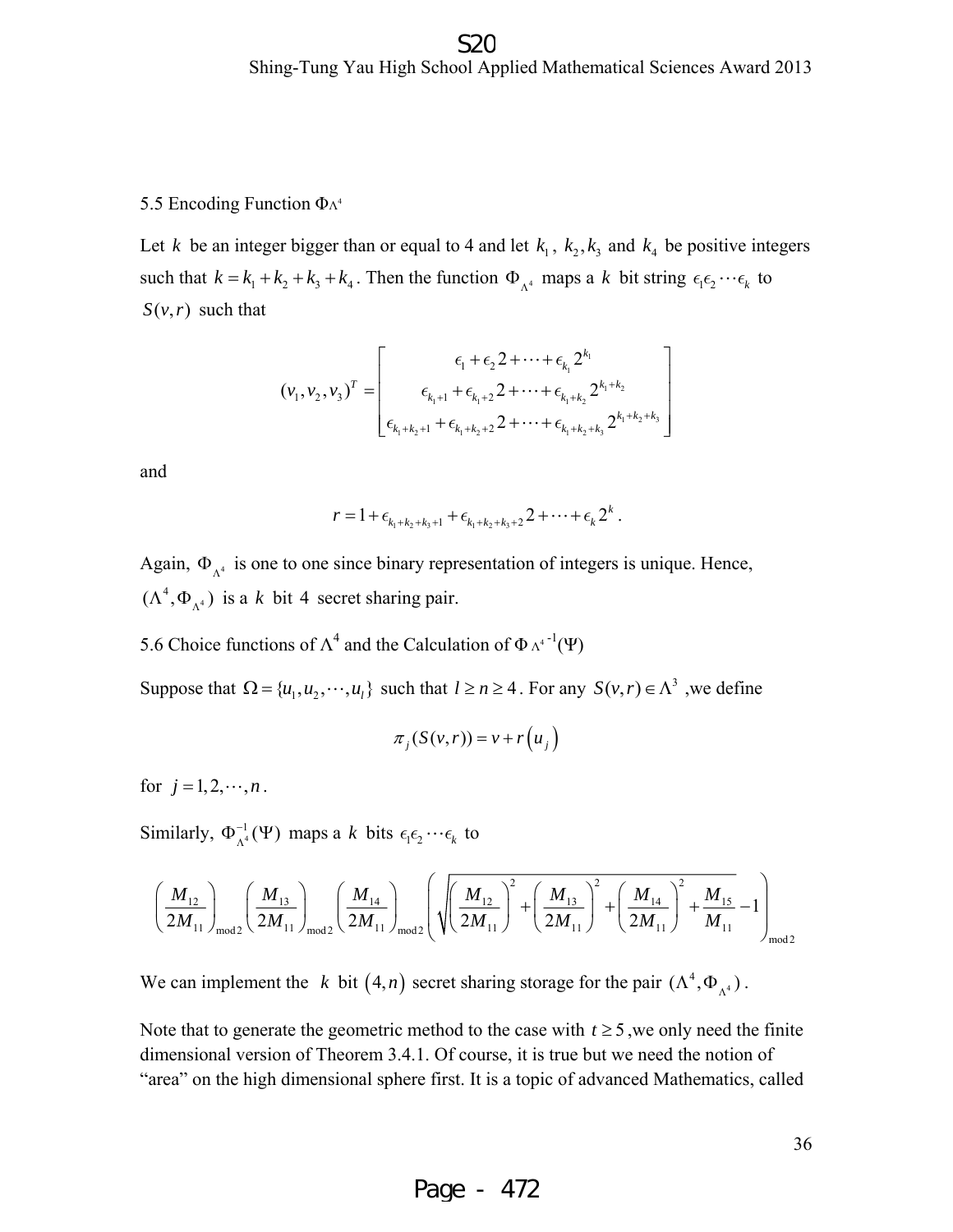#### S<sub>2C</sub>

Haar measure [2]. If we take it for granted, the generalization of the theorem for arbitrary *t* is straight forward from the  $t = 4$  case.

#### 5.6 Implementation of the Geometric Method

Indeed, we have implemented the circle and sphere methods and their performance is satisfactory as we expect. In this section, we only present testing results for  $(\Lambda^3, \Psi_{\Lambda^3})$ with  $k = 24$  and  $k_1 = k_2 = k_3 = 8$ . A point  $(x, y)$  is stored in two floating type variables which occupy 64 bits. So the size of the container is  $\frac{64}{24} = 2\frac{2}{3}$  times of that of the original secret file before compression.

5.6.1 Speed Test

a) Producing Containers

The following table shows how much time needed for producing 10 uncompressed containers.

| <b>Secret Size (in MB)</b>                                  |      |       |       |       |       |
|-------------------------------------------------------------|------|-------|-------|-------|-------|
| <b>Generating Time for 10</b><br><b>Containers</b> (in Sec) | .139 | 2.264 | 3.378 | 4.506 | 5.676 |



Figure 11: Time required for various sizes of secrets to generate 10 containers.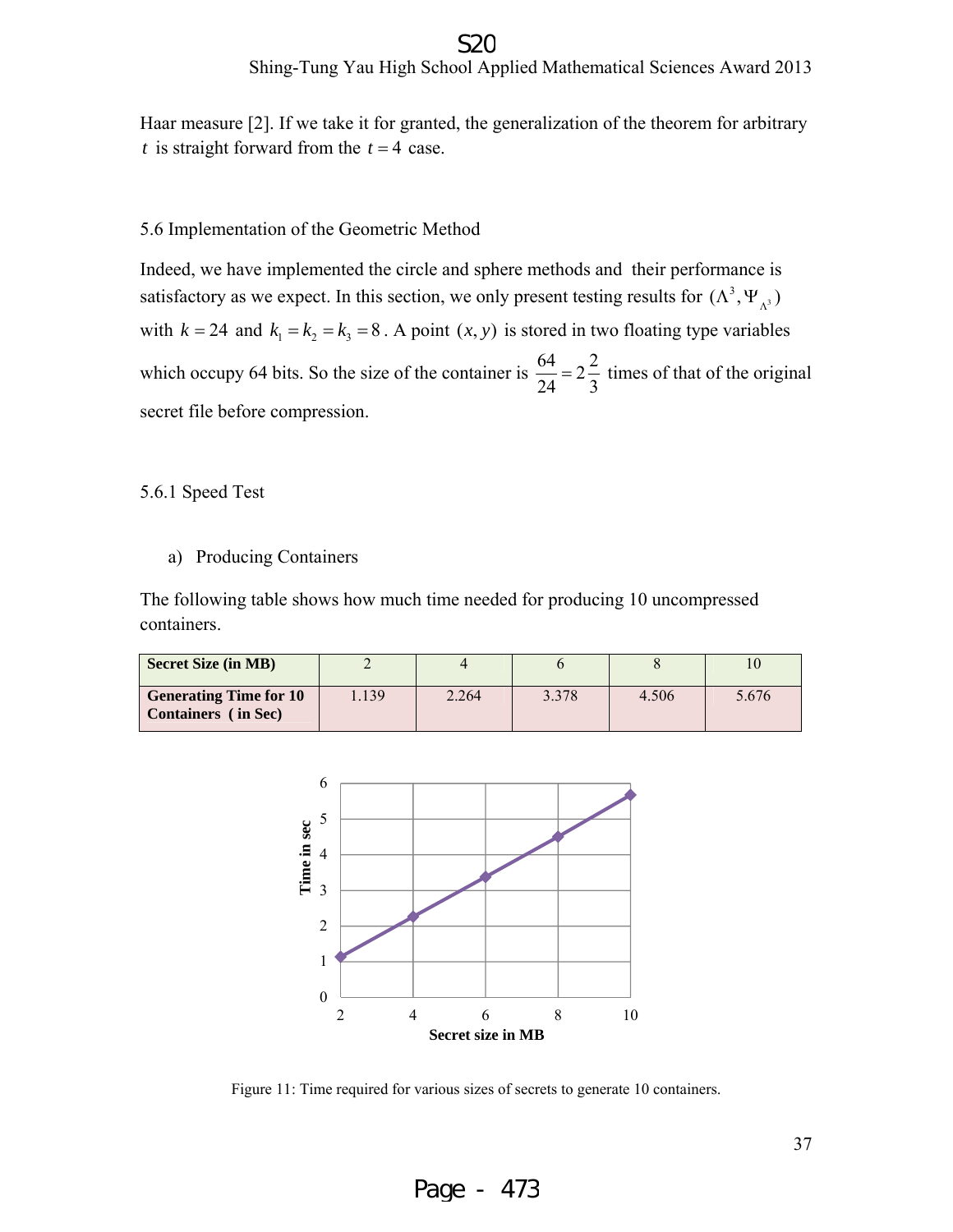#### Shing-Tung Yau High School Applied Mathematical Sciences Award 2013 S<sub>2</sub>C

b) Recover the Original File

The following table shows how much time needed for recovering original files from their containers in a)

| <b>Secret Size</b><br>$\sin MB$ |       |       |       | ω     | 10    |
|---------------------------------|-------|-------|-------|-------|-------|
| <b>Reovert Time</b><br>(in Sec) | 0.151 | 0.313 | 0.457 | 0.607 | 0.763 |



Figure 12: Time required for various sizes of secrets to recover the secret from three containers.

#### 5.6.2 Size Tests

The following table shows that average sizes of the compressed container files of the testing group.

| <b>Secret Size (in MB)</b>                                                                 | $\overline{2}$ | 4      | 6       | 8      | 10      |
|--------------------------------------------------------------------------------------------|----------------|--------|---------|--------|---------|
|                                                                                            |                |        |         |        |         |
| <b>Compressed Secret Size</b><br>(in Kb)                                                   | 987            | 1973   | 2960    | 3947   | 4934    |
| <b>Compressed Container</b><br>Size (in Kb)                                                | 1693.37        | 3317.6 | 4917.33 | 6501.7 | 8073.47 |
| <b>Size Ratio of</b><br><b>Compressed Secret</b><br>and Compressed<br>Container (in $\%$ ) | 172            | 168    | 166     | 165    | 164     |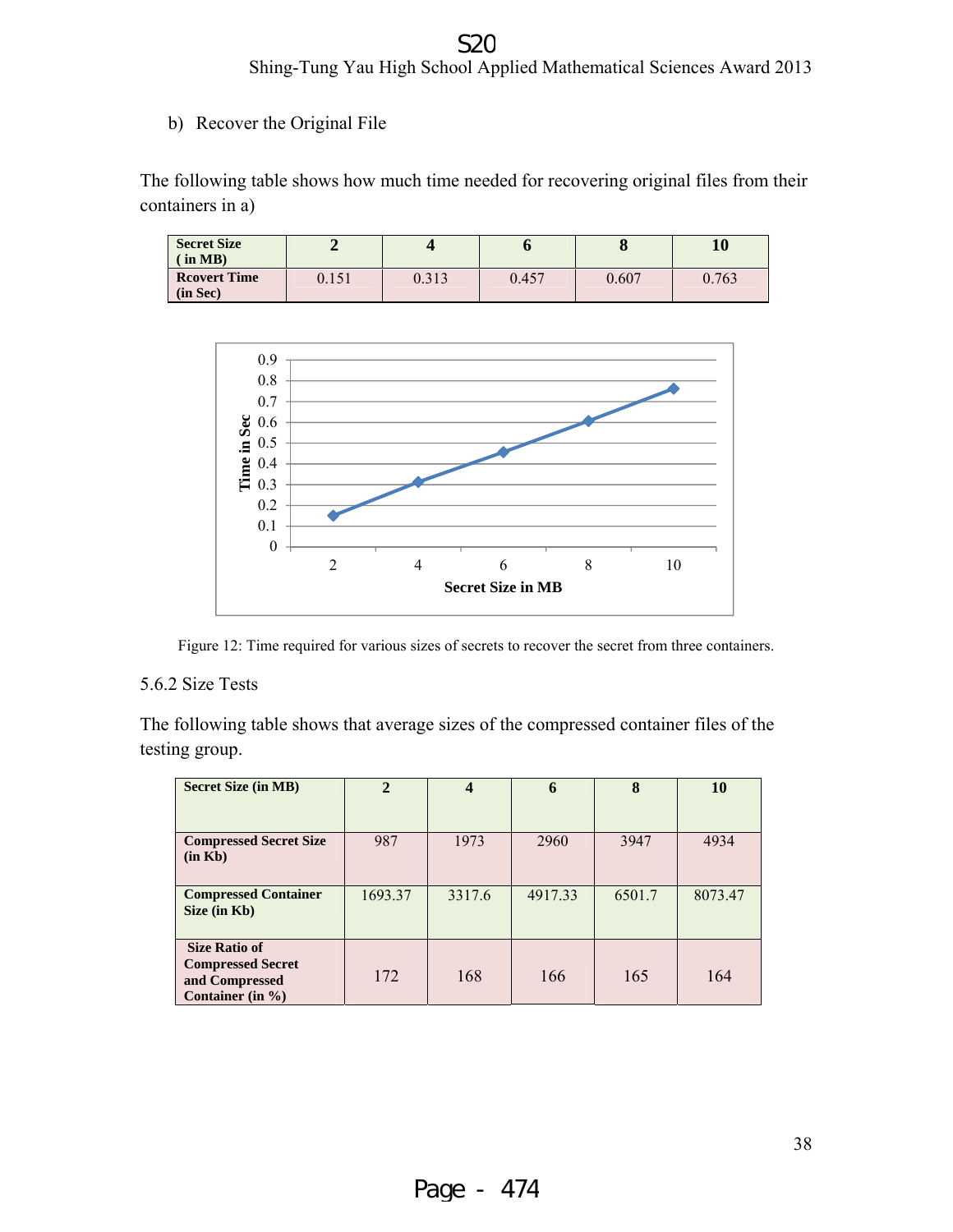Shing-Tung Yau High School Applied Mathematical Sciences Award 2013 S<sub>2</sub>C



Figure 13: Comparison of Sizes of compressed secret

and compressed container for various sizes of secrets.

#### Reference

- 1. Center and Radius of a Circle from Three Points, http://www.abecedarical.com/zenosamples/zs\_circle3pts.html
- 2. Halmos, R. "Measure Theory." Springer, 1974.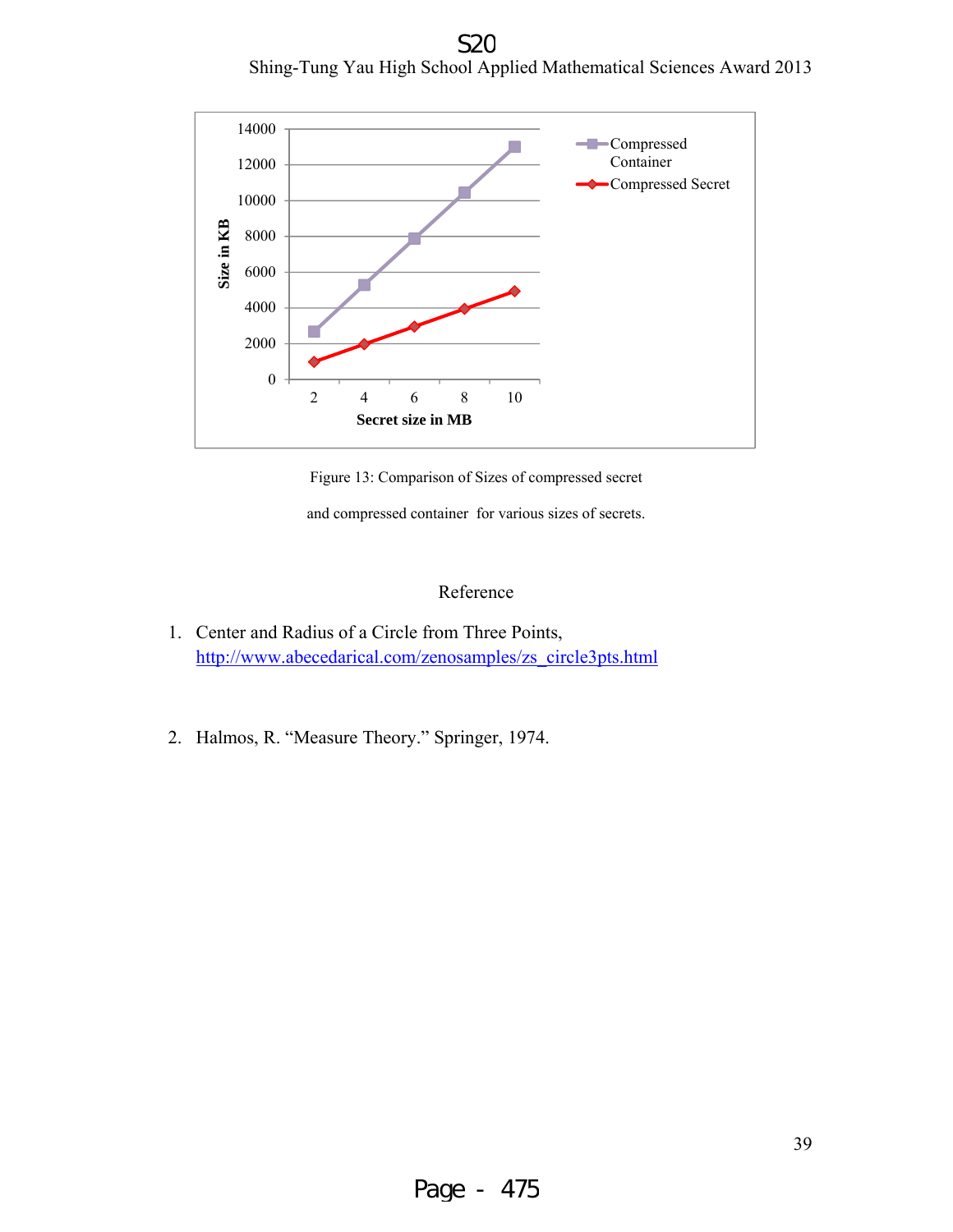6. Number Theory-Chinese Reminder Theorem (CRT) Methods

In this chapter, we will develop a  $k$  bit  $(3, n)$  secret sharing storage which is following the idea of Asmuth and Bloom [1]. Note that such *n* is not any integer larger than 3. It actually depends on the primes prepared for such secret sharing method. The Asmuth and Bloom secret sharing is based on Chinese remainder theorem (CRT). Firstly, we are going to demonstrate the basic idea of CRT by solving the following problem:

*Find the smallest whole number that when divided by* 3,5 and 7 *gives remainders of* 1,2*, and* 3*respectively.* 

Formally, the above problem is asking for the smallest whole number such that

 $x \equiv 1 \pmod{3}$  $x \equiv 2 \pmod{5}$  $x \equiv 3 \pmod{7}$ .

Instead of solving the above system, we would like to solve three much simpler systems:

 $x \equiv 1 \pmod{3}$   $x \equiv 0 \pmod{3}$   $x \equiv 0 \pmod{3}$  $x \equiv 0 \pmod{5}$ ,  $x \equiv 1 \pmod{5}$ ,  $x \equiv 0 \pmod{5}$  $x \equiv 0 \pmod{7}$   $x \equiv 0 \pmod{7}$   $x \equiv 1 \pmod{7}$ 

The solutions of the first, second and third system are 70, 21 and 15 respectively. We call these numbers base solutions. Consider

$$
70 \times 1 + 21 \times 2 + 15 \times 3 = 157.
$$

Although 157 divided by 3,5 and 7 gives remainders of 1, 2 and 3respectively, it is too big. Hence,  $x = 157 - LCM(3.5.7) = 157 - 105 = 52$  is the answer. Moreover, if we want to solve a system such as

$$
x \equiv y_1 \pmod{3}
$$
  
\n
$$
x \equiv y_2 \pmod{5},
$$
  
\n
$$
x \equiv y_3 \pmod{7}
$$

then the general solutions are  $70 \times y_1 + 21 \times y_2 + 15 \times y_3 - \rho \times 105$  where  $\rho \in \mathbb{Z}$ . Therefore, the key is obtaining the base solution. Formally, we can state the Chinese Remainder Theorem as below:

40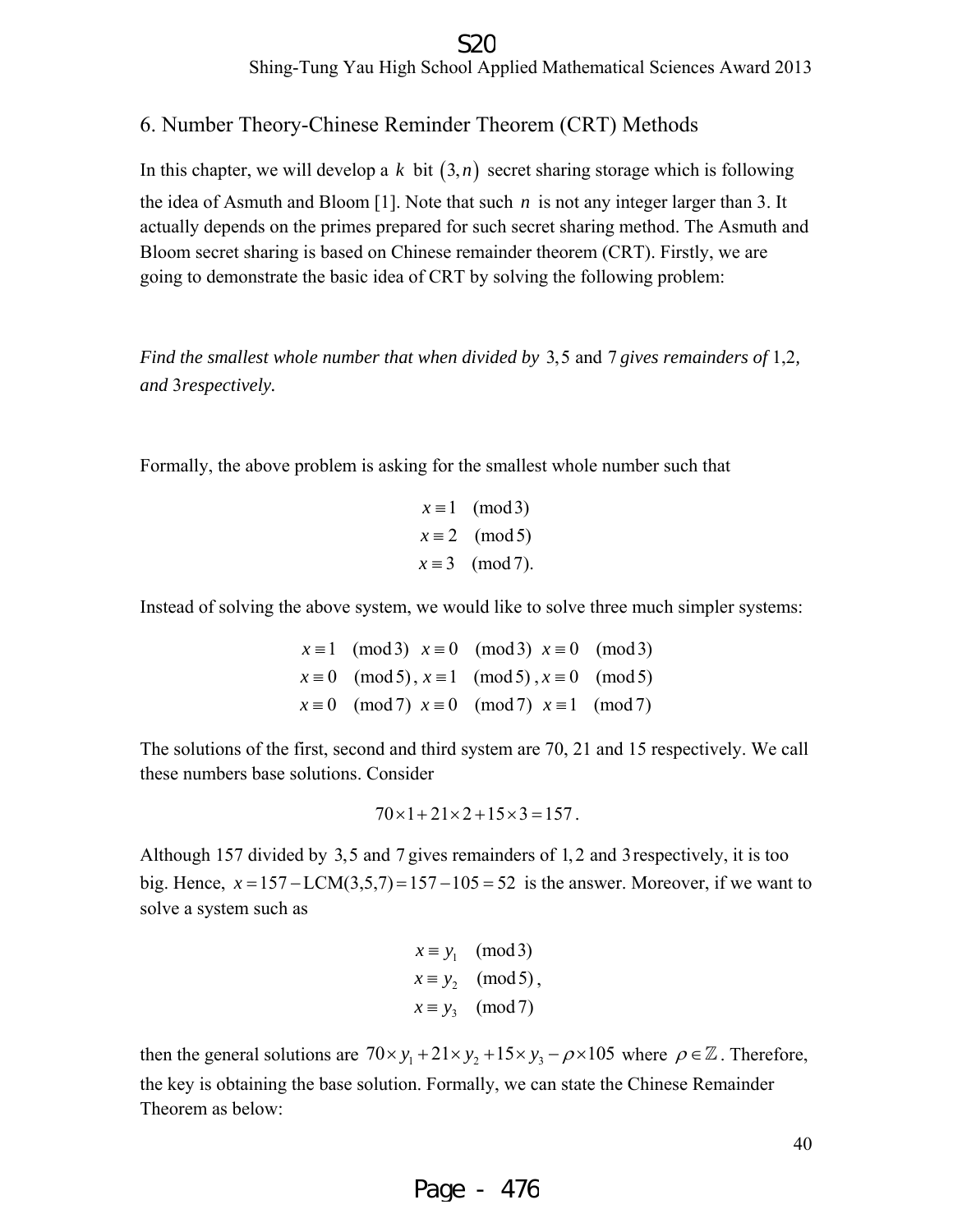Theorem :(Chinese Remainder Theorem) Let  $p_1, p_2, \dots$ , and  $p_m$  be increasing distinct primes. For any integers  $a_1, a_2, \dots, a_m$ , there is an integer *x* with

$$
x \equiv a_1 \pmod{p_1}
$$
  
\n
$$
x \equiv a_2 \pmod{p_2}
$$
  
\n
$$
x \equiv a_3 \pmod{p_3}
$$
  
\n
$$
\vdots
$$
  
\n
$$
x \equiv a_m \pmod{p_m}
$$

and *x* is unique mod  $p_1 p_2 \cdots p_m$ .

#### 6.1 Three Shareable Set  $\Lambda(p_1p_2...p_m)$

Let  $\{p_1, p_2, \dots, p_m\}$  be the set of increasing prime numbers such that

$$
p_{m-1}p_m < p_1p_2p_3.
$$

and let  $\ell = \frac{P_1 P_2 P_3 - P_{m-1}}{P_m}$ 1  $m-1$   $P_m$  $m-1$   $Pm$  $p_1 p_2 p_3 - p_{m-1} p$  $p_{m-1}p$ − −  $\ell = \frac{p_1 p_2 p_3 - p_{m-1} p_m}{p_m}$ . For  $p_{m-1} p_m < l < p_1 p_2 p_3$ , we define

$$
C_i = \left\{ \left( p_i, l \left( \bmod p_i \right) \right) : i = 1, 2, \cdots, m \right\} \subset \mathbb{N}^2.
$$

and

$$
\Lambda(p_1, p_2, \cdots, p_m) = \left\{ C_l \subset \mathbb{N}^2 : p_{m-1} p_m < l < p_1 p_2 p_3 \right\}.
$$

Suppose that  $C_{l_1}$  and  $C_{l_2}$  has three distinct points in common. Hence there are three prime  $\overline{p}_1$ ,  $\overline{p}_2$  and  $\overline{p}_3$  such that

$$
(\overline{p}_1, l_1 \mod \overline{p}_1) = (\overline{p}_1, l_2 \mod \overline{p}_1)
$$
  

$$
(\overline{p}_2, l_1 \mod \overline{p}_2) = (\overline{p}_2, l_2 \mod \overline{p}_2)
$$
  

$$
(\overline{p}_2, l_1 \mod \overline{p}_2) = (\overline{p}_2, l_2 \mod \overline{p}_2)
$$

Since by CRT,  $l_1$  and  $l_2$  are the unique solutions of the systems

$$
x \equiv l_1 \pmod{\overline{p}_1}
$$
  $x \equiv l_2 \pmod{\overline{p}_1}$   
\n $x \equiv l_1 \pmod{\overline{p}_2}$  and  $x \equiv l_2 \pmod{\overline{p}_2}$  respectively  
\n $x \equiv l_1 \pmod{\overline{p}_3}$   $x \equiv l_2 \pmod{\overline{p}_3}$ 

41

Page - 477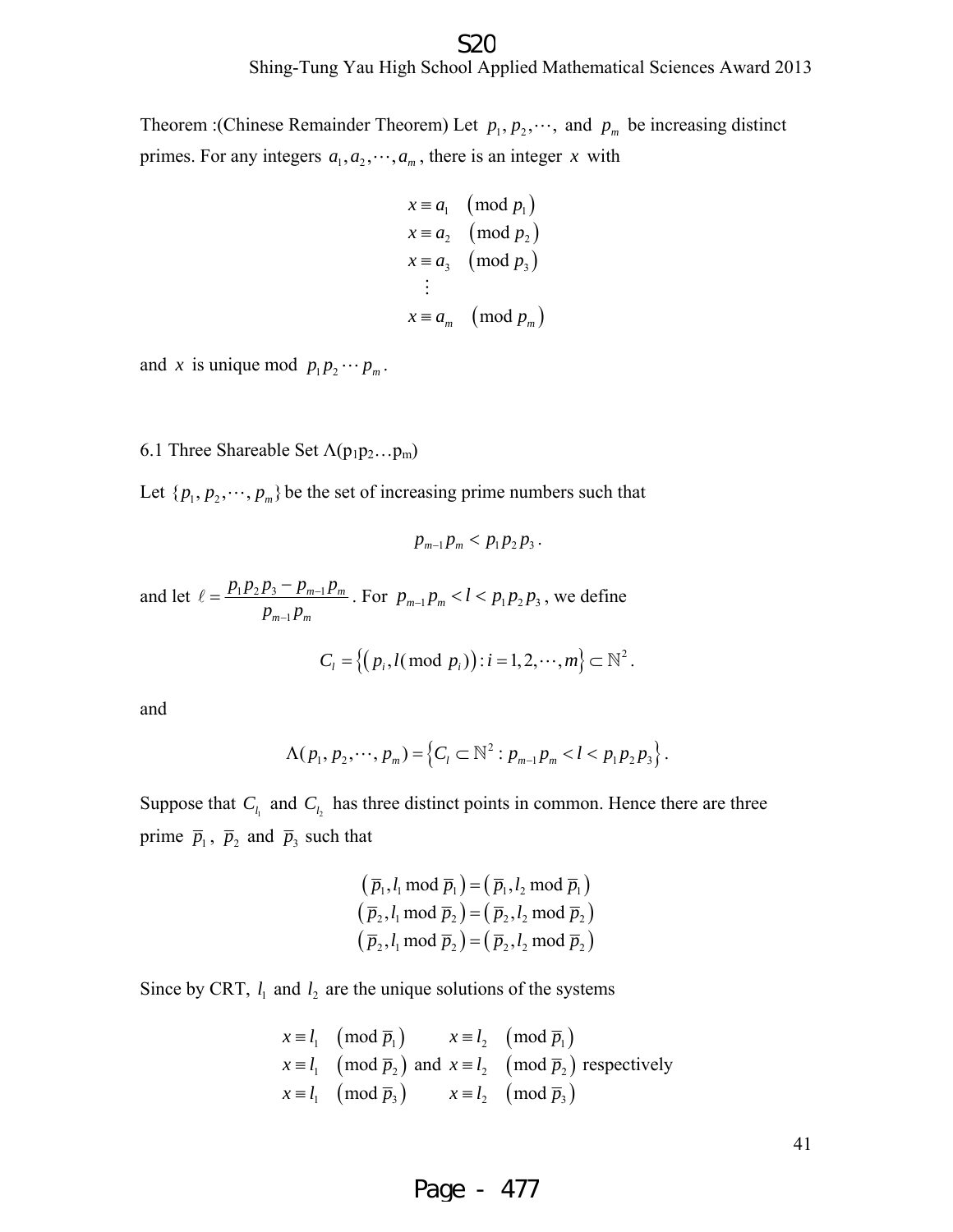and the systems in above are equivalent, we have  $l_1 = l_2$ . Hence,  $C_{l_1} = C_{l_2}$ .

Ψ can be defined as follow. Given three distinct points  $(\bar{p}_1, y_1)$ ,  $(\bar{p}_2, y_2)$  and  $(\bar{p}_3, y_3)$  in  $C \in \Lambda(p_1, p_2, \dots, p_m)$ , by applying CRT to the system

$$
x \equiv y_1 \mod \overline{p}_1
$$
  
\n
$$
x \equiv y_2 \mod \overline{p}_2
$$
,  
\n
$$
x \equiv y_3 \mod \overline{p}_3
$$

we have a unique solution  $0 < l \leq \overline{p}_1 \overline{p}_2 \overline{p}_3$ . Since  $p_1 p_2 p_3 \geq \overline{p}_1 \overline{p}_2 \overline{p}_3$  we have  $C_l = C$ .

Lastly, Let  $(\bar{p}_1, y_1)$  and  $(\bar{p}_2, y_2)$  be two distinct points in  $C_l$ . Suppose that  $\bar{l}$  is the unique solution of the system

$$
x \equiv y_1 \mod \overline{p}_1
$$
  

$$
x \equiv y_2 \mod \overline{p}_2
$$

which is between 0 and  $\overline{p}_1 \overline{p}_2$ . Since  $\overline{p}_1 \overline{p}_2 \leq p_{m-1} p_m$  there exist at least  $\ell$  numbers between  $p_{m-1}p_m$  and  $p_1p_2p_3$  equivalent to  $\overline{l}$  in mod  $\overline{p}_1\overline{p}_2$ . Therefore,  $C_l$  cannot be determined.

Hence,  $\Lambda(p_1, p_2, \dots, p_m)$  is 3 shareable.

6.2 Encoding Function  $\Phi_{\Lambda(p_1p_2...p_m)}$ 

Let *k* be the biggest positive integer such that  $p_{m-1}p_m < 2^{k+1} - 1 < p_1p_2p_3$ . We would like to define  $\Phi_{\Lambda(p_1, p_2, \dots, p_m)}$  to be a function that maps a k bit string  $\epsilon_1 \epsilon_2 \cdots \epsilon_k$  to a circle  $C_l$ such that

$$
l = \epsilon_1 + \epsilon_2 2 + \cdots + \epsilon_k 2^k.
$$

Then  $\Phi_{\Lambda(p_1, p_2, \dots, p_m)}$  is one to one since binary representation of integers is unique and hence,  $(\Lambda(p_1, p_2, \dots, p_m), \Phi_{\Lambda(p_1, p_2, \dots, p_m)})$  is a *k* bit 3 secret sharing pair.

6.3 Choice functions of  $\Lambda(p_1p_2...p_m)$  and the Calculation of  $\Phi \Lambda(p_1p_2...p_m)^{-1}(\Psi)$ 

Let  $3 < n \le m$ . For any  $j = 1, 2, \dots, n$ , we define

$$
\pi_j(C_i) = (p_j, l(\text{mod } p_j))
$$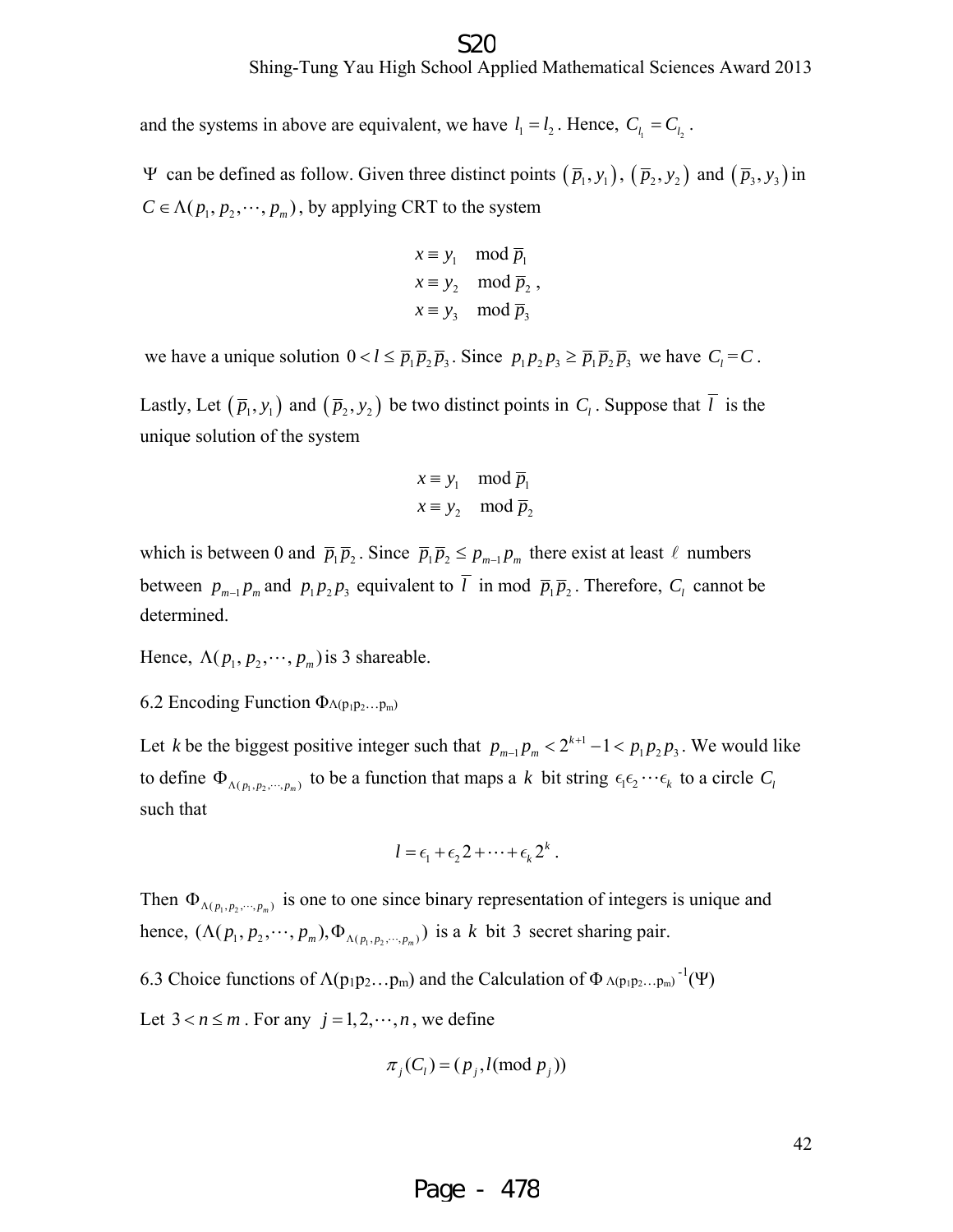#### S<sub>2</sub>C

for all  $p_{m-1}p_m \le l < p_1p_2p_3$ .

Given three distinct points  $(\bar{p}_1, y_1)$ ,  $(\bar{p}_2, y_2)$  and  $(\bar{p}_3, y_3)$  in

$$
\Phi_{\Lambda(p_1,p_2,\cdots,p_m)}(\epsilon_1\epsilon_2\cdots\epsilon_k)\in\Lambda(p_1,p_2,\cdots,p_m).
$$

Then

$$
\Phi_{\Lambda(p_1,p_2,\cdots,p_m)}(\epsilon_1\epsilon_2\cdots\epsilon_k)=C_l
$$

where *l* is the unique solution of the system:

$$
x \equiv y_1 \mod \overline{p}_1
$$
  
\n
$$
x \equiv y_2 \mod \overline{p}_2
$$
  
\n
$$
x \equiv y_3 \mod \overline{p}_3
$$

between  $p_{m-1}p_m$  and  $p_1p_2p_3$ . Then  $\epsilon_1\epsilon_2 \cdots \epsilon_k = (l - p_{m-1}p_m)$  <sub>mod2</sub>.

Hence, a  $k$  bit  $(3, n)$  secret sharing storage can be launched for the  $k$  bit 3 secret sharing pair  $(\Lambda(p_1, p_2, \dots, p_m), \Phi_{\Lambda(p_1, p_2, \dots, p_m)})$ .

Example 6.3.1: Consider the following table:

|  |  |  |  | 31   37   41   43   47   53   59   61   67   71 |  |
|--|--|--|--|-------------------------------------------------|--|

Therefore, we have

$$
p_1 p_2 p_3 = 47027
$$
 and  $p_9 p_{10} = 4757$ .

Hence,  $\ell = \frac{P_1 P_2 P_3}{P_1 P_0}$  $9P_{10}$  $P_1P_2P_3 - P_9P_{10} = 8.884$ *p p*  $\ell = \frac{p_1 p_2 p_3 - p_9 p_{10}}{P} = 8.884$ .

Example 6.3.2: Also, look at

|  |  |  |  | 37   41   43   47   53   59   61   67   71 |
|--|--|--|--|--------------------------------------------|

So,

$$
p_1 p_2 p_3 = 65231
$$
 and  $p_8 p_9 = 4757$ .

Hence,  $\ell = \frac{P_1 P_2 P_3}{P_8 P_9}$  $8P9$  $\frac{p_1 p_2 p_3 - p_8 p_9}{p_1 p_2 p_3} = 12.71$ .  $p_{8}p$  $\ell = \frac{p_1 p_2 p_3 - p_8 p_9}{\ell}$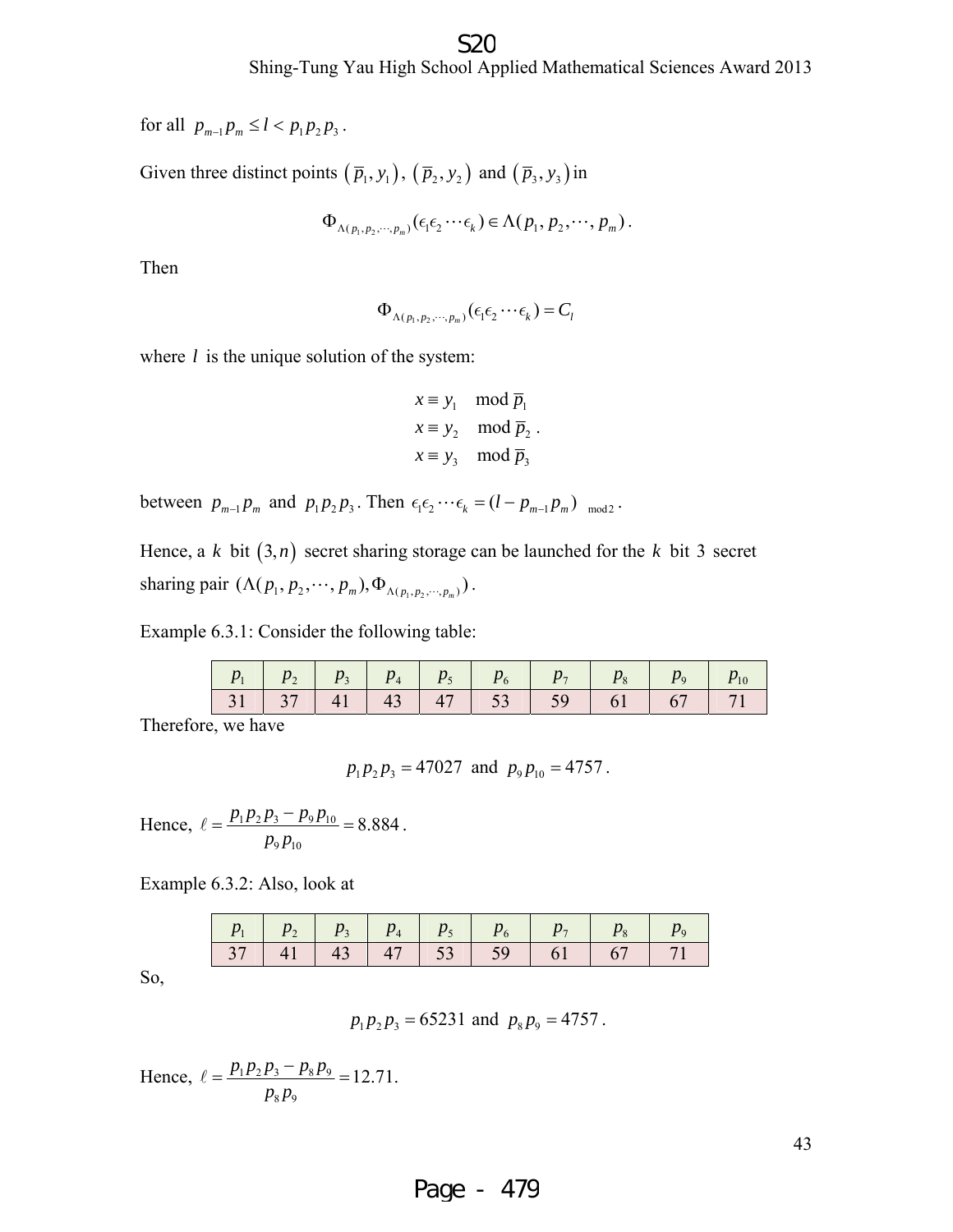#### Shing-Tung Yau High School Applied Mathematical Sciences Award 2013 S<sub>2</sub>C

6.4 Implementation of the CRT Method

We consider the following sequence of prime numbers

|  |  |  |  | 41   43   47   53   59   61   67   71   73   79 |
|--|--|--|--|-------------------------------------------------|

and

$$
p_1 p_2 p_3 = 82861
$$
 and  $p_9 p_{10} = 5767$ .

Hence,  $\ell = \frac{p_1 p_2 p_3 - p_9 p_{10}}{p_1} = 13.37$ . The size of containers is now half of the original  $p_{9}p_{10}$ 

secret file.

6.4.1 Speed tests

a) Producing Containers

The following table shows how much time needed for producing 10 uncompressed containers.

| Secrect Size (in MB)                          |       |       |       |       |       |
|-----------------------------------------------|-------|-------|-------|-------|-------|
| Generating Time for 10<br>containers (in sec) | 0.161 | 0.304 | 0.454 | 0.588 | 0.718 |



Figure 14: Time required for various sizes of secrets to generate 10 containers.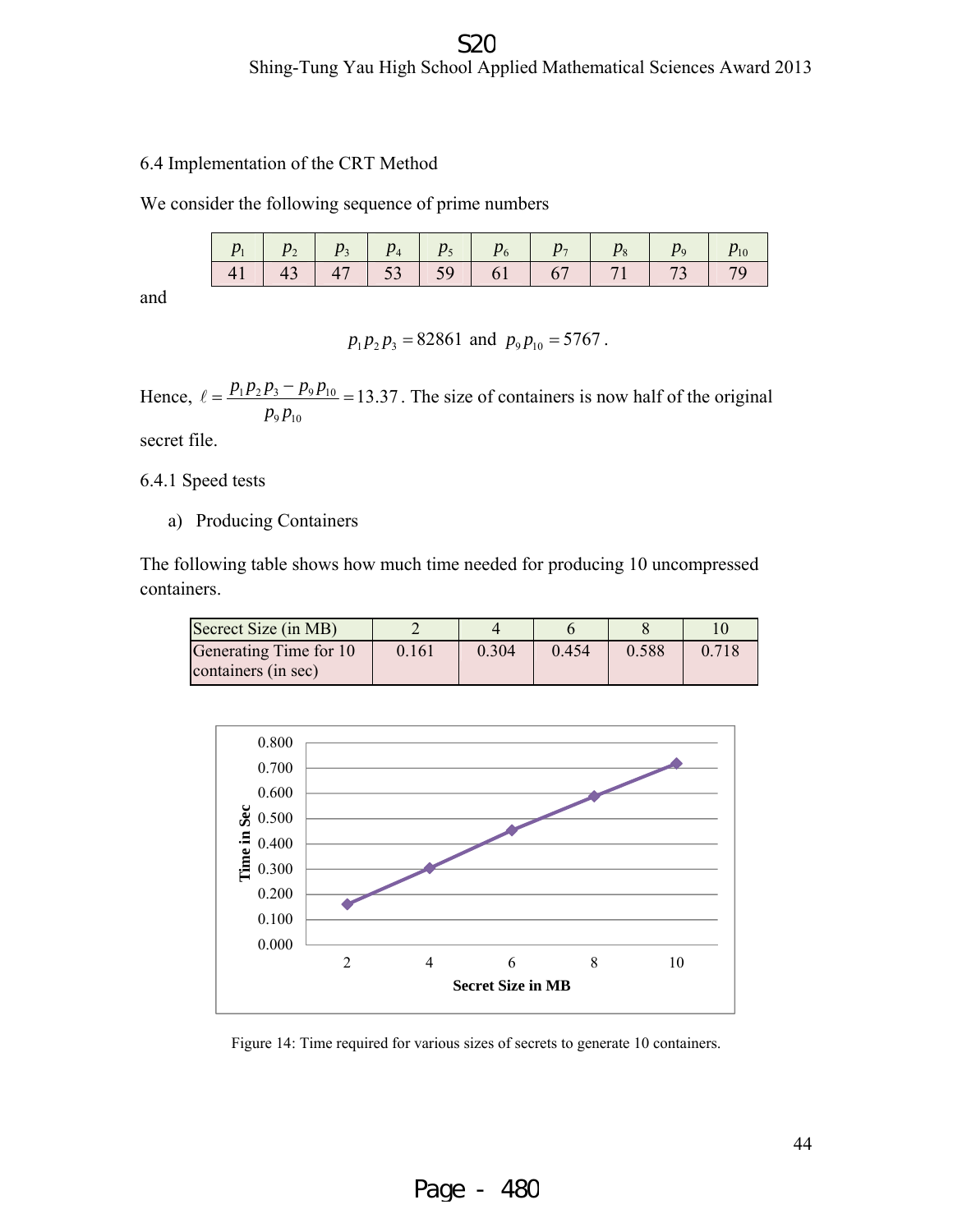#### Shing-Tung Yau High School Applied Mathematical Sciences Award 2013 S20

c) Recover the Original File

The following table shows how much time needed for recovering original files from their containers in a)

| Secret Size (in MB)   |           |       |       |       |       |
|-----------------------|-----------|-------|-------|-------|-------|
| Recover Time (in sec) | $0.037\,$ | 0.078 | 0.104 | 0.150 | 0.188 |



Figure 15: Time required for various sizes of secrets to recover the secret from three containers.

#### 6.4.2 Size Tests

The following table shows that average sizes of the compressed container files of the testing group.

| Secret Size (in MB)                                                                 |       |       |        |      | 10     |
|-------------------------------------------------------------------------------------|-------|-------|--------|------|--------|
| <b>Compressed Secret</b><br>Size (in KB)                                            | 987   | 1973  | 2960   | 3947 | 4934   |
| <b>Compressed Container</b><br>Size (in KB)                                         | 394.1 | 788.5 | 1183.4 | 1577 | 1971.9 |
| Size Ratio of<br>Compressed Secret and<br><b>Compressed Containers</b><br>$(in \%)$ | 40    | 40    | 40     | 40   | 40     |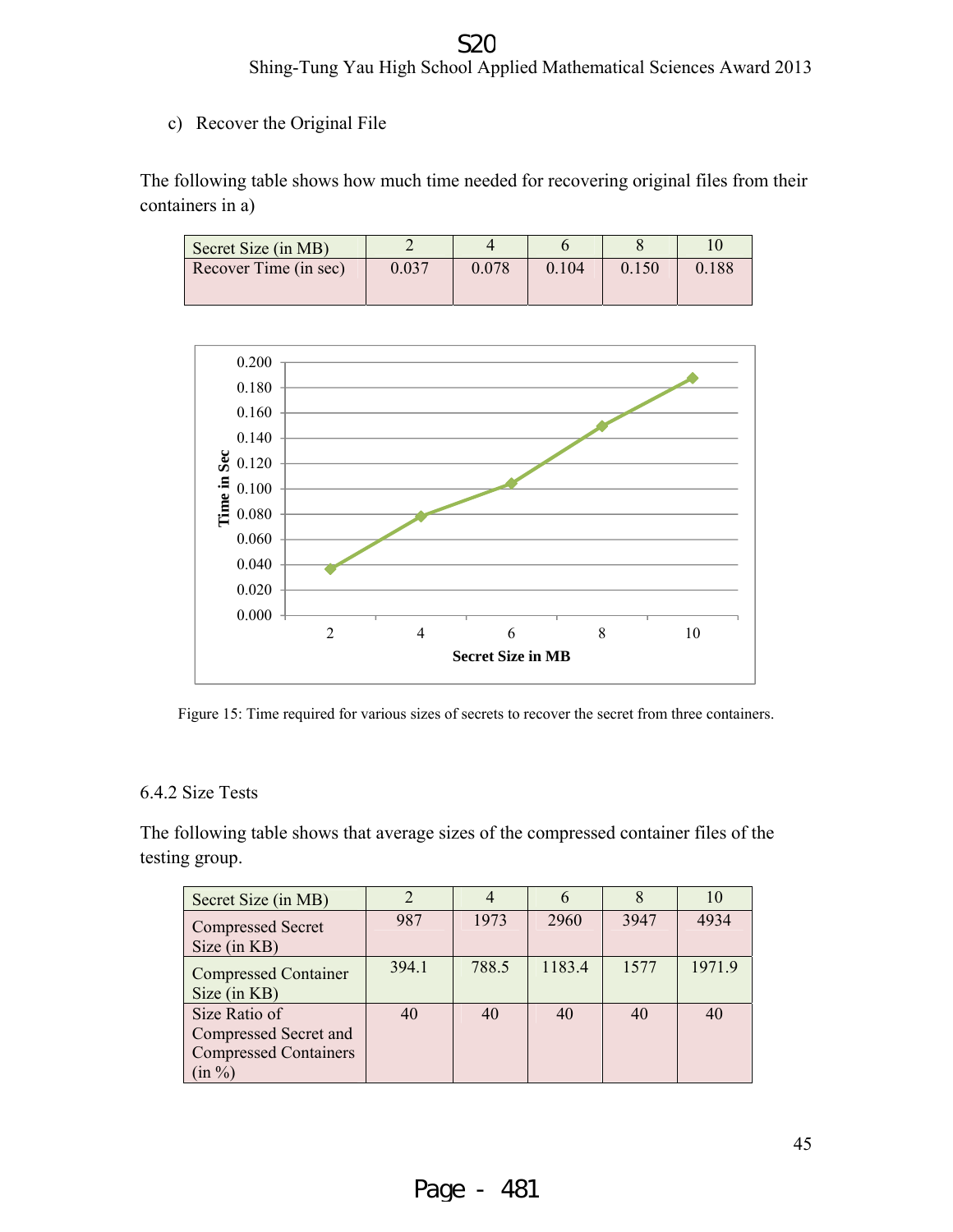Shing-Tung Yau High School Applied Mathematical Sciences Award 2013 S<sub>2</sub>C



Figure 16: Comparison of Sizes of compressed secret

and compressed container for various sizes of secrets.

#### Reference

1. Asmuth, C.A. and Bloom, J. "A modular approach to key safeguarding". IEEE *Transactions on Information Theory*, IT-29(2):208-210, 1983.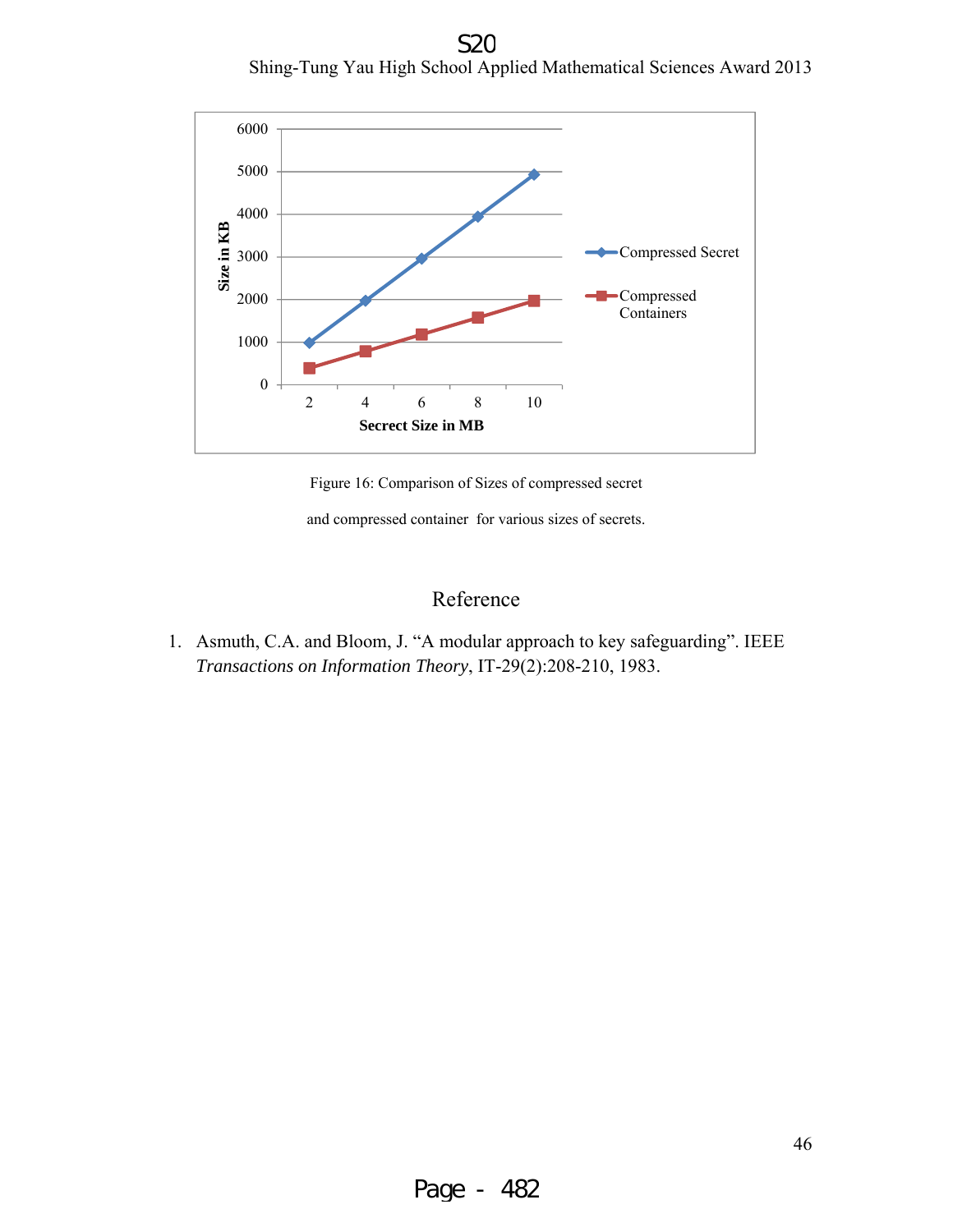#### Shing-Tung Yau High School Applied Mathematical Sciences Award 2013 S2C

#### 7 Conclusion

In this report, we have mainly developed an abstract framework of *k* bit *t* secret sharing framework for cloud storage. This framework is clean and it can be implemented. A successful implementation of the framework would provide users with protection when the system is under the attack on its confidentiality, integrity and reliability. Furthermore, such system has its own encryption by using permutations and tailor made error detection, location and data rescue.

We make use of Lagrange polynomials and take the advantages of the algebraic property " *t* distinct points on the plane can uniquely determine a polynomial function of degree  $t-1$ " to design a k bit  $(t, n)$ -secret sharing distributed storage. We employ the set with unique factorization property (UFP) so that we simply need to calculate the *y* intercept of a Lagrange polynomial and then use a look up table to recover a secret. Moreover, the set which has minimum UFP would help us to design storage with smallest containers.

In addition to the algebraic methods, we can utilize the geometric facts that

- a) three non collinear points determine a unique circle;
- b) four non coplanar points determine a unique sphere.

to construct *k* bit  $(3, n)$  and *k* bit  $(4, n)$  secret sharing storage respectively. To generalize to arbitrary case, it is straight forward if we have defined the Haar measure on the higher dimensional unit sphere.

The last method is an application of Chinese Remainder Theorem and we have designed  $k$  bit  $(t, n)$  -secret sharing distributed storage and one of the designs can offer containers with the same size of the original secret. However, such *k* is no longer unrestricted and it is chosen within a certain range.

We have developed a C program for implementing both algebraic and geometric *k* bit  $(3, n)$  secret sharing distributed storages. The performances of both algebraic and geometric designs are satisfactory in term of processing time and compressed container size. The container size reaches 50% of size of the original secret and 40% after compression in the CRT case. Besides, it is very speedy.

Finally, concerning the framework of distributed storage and its techniques, the notion is, clean, cute and mostly original. Also, it is proved to be working efficiently.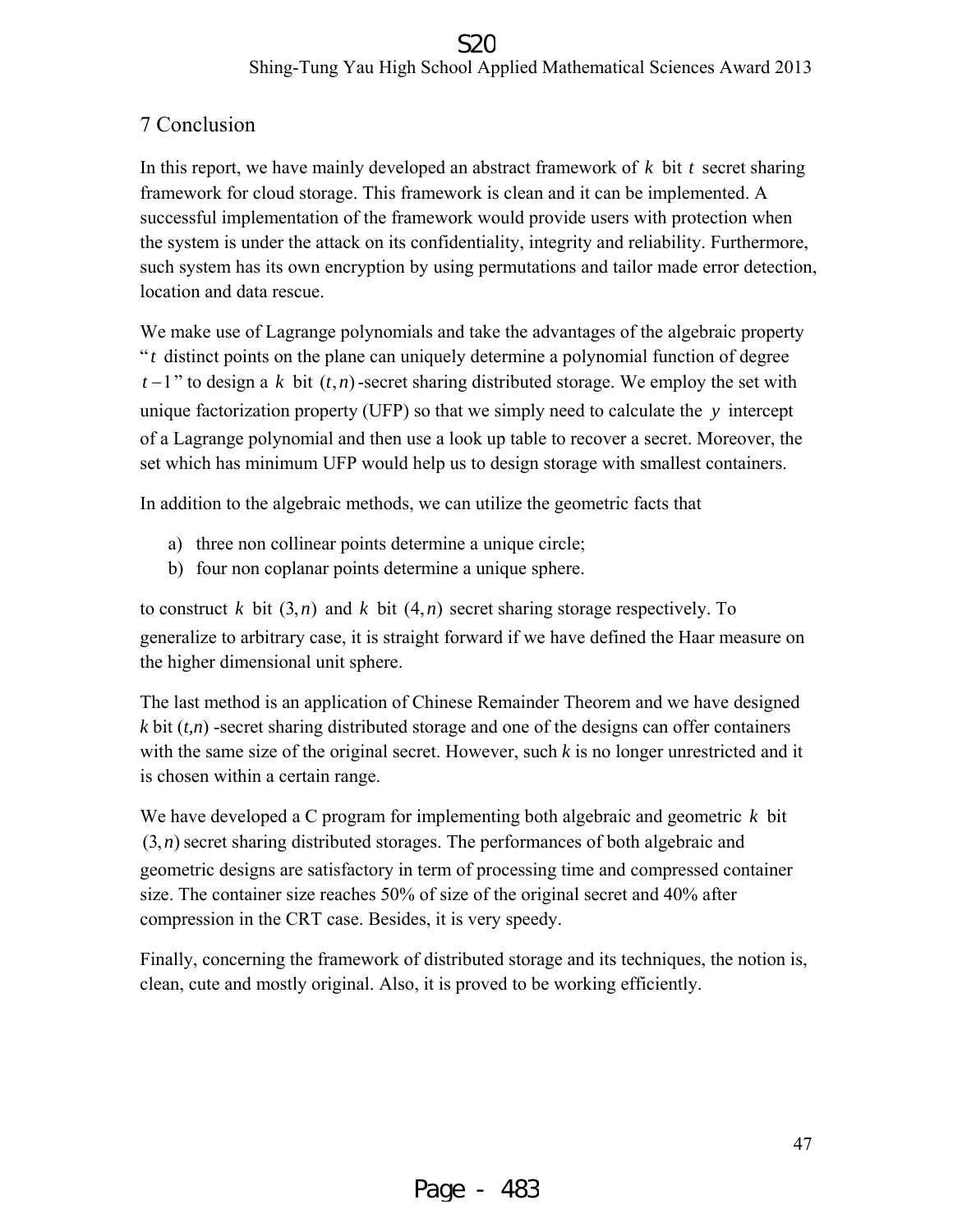S<sub>2</sub>C

Shing-Tung Yau High School Applied Mathematical Sciences Award 2013

# 履 履歷表



#### 獲 獲獎經驗

| Shing-Tung Yau High School Applied Mathematical Sciences Award 20 |          |         |      |     |  |  |
|-------------------------------------------------------------------|----------|---------|------|-----|--|--|
|                                                                   |          | 履歷表     |      |     |  |  |
|                                                                   | 姓名:張顥霆   |         |      |     |  |  |
| 性別:男                                                              |          |         |      |     |  |  |
| 出生日期: 1996年12月4日                                                  |          |         |      |     |  |  |
| 學歷: 澳門培正中學(高三年級)                                                  |          |         |      |     |  |  |
|                                                                   |          |         |      |     |  |  |
|                                                                   |          | 獲獎經驗    |      |     |  |  |
| 年份                                                                | 比賽/活動    | 主辦單位    | 所獲獎項 | 備註  |  |  |
| 2013                                                              | 港澳數學奧林匹克 | 香港數學奧林匹 | 金獎   | 第二名 |  |  |
|                                                                   | 公開賽      | 克協會     |      |     |  |  |
| 2013                                                              | 全國青少年信息學 | 中國計算機學會 | 決賽選手 |     |  |  |
|                                                                   | 奥林匹克競賽   |         |      |     |  |  |
| 2013                                                              | 澳門信息學奧林匹 | 澳門電腦學會  | 一等獎  |     |  |  |
|                                                                   | 克選拔賽     |         |      |     |  |  |
| 2011                                                              | 全澳校際數學比賽 | 澳門教育暨青年 | 二等獎  |     |  |  |
|                                                                   |          | 局       |      |     |  |  |
| 2010,                                                             | 全澳校際數學比賽 | 澳門教育暨青年 | 一等獎  |     |  |  |
| 2009,<br>2008,                                                    |          | 局       |      |     |  |  |
| 2007                                                              |          |         |      |     |  |  |
| 2009,<br>2008,                                                    | 港澳數學奧林匹克 | 香港數學奧林匹 | 金奨   |     |  |  |
| 2007                                                              | 公開賽      | 克協會     |      |     |  |  |
|                                                                   |          |         |      |     |  |  |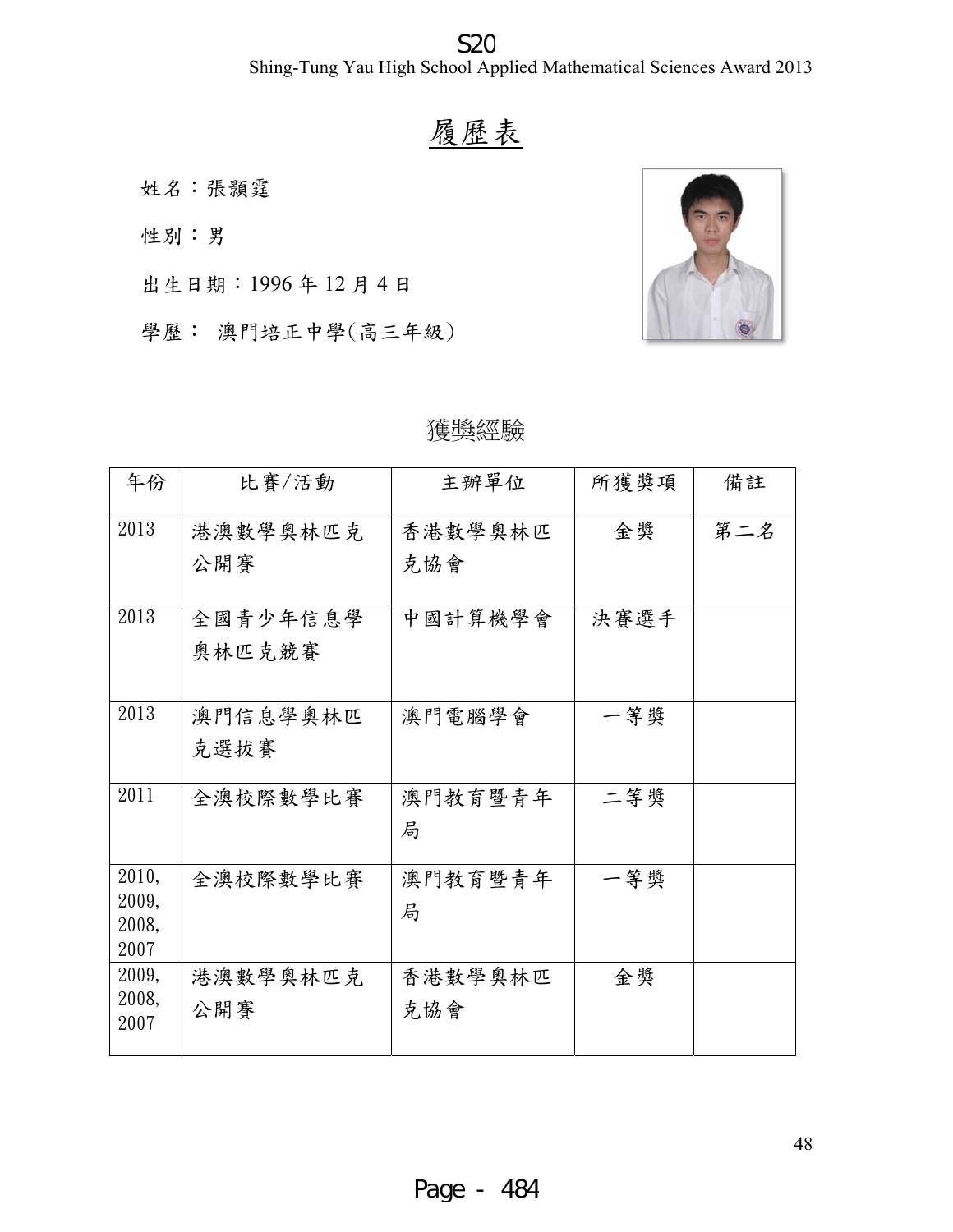#### Shing-Tung Yau High School Applied Mathematical Sciences Award 2013 S<sub>2</sub>C

# 履 履歷表

姓名 名:譚知微

姓名:譚知微<br>英文姓名拼音:TAN, Chih Wei

性別 別:女

出生 生日期:19 996 年 09 月 27 日

#### 學歷

- 2008 - 培正 正中學
- $2001 -$ - 聖庇 庇護十世音樂 樂學院
- 2001 -2008 培正 正中學小學部

#### 才藝

鋼琴 皇家 家音樂學院八 部八級 (Pass w with Distinct tion)

#### 大提琴

# 大提琴<br>參加團體<br>參加團體

| 2008 | 澳門青年交響樂團 A團         | 大提琴手 |
|------|---------------------|------|
| 2007 | 澳門青年交響樂團B團          | 大提琴手 |
|      | 2006-2010 澳門培正中學絃樂團 | 大提琴手 |

#### 會員

2012 2013 - Member of <u>Society for Science & the Public</u> - Student Member of Association for Computing Machinery

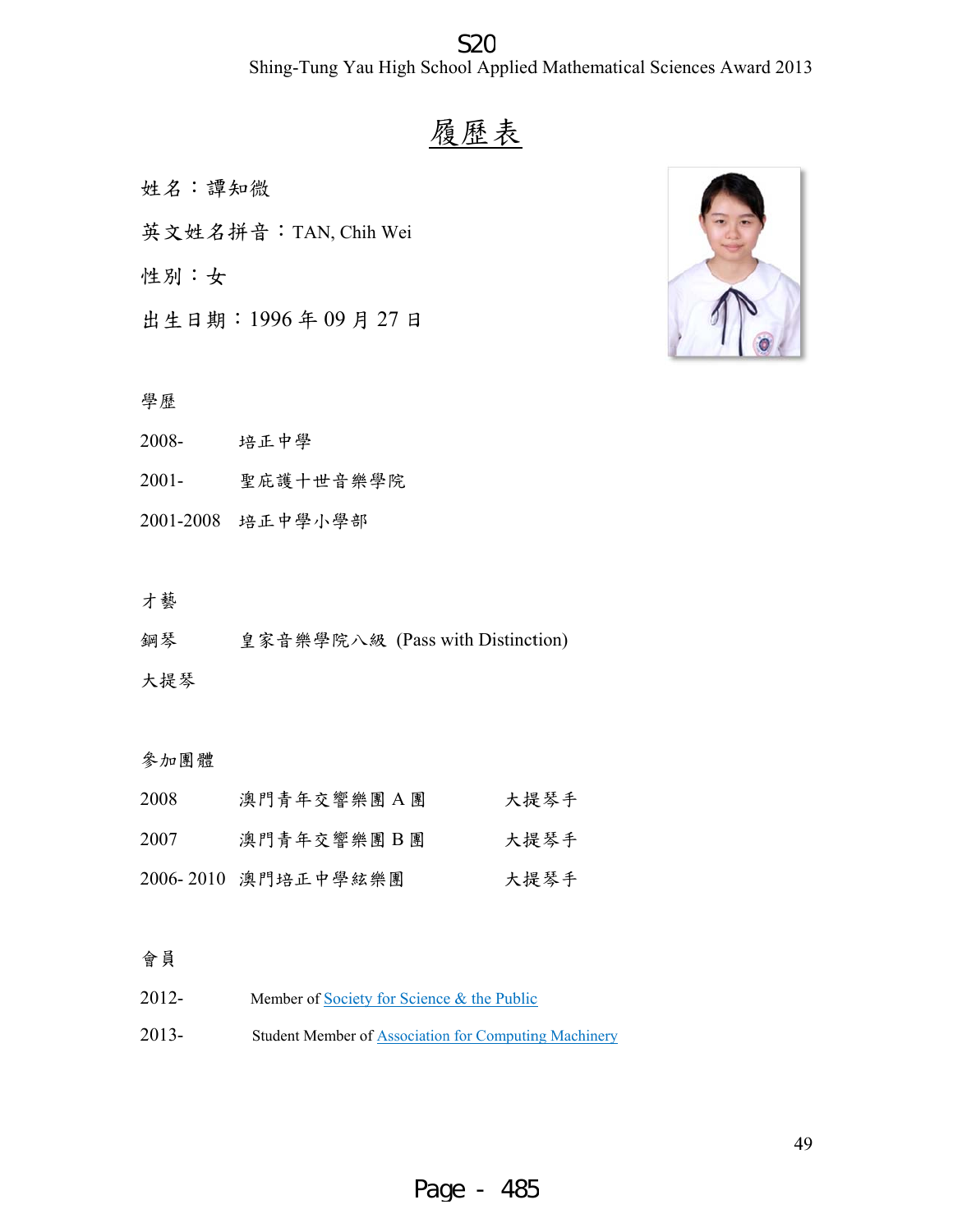Shing-Tung Yau High School Applied Mathematical Sciences Award 2013 S<sub>20</sub>

# 所獲獎項

| 年份   | 比賽/獎勵名稱                                                                                                                | 頒發機構                                                                                                         | 所獲獎勵                         | 備注                                                                        |
|------|------------------------------------------------------------------------------------------------------------------------|--------------------------------------------------------------------------------------------------------------|------------------------------|---------------------------------------------------------------------------|
| 2013 | 第28 居年全國青少年科技創<br>新大賽<br>The 26 <sup>th</sup> China Adolescents<br>Science and Technology<br><b>Innovation Contest</b> | 周培源基金會和中國<br>科協、教育部、科技<br>部、國家環保總局、<br>國家體育總局、國家<br>自然科學基金委、全<br>國少工委、全國婦<br>聯、國家自然科學<br>基金委和南京人民政<br>府共同主辦。 | 周培源青少<br>年科技創新<br>獎和二等銀<br>奬 | 一等獎缺,二等獎兩<br>名                                                            |
| 2013 | 紅藍之光                                                                                                                   | 澳門培正中學                                                                                                       | 得獎者                          | 因在數學及科學上有<br>優異表現,為澳為校<br>爭光而獲獎。                                          |
| 2013 | 科普活動傑出獎學金                                                                                                              | 澳門培正中學                                                                                                       | 得獎者                          |                                                                           |
| 2013 | Intel 國際科學與工程大獎賽<br>Intel International Science and<br><b>Engineering Fair</b>                                         | Society for Science &<br>the Public (SSP)                                                                    | Finalist                     | Nominated -The IEEE<br><b>Foundation Presidents'</b><br>Scholarship Award |
| 2013 | 科技創新成果競賽 2013                                                                                                          | 澳門教育暨青年局                                                                                                     | 高中組個人<br>項目優異獎               |                                                                           |
| 2012 | 第3屆丘成桐中學應用數學<br>科學獎<br>The $3th$ Shing $-T$ ung Yau<br>Mathematical Science Award                                      | 丘成桐教授<br>泰康人壽保險股份有<br>限公司                                                                                    | 優勝獎                          | 全球決賽                                                                      |
| 2012 | 澳門科學與工程大獎賽 2012                                                                                                        | 澳門教育暨青年局                                                                                                     | 優異獎                          |                                                                           |
| 2012 | 第5屆丘成桐中學數學科學<br>獎-南部賽區                                                                                                 | 中山大學                                                                                                         | 一等獎                          | 中國南部賽區決賽                                                                  |
| 2012 | 紅藍之光                                                                                                                   | 澳門培正中學                                                                                                       | 得獎者                          |                                                                           |
| 2012 | 科普活動傑出獎學金                                                                                                              | 澳門培正中學                                                                                                       | 得獎者                          |                                                                           |
| 2012 | Intel 國際科學與工程大獎賽<br>Intel International Science and<br><b>Engineering Fair</b>                                         | Society for Science &<br>the Public (SSP)                                                                    | Finalist                     | 國際大賽                                                                      |
| 2011 | 第26 居年全國青少年科技創<br>新大賽<br>The 26 <sup>th</sup> China Adolescents                                                        | 中國科協、教育部、<br>科技部、國家環保總<br>局、國家體育總局、                                                                          | 內蒙古自治<br>區主席獎和<br>一等金獎       | 全國獎項                                                                      |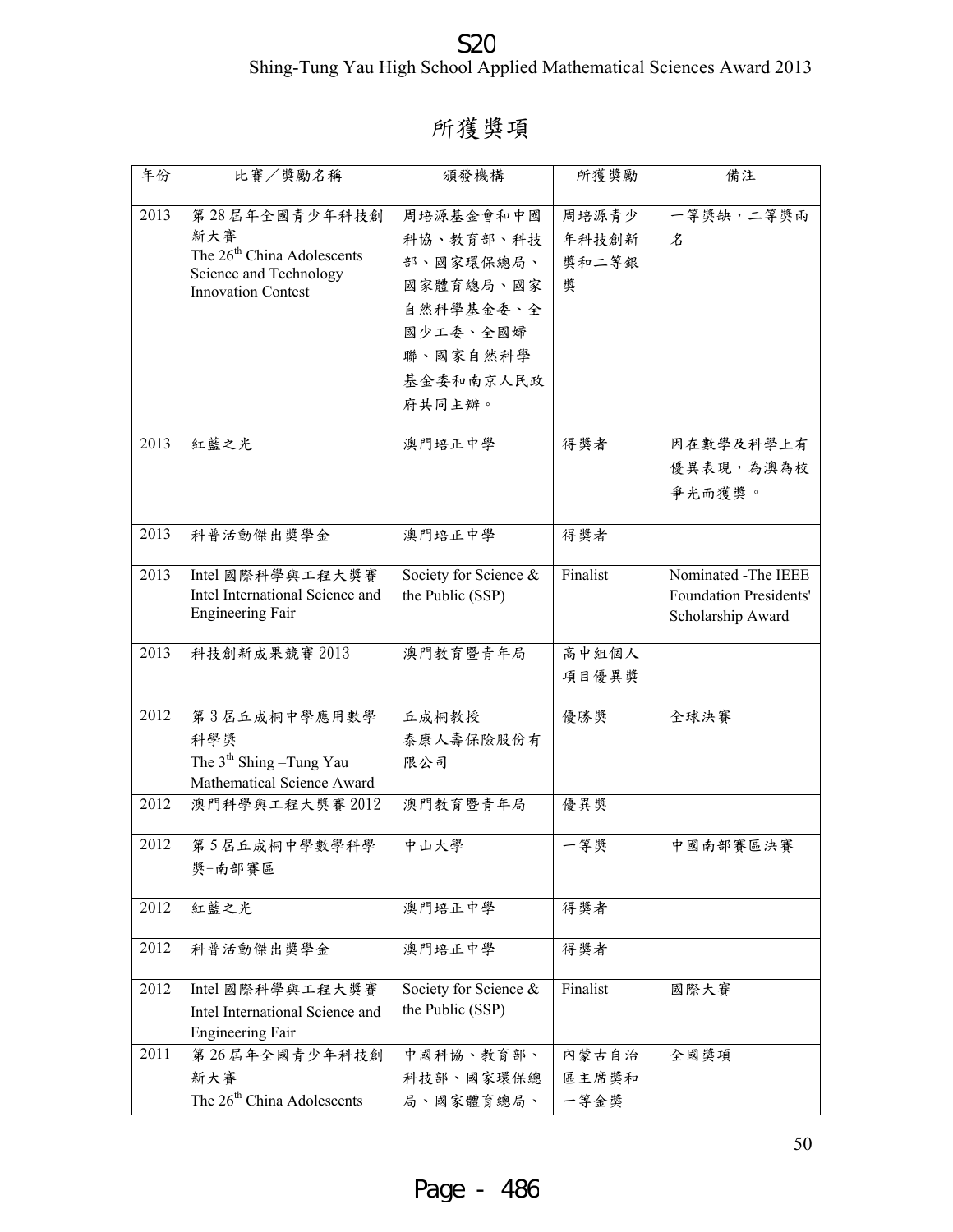|      | Science and Technology                                    | 國家自然科學基金          |       |           |
|------|-----------------------------------------------------------|-------------------|-------|-----------|
|      | <b>Innovation Contest</b>                                 | 委、全國少工委、全         |       |           |
|      |                                                           | 國婦聯、國家自然          |       |           |
|      |                                                           | 科學基金委和內蒙          |       |           |
|      |                                                           | 古自治區人民政府共         |       |           |
|      |                                                           | 同主辦               |       |           |
|      |                                                           |                   |       |           |
| 2011 | 紅藍之光                                                      | 澳門培正中學            | 得獎者   | 因在科學,數學,寫 |
|      |                                                           |                   |       | 作及音樂上有優異表 |
|      |                                                           |                   |       | 現,為澳為校爭光而 |
|      |                                                           |                   |       | 獲獎。       |
|      |                                                           |                   |       |           |
| 2010 | 首居澳門十大傑出少年選舉                                              | 澳門基督教青年會          | 十大傑出少 |           |
|      | 1 <sup>st</sup> Macau 10 outstanding<br>teenager election | Y. M. C. A. Macau | 年     |           |
| 2010 | 第8屆走進美妙的數學花園-                                             | 中國少年科學院           | 一等一名金 | 全國獎項      |
|      | 中國青少年數學論壇                                                 |                   | 奬     |           |
|      |                                                           |                   |       |           |
| 2010 | 第5屆中國中學生作文比賽-                                             | 澳門青年聯合會           | 優異獎   | 獲選全國賽澳區代表 |
|      | 澳區比賽                                                      |                   |       |           |
|      |                                                           |                   |       |           |
| 2010 | 聖庇護十世音樂院獎學金                                               | 聖庇護十世音樂院          | 高階組得獎 | 各階選一人得獎   |
|      |                                                           |                   | 者     |           |
| 2009 | 第27 居澳門青年音樂比賽-                                            | 澳門文化局             | 第二名   | 公開賽獎項     |
|      | 鋼琴四手聯彈初級                                                  |                   |       |           |
|      |                                                           |                   |       |           |
| 2009 | 區師達神父獎學金                                                  | 聖庇護十世音樂院          | 得獎者   |           |
|      |                                                           |                   |       |           |
| 2008 | 第25 居全澳學生朗誦比賽-                                            | 澳門中華教育會           | 二等獎   | 校際賽獎項     |
|      | 普通話高小獨誦                                                   |                   |       |           |
| 2007 | "我與世界遺產"中國校際作                                             | 中國聯合國教科文組         | 一等獎   | 全國獎項      |
|      | 文徵集活動                                                     | 織全國委員會            |       |           |
| 2007 | 澳門青年交響樂團 -                                                | 澳門青年交響樂團          | 得獎者   |           |
|      | 優秀團員獎(少年團)                                                |                   |       |           |
| 2006 | 第23 居全澳學生朗誦比賽-                                            | 澳門中華教育會           | 二等獎   | 校際賽獎項     |
|      | 普通話初小獨誦                                                   |                   |       |           |
| 2005 | 第23 居澳門青年音樂比賽-                                            | 澳門文化局             | 第三名   | 公開賽獎項     |
|      | 鋼琴獨奏B組                                                    |                   |       |           |
| 2005 | 鋼琴成績優異獎                                                   | 聖庇護十世音樂院          | 得獎者   |           |
|      |                                                           |                   |       |           |
| 2013 |                                                           |                   |       |           |

Shing-Tung Yau High School Applied Mathematical Sciences Award 2013 S<sub>20</sub>